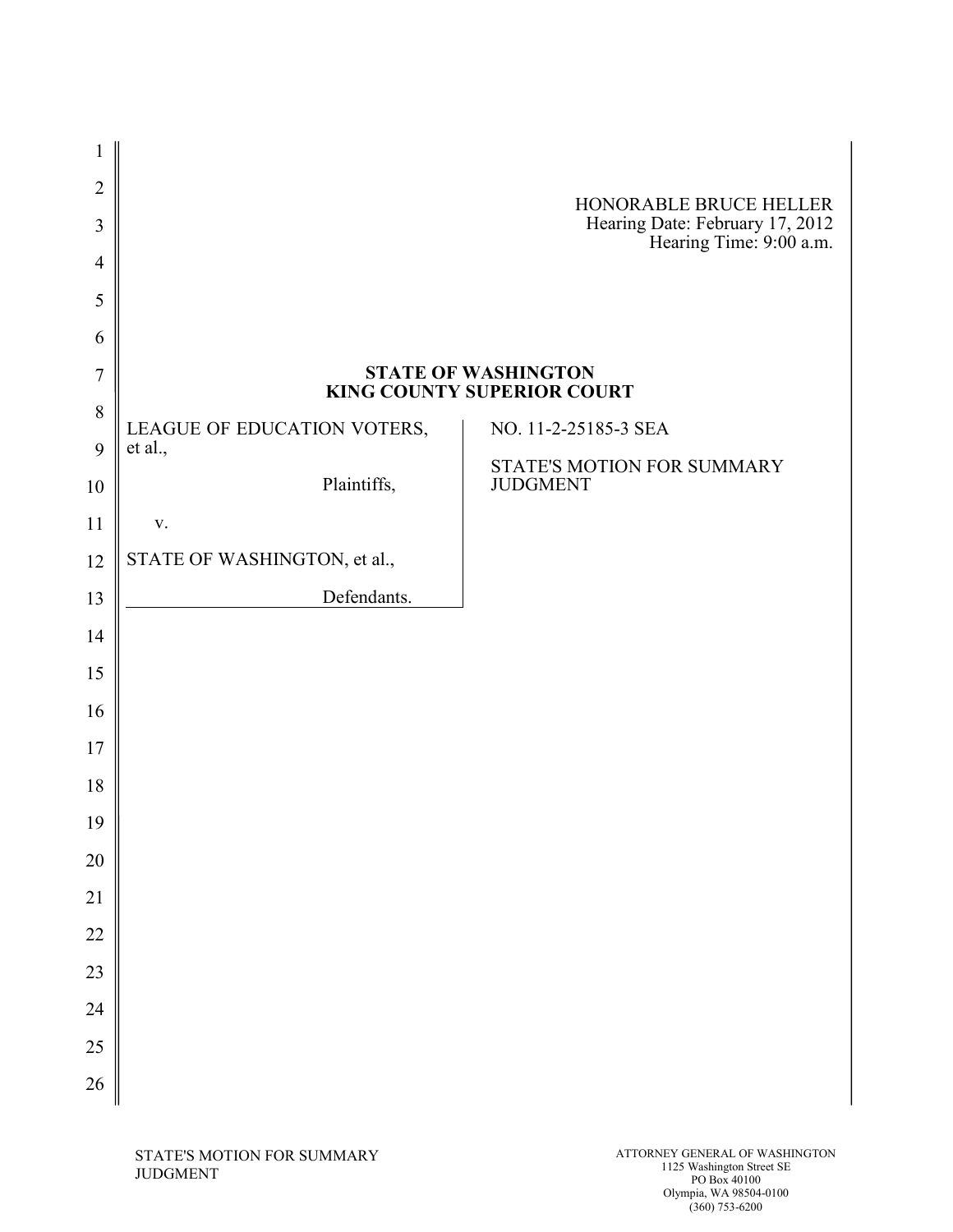| 1              |                | <b>TABLE OF CONTENTS</b> |                                                                                                                                                     |  |
|----------------|----------------|--------------------------|-----------------------------------------------------------------------------------------------------------------------------------------------------|--|
| $\overline{2}$ | $\mathbf{I}$ . |                          |                                                                                                                                                     |  |
| 3              | II.            |                          |                                                                                                                                                     |  |
| 4              | III.           |                          |                                                                                                                                                     |  |
| 5              | IV.            |                          |                                                                                                                                                     |  |
| 6              | V.             |                          |                                                                                                                                                     |  |
| 7              |                | А.                       |                                                                                                                                                     |  |
| 8              |                | B.                       | This Case Should Be Dismissed Because Plaintiffs Fail To Present A                                                                                  |  |
| 9<br>10        |                |                          | 1.<br>Plaintiffs Fail To Demonstrate A Justiciable Controversy As Is Required<br>To Invoke The Court's Jurisdiction Under The Declaratory Judgments |  |
| 11             |                |                          |                                                                                                                                                     |  |
| 12             |                |                          | 2.<br>Standing Is Not A Substitute For A Justiciable Controversy, And                                                                               |  |
| 13             |                |                          | The Court Should Not Consider This Case In The Absence Of A<br>3.                                                                                   |  |
| 14<br>15       |                | $\mathcal{C}$ .          | RCW $43.135.034(1)$ and $(2)(a)$ May Be Invalidated Only If Plaintiffs<br>Demonstrate That They Are Unconstitutional Beyond A Reasonable Doubt 14   |  |
| 16             |                | D.                       | RCW 43.135.034 Does Not Amend The State Constitution And Does Not                                                                                   |  |
| 17<br>18       |                | Е.                       | The Supermajority Vote Requirement In RCW 43.135.034(1) Does Not<br>Conflict With Article II, Section 22 Of The Washington Constitution 15          |  |
| 19             |                |                          | The Plain Language Of Article II, Section 22, Which Merely Prohibits<br>$\mathbf{1}$ .                                                              |  |
| 20             |                |                          | Enactment Of Laws On Less Than Majority Vote, Defeats Plaintiffs'                                                                                   |  |
| 21             |                |                          | That Article II, Section 22 Establishes Simply The Minimum Votes To<br>2.<br>Pass A Bill, Not Also The Maximum, Is Supported By Washington          |  |
| 22             |                |                          |                                                                                                                                                     |  |
| 23             |                | $F_{\cdot}$              | I-1053 Satisfies The Single-Subject Requirement Of Article II, Section 19,<br>And The Court Should Decline To Reach Beyond It To Predecessor        |  |
| 24             |                |                          |                                                                                                                                                     |  |
| 25<br>26       |                |                          | I-1053 Poses No Single-Subject Issue Because The Referendum<br>1.<br>Provision Merely Continued Existing Law And Was Not A Subject Of               |  |
|                |                |                          |                                                                                                                                                     |  |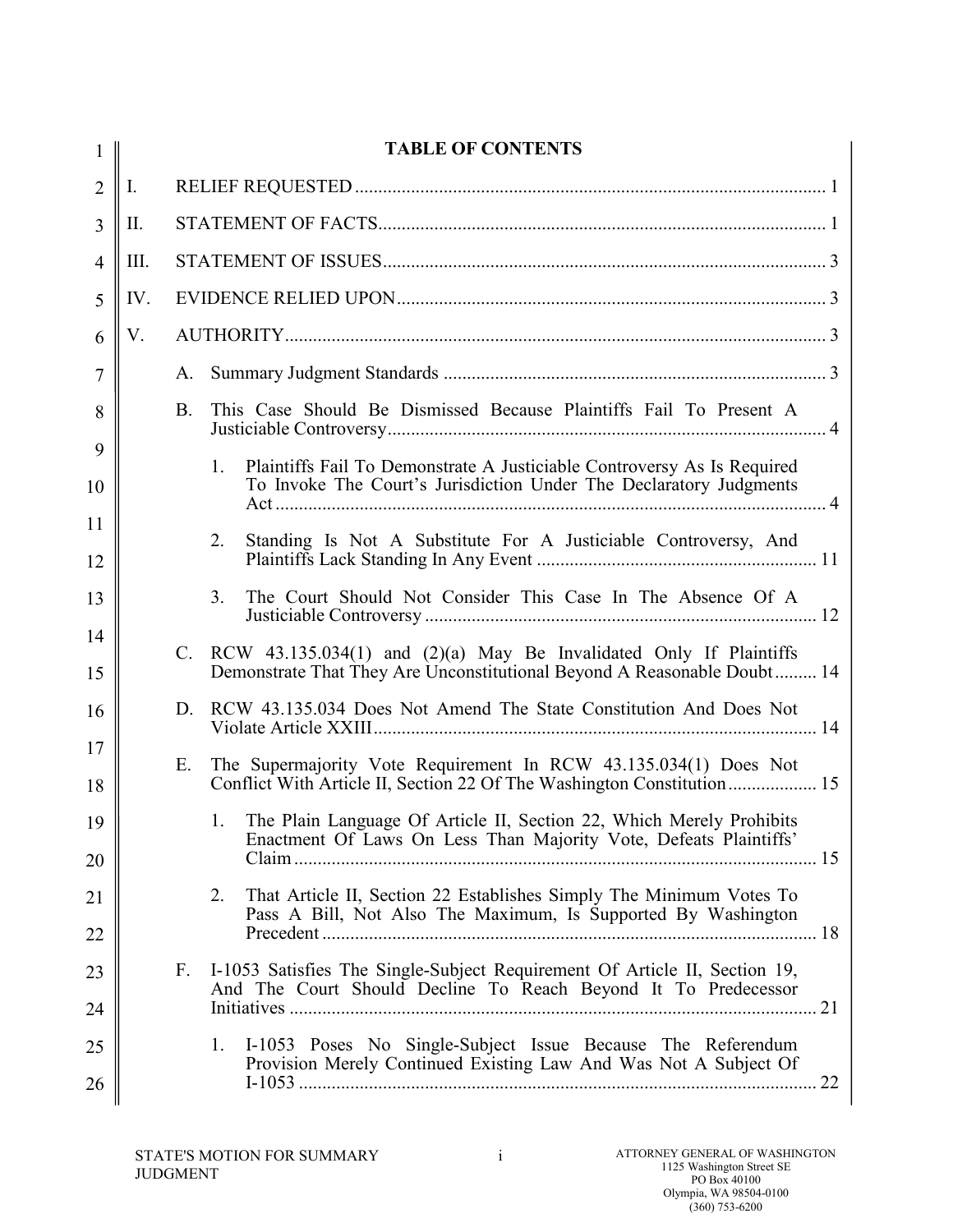| 1<br>$\overline{2}$ |                | 2.<br>Even If The Referendum Provision Were Considered A Subject Of<br>I-1053, The Initiative Does Not Violate The Single-Subject Requirement<br>Because Its General Subject, The Supermajority Vote Requirement And |  |
|---------------------|----------------|----------------------------------------------------------------------------------------------------------------------------------------------------------------------------------------------------------------------|--|
| 3                   |                |                                                                                                                                                                                                                      |  |
| 4                   |                | The Court Should Decline To Reach Plaintiffs' Single-Subject<br>3.                                                                                                                                                   |  |
| 5                   |                | G. RCW 43.135.034 Does Not Violate Article II, Section 1, Of The Washington                                                                                                                                          |  |
| 6<br>7              |                | Article II, Section I Grants Legislative Power To <i>Both</i> The People And<br>1.                                                                                                                                   |  |
| 8                   |                | Neither RCW 43.135.034(1) Nor (2)(a) Violates Article II, Section 1 28<br>2.                                                                                                                                         |  |
| 9                   |                | 3.                                                                                                                                                                                                                   |  |
| 10                  | Н.             |                                                                                                                                                                                                                      |  |
| 11                  | $\mathbf{I}$ . | RCW 43.135.034 Does Not Violate Article VII, Section 1, Of The<br>Washington Constitution By Suspending or Surrendering The                                                                                          |  |
| 12                  |                |                                                                                                                                                                                                                      |  |
| 13                  | J.             | Article I, Section 32, Of The Washington Constitution Merely States An<br>Interpretive Principle And Does Not Establish An Independent Basis For                                                                     |  |
| 14                  |                |                                                                                                                                                                                                                      |  |
| 15                  | K.             | The Court Should Dismiss This Action, But If the Court Concludes That<br>Either Challenged Provision of RCW 43.135.034 Is Unconstitutional,                                                                          |  |
| 16                  |                |                                                                                                                                                                                                                      |  |
| 17<br>18            |                |                                                                                                                                                                                                                      |  |
| 19                  |                |                                                                                                                                                                                                                      |  |
| 20                  |                |                                                                                                                                                                                                                      |  |
|                     |                |                                                                                                                                                                                                                      |  |
| 21                  |                |                                                                                                                                                                                                                      |  |
| 22                  |                |                                                                                                                                                                                                                      |  |
| 23                  |                |                                                                                                                                                                                                                      |  |
| 24                  |                |                                                                                                                                                                                                                      |  |
| 25                  |                |                                                                                                                                                                                                                      |  |
| 26                  |                |                                                                                                                                                                                                                      |  |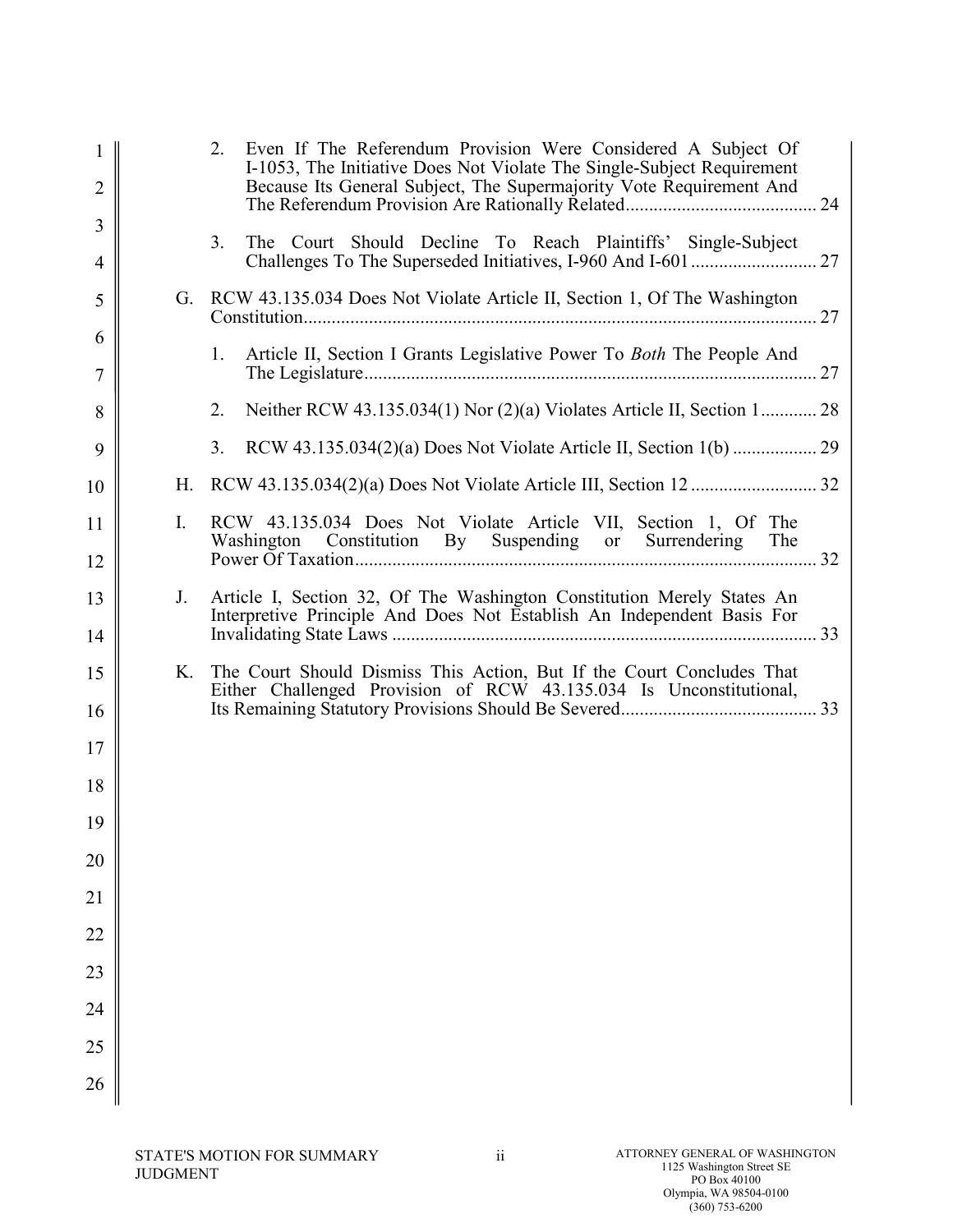| 1                   | <b>TABLE OF AUTHORITIES</b>                                     |
|---------------------|-----------------------------------------------------------------|
| $\overline{2}$      | Cases                                                           |
| 3<br>$\overline{4}$ | Amalgamated Transit Union Local 587 v. State,                   |
| 5                   | Brower v. State,                                                |
| 6                   | Brown v. Owen,                                                  |
| $\overline{7}$<br>8 | Citizens for Responsible Wildlife Management v. State,          |
| 9                   | City of Ellensburg v. State,                                    |
| 10<br>11            | Coppernoll v. Reed,                                             |
| 12<br>13            | Federal Way School Dist. No. 210 v. State,                      |
| 14                  | Five Corners Family Farmers v. State,                           |
| 15<br>16            | <i>Futurewise v. Reed,</i>                                      |
| 17                  | Gerberding v. Munro,                                            |
| 18<br>19            | Grant County Fire Protection Dist. No. 5 v. City of Moses Lake, |
| 20                  | Gruen v. Tax Comm'n,                                            |
| 21<br>22            | Hardee v. State,                                                |
| 23                  | Las v. Yellow Front Stores, Inc.,                               |
| 24<br>25            | Malyon v. Pierce County,                                        |
| 26                  |                                                                 |
|                     |                                                                 |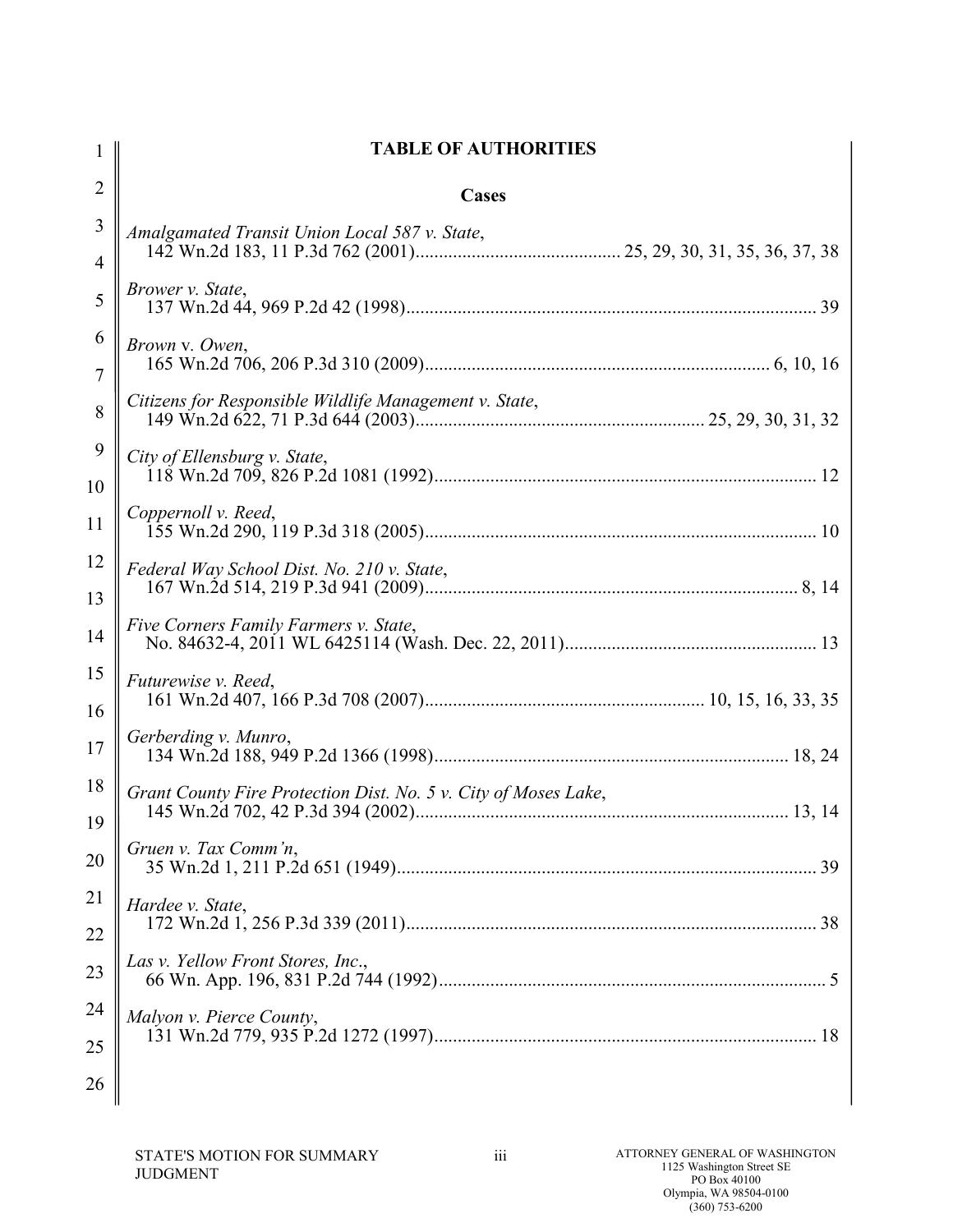|                     | McGowan v. State,                                                   |
|---------------------|---------------------------------------------------------------------|
| $\overline{2}$<br>3 | Morin v. Harrell,                                                   |
| 4                   | Mudgett v. Liebes,                                                  |
| 5                   | Nelson v. Appleway Chevrolet, Inc.,                                 |
| 6                   |                                                                     |
| 7<br>8              | Pierce County v. State,                                             |
| 9                   | Robb v. City of Tacoma,                                             |
| 10                  | Sch. Dists.' Alliance for Adequate Funding of Spec. Educ. v. State, |
| 11<br>12            | Seybold v. Neu,                                                     |
| 13                  | Spokane County v. City of Spokane,                                  |
| 14<br>15            | State ex rel. Citizens Against Tolls (CAT) v. Murphy,               |
| 16                  | State ex rel. Craig v. Town of Newport,                             |
| 17<br>18            | State v. Abrams,                                                    |
| 19                  | State v. Delgado,                                                   |
| 20<br>21            | State v. Musgrave,                                                  |
| 22                  | To-Ro Trade Shows v. Collins,                                       |
| 23                  | Walker v. Munro,                                                    |
| 24                  |                                                                     |
| 25<br>26            | Wash. Ass'n. of Neighborhood Stores v. State,                       |
|                     |                                                                     |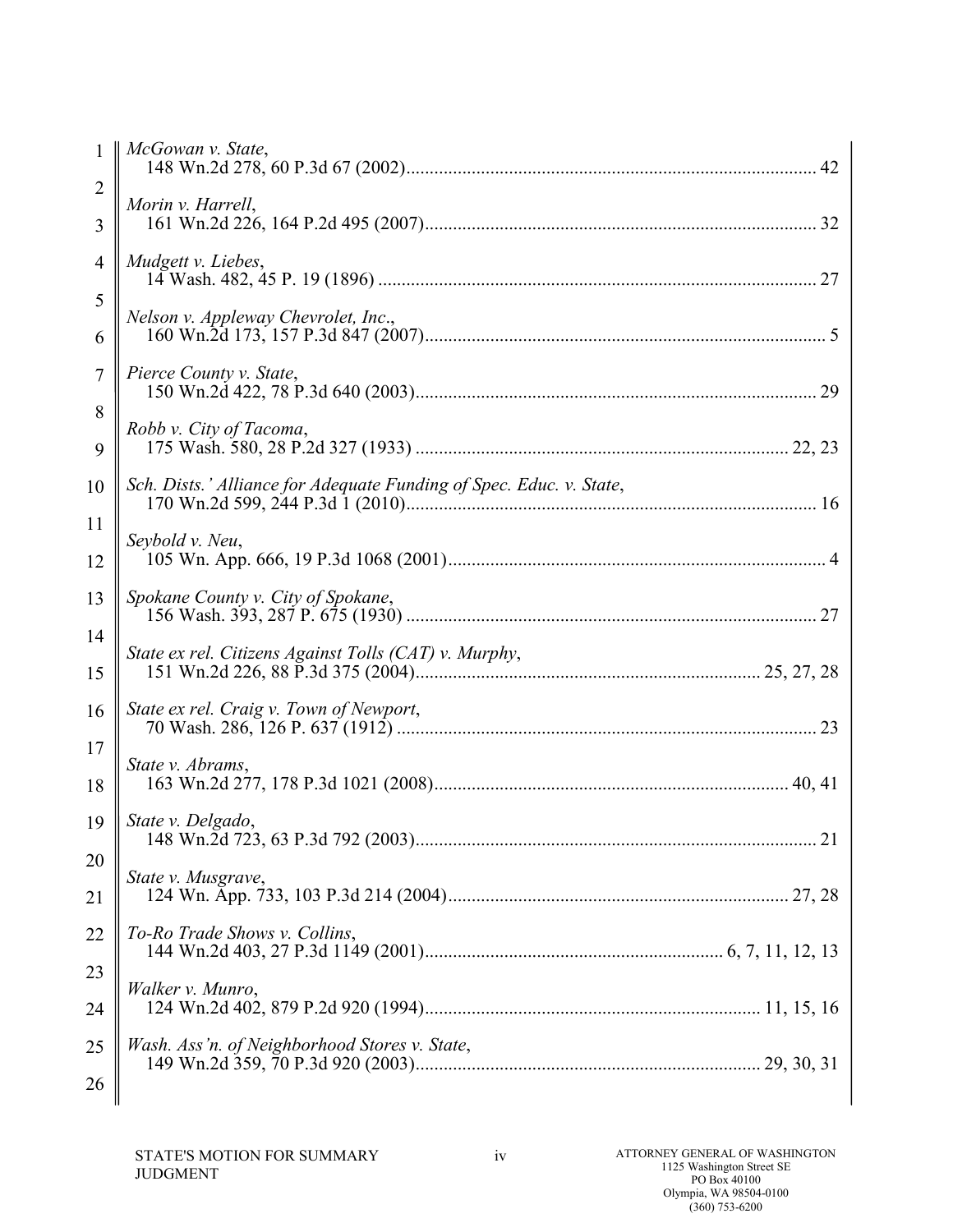|        | Washington State Farm Bureau Fed'n v. Gregoire, |  |
|--------|-------------------------------------------------|--|
| 2<br>3 | Young v. Key Pharmaceuticals, Inc.,             |  |
| 4      | <b>Constitutional Provisions</b>                |  |
| 5      |                                                 |  |
| 6      |                                                 |  |
| 7      |                                                 |  |
| 8      |                                                 |  |
| 9      |                                                 |  |
| 10     |                                                 |  |
| 11     |                                                 |  |
| 12     |                                                 |  |
| 13     |                                                 |  |
| 14     |                                                 |  |
| 15     |                                                 |  |
| 16     |                                                 |  |
| 17     |                                                 |  |
| 18     |                                                 |  |
| 19     |                                                 |  |
| 20     |                                                 |  |
| 21     |                                                 |  |
| 22     |                                                 |  |
| 23     |                                                 |  |
| 24     |                                                 |  |
| 25     |                                                 |  |
| 26     |                                                 |  |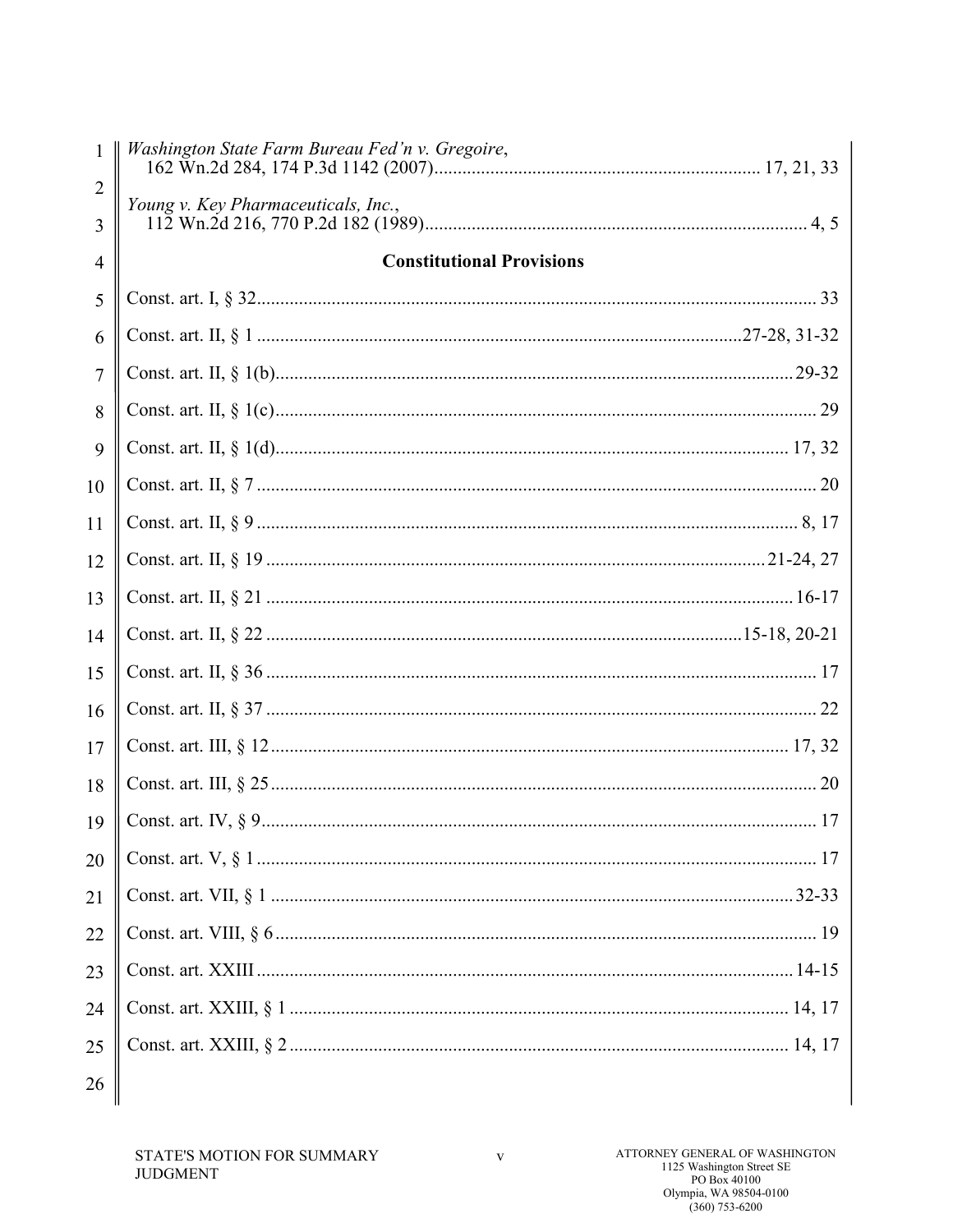| 1              | <b>Statutes</b> |
|----------------|-----------------|
| $\overline{2}$ |                 |
| 3              |                 |
| $\overline{4}$ |                 |
| 5              |                 |
| 6              |                 |
| $\overline{7}$ |                 |
| 8              |                 |
| 9              |                 |
| 10             |                 |
| 11             |                 |
| 12             |                 |
| 13             |                 |
| 14             |                 |
| 15             |                 |
| 16             |                 |
| 17             |                 |
| 18             |                 |
| 19             |                 |
| 20             |                 |
| 21             |                 |
| 22             |                 |
| 23             |                 |
| 24             |                 |
| 25             |                 |
| 26             |                 |
|                |                 |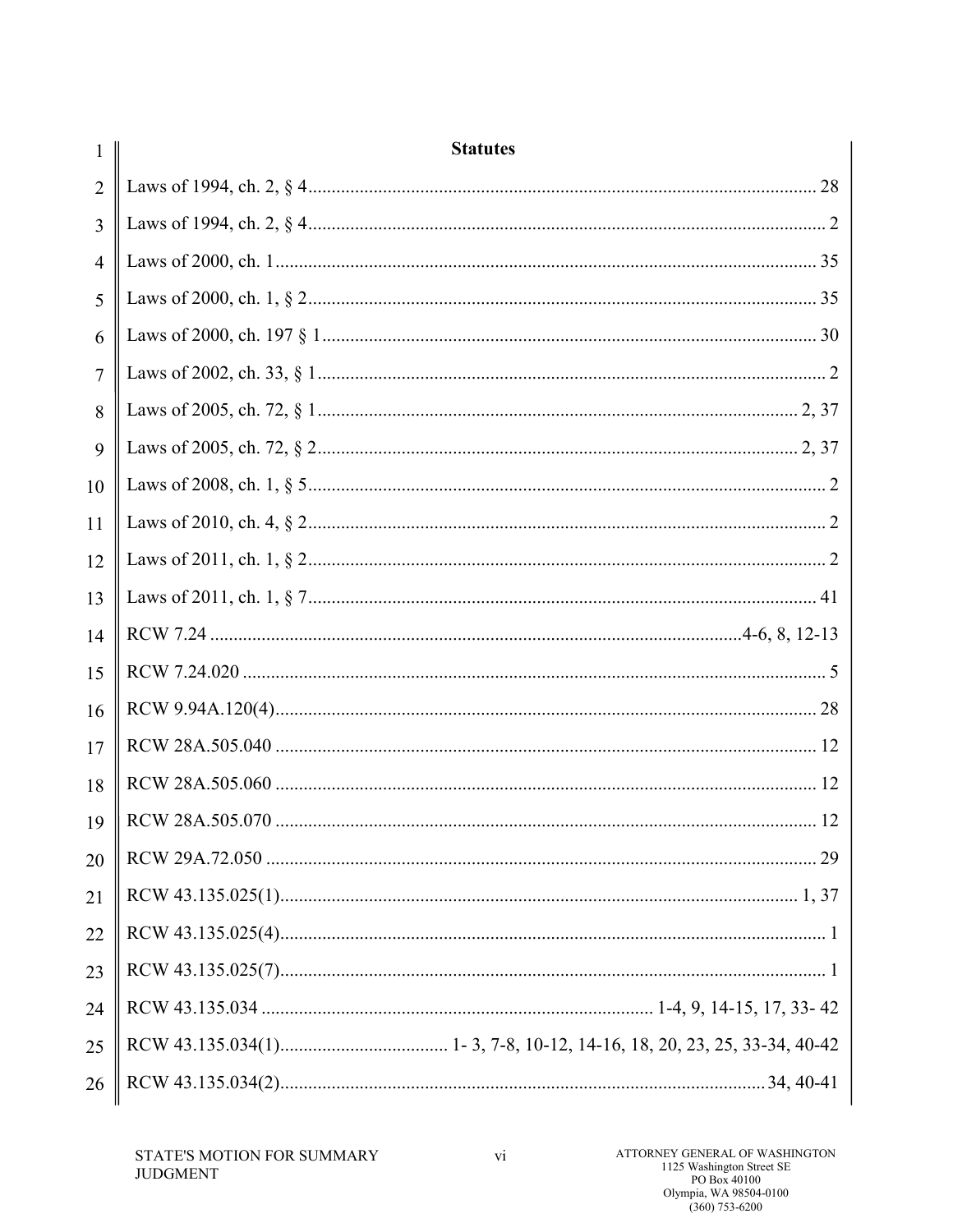| $\mathbf{1}$   |                                                                                      |
|----------------|--------------------------------------------------------------------------------------|
| $\overline{2}$ |                                                                                      |
| $\overline{3}$ |                                                                                      |
| $\overline{4}$ |                                                                                      |
| 5              |                                                                                      |
| 6              |                                                                                      |
| $\overline{7}$ |                                                                                      |
| 8              |                                                                                      |
| 9              |                                                                                      |
| 10             | <b>Other Authorities</b>                                                             |
| 11             | State of Washington Voters Pamphlet General Election (Nov. 2, 2010)  25              |
| 12             |                                                                                      |
| 13             | <b>House And Senate Rules</b>                                                        |
| 14             |                                                                                      |
| 15             |                                                                                      |
| 16             |                                                                                      |
| 17             |                                                                                      |
| 18             | <b>Treatises</b>                                                                     |
| 19             | Robert F. Utter & Hugh D. Spitzer, The Washington State Constitution:<br>$\ldots$ 18 |
| 20             |                                                                                      |
| 21             |                                                                                      |
| 22             |                                                                                      |
| 23             |                                                                                      |
| 24             |                                                                                      |
| 25             |                                                                                      |
| 26             |                                                                                      |
|                |                                                                                      |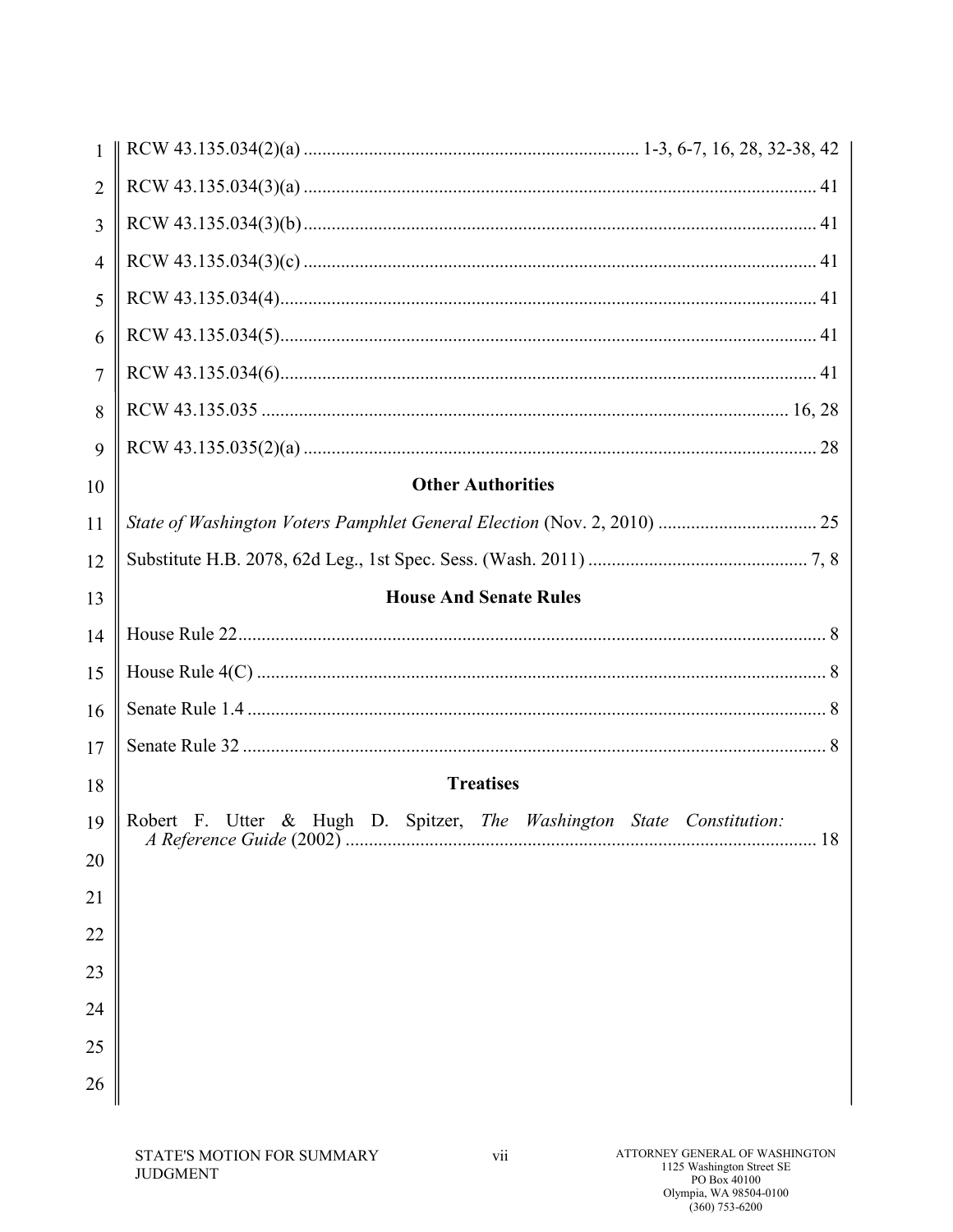#### **I. RELIEF REQUESTED**

The State of Washington seeks summary judgment dismissing this action on the basis that Plaintiffs fail to present a justiciable controversy. Alternatively, the State is entitled to summary judgment because Plaintiffs fail to show that the challenged provisions of RCW 43.135.034 are unconstitutional.

1

#### **II. STATEMENT OF FACTS**

This section briefly describes the challenged statutory provisions, the Plaintiffs, and their claims. Remaining facts are discussed in the context of the legal arguments to which they relate.

Plaintiffs assert that two provisions currently codified in RCW 43.135.034 are invalid. The first challenged provision is part of RCW 43.135.034(1), and provides that "[a]fter July 1, 1995, any action or combination of actions by the legislature that raises taxes may be taken only if approved by at least two-thirds legislative approval in both the house of representatives and the senate." The second challenged provision is part of RCW 43.135.034(2)(a), and states that "if the legislative action under [RCW 43.135.034(1)] will result in expenditures in excess of the state expenditure limit, then the action of the legislature shall not take effect until approved by a vote of the people." The state expenditure limit, referenced by this second challenged provision, stipulates that "[t]he state shall not expend from the general fund during any fiscal year state moneys in excess of the state expenditure limit." RCW 43.[1](#page-8-0)35.025(1).<sup>1</sup>

The supermajority vote provision of RCW 43.135.034(1) and the referendum provision of RCW 43.135.034(2)(a) first were enacted by Washington's voters in 1993, through Initiative 601 ("I-601"). Laws of 1994, ch. 2, ¶ 4 (later codified at RCW 43.135.035, and then at RCW 43.135.034);<sup>[2](#page-9-0)</sup> Hart Decl.  $\parallel$  3, Ex. A. The state expenditure limit was also

<span id="page-8-0"></span><sup>25</sup>  $<sup>1</sup>$  The state expenditure limit is the total of state spending from the state general fund and related accounts</sup> in the prior fiscal year, increased by a fiscal growth factor. RCW 43.135.025(4). The fiscal growth factor is the average growth in state personal income for the prior ten fiscal years. RCW 43.135.025(7).

This brief refers to the statute by its current codification, RCW 43.135.034.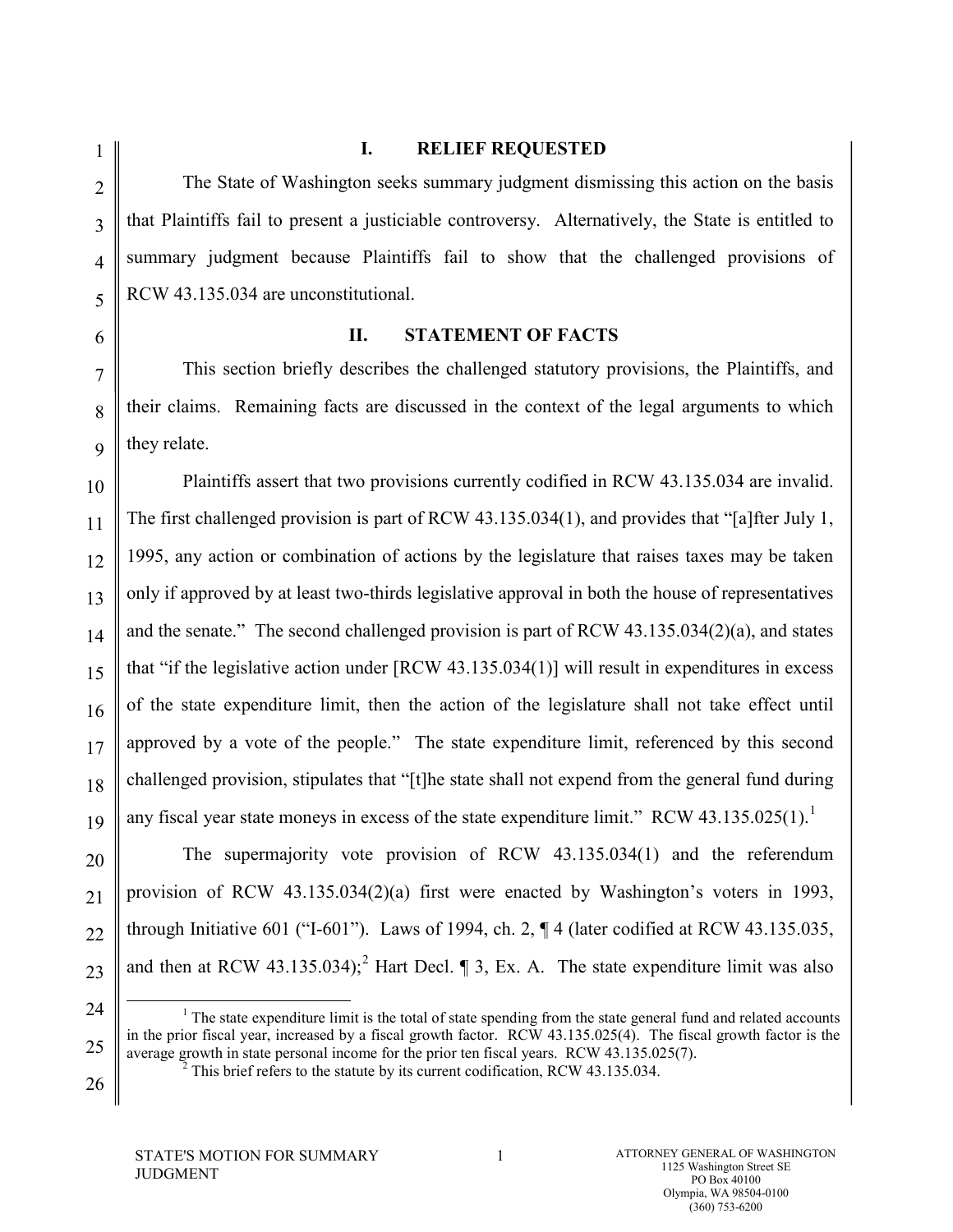1 2 3 4 first enacted through I-601. *Id.* They since have been amended by the voters and the legislature.<sup>[3](#page-9-1)</sup> Voters twice have amended the supermajority vote provision of RCW 43.135.034(1). Laws of 2008, ch. 1, § 5 (Initiative 960 ("I-960")), Hart Decl. ¶ 3, Ex. H; Laws of 2011, ch. 1, § 2 (Initiative 1053 ("I-1053")), Hart Decl. ¶ 3, Ex. K.

5 6 7 8 9 10 11 12 The legislature has amended what is now codified as RCW 43.135.034 several times, has suspended the supermajority vote provision from time to time, and has also reenacted both the supermajority vote and referendum provisions. *See, e.g.*, Laws of 2002, ch. 33, § 1 (reenacting both provisions and temporarily suspending two-thirds vote provision for 2001-03 biennium), Hart Decl. ¶ 3, Ex. D; Laws of 2005, ch. 72, §§ 1, 2 (doing same for 2005-07 biennium and affirming benefit of state expenditure limit), Hart Decl. ¶ 3, Ex. E; Laws of 2010, ch. 4, ¶ 2 (suspending two-thirds vote provision effective July 1, 2011), Hart Decl. ¶ 3, Ex. J.

13 14 15 16 17 In the 18 years since I-601 was enacted, the legislature has not referred any bill to the voters under RCW 43.135.034(2)(a). Baker Decl. ¶ 4. Accordingly, RCW 43.135.034(2)(a)'s referendum provision has not been triggered. In addition, for the current and last four fiscal years, state revenues have been below the state expenditure limit, and are projected to remain so for the remainder of the biennium. Espeseth Decl. ¶ 4.

18 19 20 21 22 23 24 This action is brought by two nonprofit corporations, the League of Education Voters and the Washington Education Association, twelve members of the State House of Representatives (one of whom also is a school board member), a school district director, three teachers, the parents of a child who attends a public school, and a former judicial officer. Plaintiffs generally allege that the two-thirds supermajority vote provision of RCW 43.135.034(1) has prevented the legislature from enacting tax increases. They then allege that the legislature either has been unable to increase, or has had to cut, state revenues

<span id="page-9-1"></span><span id="page-9-0"></span>25

 $\frac{1}{3}$  All session laws affecting the challenged statute since it first was enacted in 1993 are set forth in Exhibits  $A - K$  to the Hart declaration.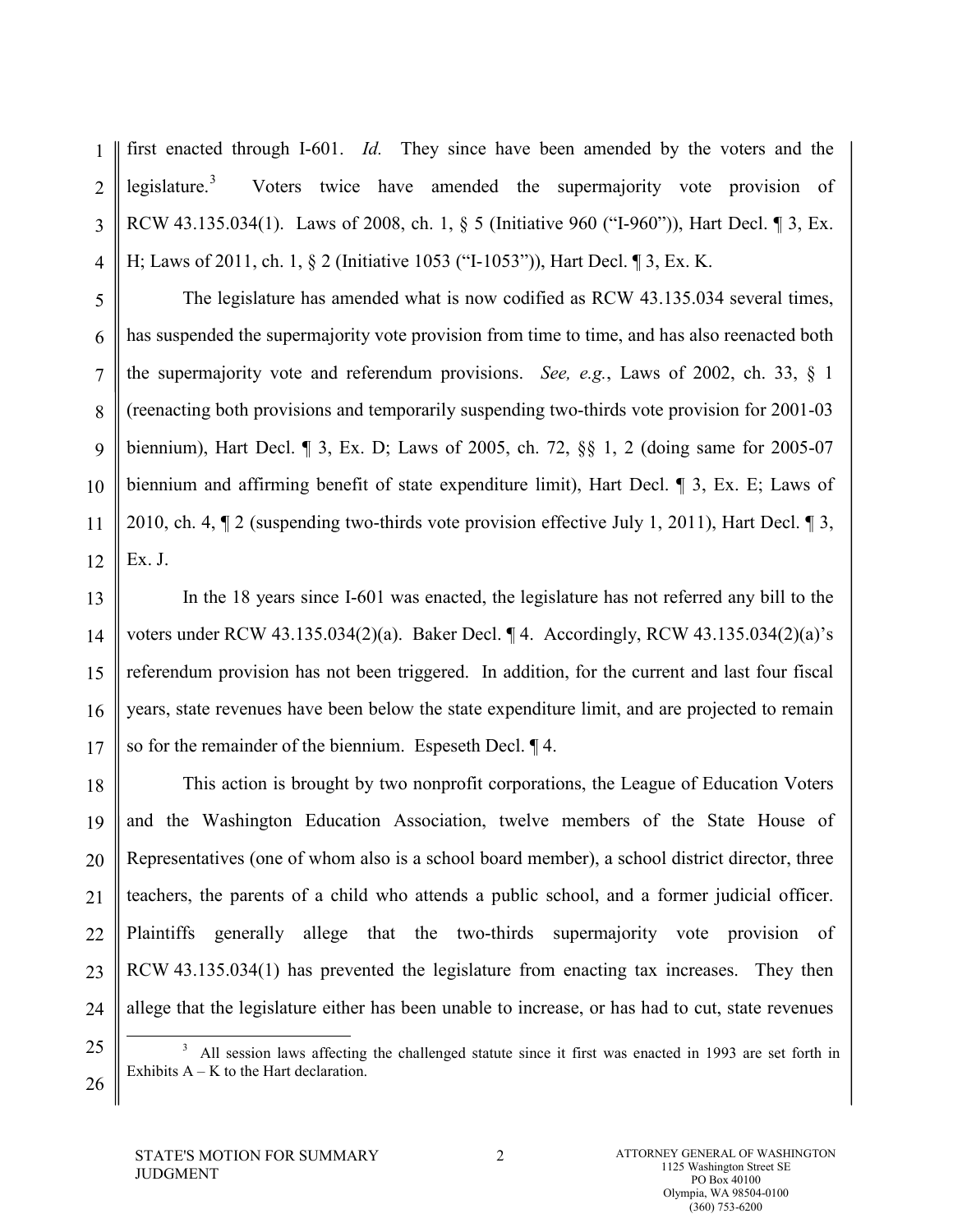1 2 3 for programs that Plaintiffs support. Based on these allegations, Plaintiffs attribute certain unwelcome circumstances related to funding for such programs to the supermajority vote provision of RCW 43.135.034(1).

4 5 6 7 8 9 Although Plaintiffs also challenge the constitutionality of RCW 43.135.034(2)(a)'s referendum provision, their complaint is devoid of any allegation that the legislature has enacted a tax increase that would result in spending in excess of the state expenditure limit; it is devoid of any claim that the legislature has sent any bill to the voters under RCW 43.135.034(2)(a); and it is devoid of any claim that the provision has affected any legal interest of any Plaintiff.

10 Plaintiffs seek a declaration that RCW 43.135.034 is unconstitutional, and an injunction "prohibiting further enforcement of RCW 43.135.034." Complaint ¶¶ 1, 3.

| 11 | injunction "prohibiting further enforcement of RCW 43.135.034." Complaint $\P$ 1, 3.               |
|----|----------------------------------------------------------------------------------------------------|
| 12 | <b>STATEMENT OF ISSUES</b><br>Ш.                                                                   |
| 13 | 1. Have Plaintiffs established a justiciable controversy as required to invoke the                 |
| 14 | court's jurisdiction under the Declaratory Judgments Act?                                          |
| 15 | 2. If Plaintiffs have established a justiciable controversy, have Plaintiffs                       |
| 16 | demonstrated beyond a reasonable doubt that either challenged provision of                         |
| 17 | RCW 43.135.034 is unconstitutional?                                                                |
| 18 | 3. If any part of the statute is invalid, should its remaining provisions be severed?              |
| 19 | <b>EVIDENCE RELIED UPON</b><br>IV.                                                                 |
| 20 | This motion is based upon the pleadings filed in this case and the accompanying                    |
| 21 | declarations of Barbara Baker, Candace Espeseth, and Maureen Hart.                                 |
| 22 | <b>AUTHORITY</b><br>V.                                                                             |
| 23 | <b>Summary Judgment Standards</b><br>A.                                                            |
| 24 | A defendant may move for summary judgment in one of two ways: (1) by setting out                   |
| 25 | the defendant's version of the facts and alleging that there is no genuine issue of material fact, |
| 26 |                                                                                                    |
|    |                                                                                                    |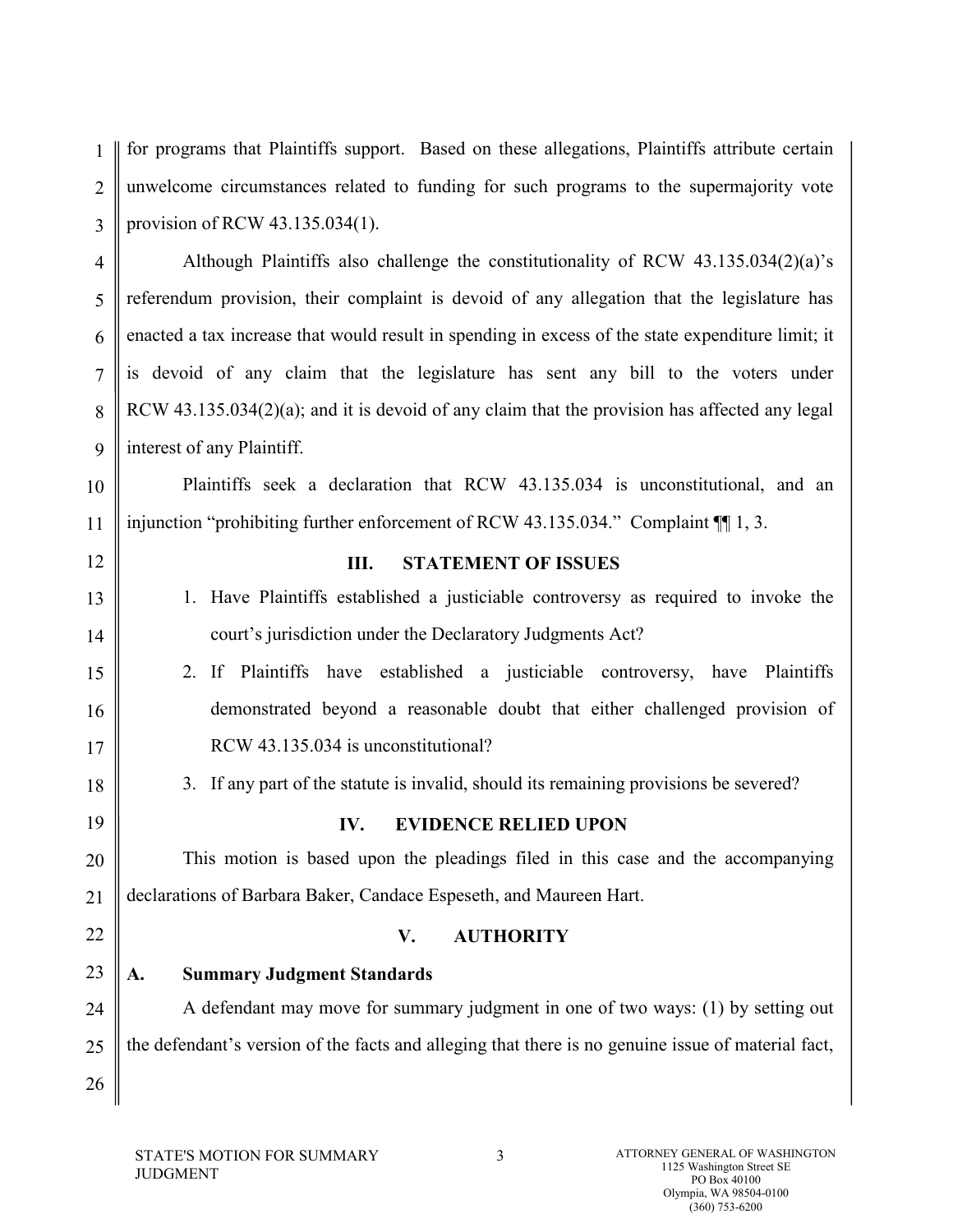1 2 or (2) by pointing out to the trial court that the plaintiff lacks sufficient evidence to support its case. *Seybold v. Neu*, 105 Wn. App. 666, 676, 19 P.3d 1068 (2001).

3 4 5 6 7 8 9 10 A defendant moving for summary judgment in this second way may do so "by 'showing – that is, pointing out to the [trial] court – that there is an absence of evidence to support the nonmoving party's case.'" *Young v. Key Pharmaceuticals, Inc.*, 112 Wn.2d 216, 225 n.1, 770 P.2d 182 (1989) (quoting *Celotex Corp. v. Catrett*, 477 U.S. 317, 325, 106 S. Ct. 2548, 91 L. Ed. 2d 265 (1986)). The failure of proof as to an essential element of the plaintiff's case "necessarily renders all other facts immaterial." *Id*. at 225 (quoting *Celotex*, 477 U.S. at 322-23). The defendant need not support such a summary judgment motion by affidavit. *Id*. at 226.

11 12 13 14 15 16 17 18 "The inquiry then shifts to the party with the burden of proof at trial, the plaintiff." *Id*. at 225. The plaintiff must set forth specific facts based on personal knowledge, admissible at trial, and not merely conclusory allegations, speculative statements, or argumentative assertions. *Las v. Yellow Front Stores, Inc*., 66 Wn. App. 196, 198, 831 P.2d 744 (1992). If the plaintiff "fails to make a showing sufficient to establish the existence of an element essential to that party's case, and on which that party will bear the burden of proof at trial," the court should grant the defendant's motion. *Young*, 112 Wn.2d at 225 (quoting *Celotex*, 477 U.S. at 322).

19 20

21

**B. This Case Should Be Dismissed Because Plaintiffs Fail To Present A Justiciable Controversy**

**1. Plaintiffs Fail To Demonstrate A Justiciable Controversy As Is Required To Invoke The Court's Jurisdiction Under The Declaratory Judgments Act**

22 23 24 25 26 Plaintiffs bring this action under the Declaratory Judgments Act, RCW 7.24 (the "Act"). The Act provides that "[a] person . . . whose rights, status or other legal relations are affected by a statute . . . may have determined any question of . . . validity arising under the . . . statute . . . and obtain a declaration of rights, status or other legal relations thereunder." RCW 7.24.020. Thus, the Act authorizes a cause of action to determine the validity of a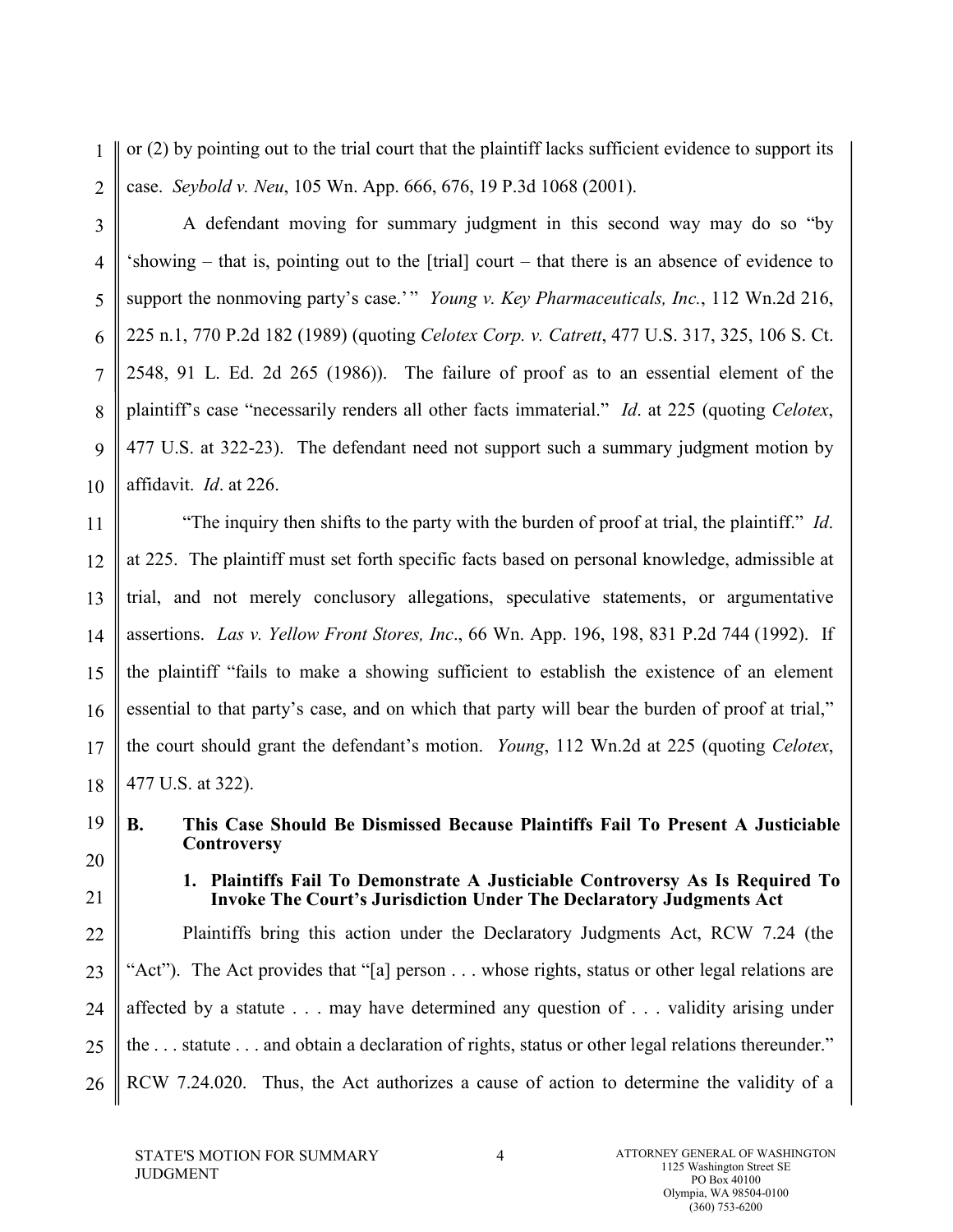1 2 3 4 statute in order to protect or determine a person's rights when those rights are affected by the statute. "[N]o additional private right of action is necessary for parties to seek a declaratory judgment whenever their rights are affected by a statute." *Nelson v. Appleway Chevrolet, Inc*., 160 Wn.2d 173, 187, 157 P.3d 847 (2007).

5 6 7 8 9 10 11 The court "cannot reach [a constitutional] question unless [it] has jurisdiction to do so." *Brown* v*. Owen*, 165 Wn.2d 706, 717, 206 P.3d 310 (2009). Before this court assumes jurisdiction under the Declaratory Judgments Act, the Plaintiffs must demonstrate that the action presents a justiciable controversy. *To-Ro Trade Shows v. Collins*, 144 Wn.2d 403, 411, 27 P.3d 1149 (2001) (quoting *Diversified Indust. Dev. Corp. v. Ripley*, 82 Wn.2d 811, 815, 514 P.2d 137 (1973)); *see* Complaint ¶ 84 (alleging a justiciable controversy). A justiciable controversy requires all of the following elements:

(1) . . . an actual, present and existing dispute, or the mature seeds of one, as distinguished from a possible, dormant, hypothetical, speculative, or moot disagreement, (2) between parties having genuine and opposing interests, (3) which involves interests that must be direct and substantial, rather than potential, theoretical, abstract or academic, and (4) a judicial determination of which will be final and conclusive.

15 16 *Id*. Plaintiffs do not present facts competent to demonstrate any of these justiciability standards, let alone all of them, as they must.

17 18 19 20 21 22 23 24 25 As previously noted, with respect to the referendum provision of RCW 43.135.034(2)(a), Plaintiffs' complaint is devoid of any allegation that the legislature has passed a tax increase that would result in spending in excess of the state expenditure limit thereby implicating the referendum provision, or that the referendum provision has prevented passage of such an increase; and it is devoid of any claim that RCW 43.135.034(2)(a) has affected any right of any Plaintiff. The provision has not been triggered, and it would be wholly speculative to conclude that it will be, let alone that it will be in the near future, given that projected state revenues remain substantially lower than the state expenditure limit. It is difficult to imagine a more speculative, abstract, and hypothetical dispute, unrelated to any

12

13

14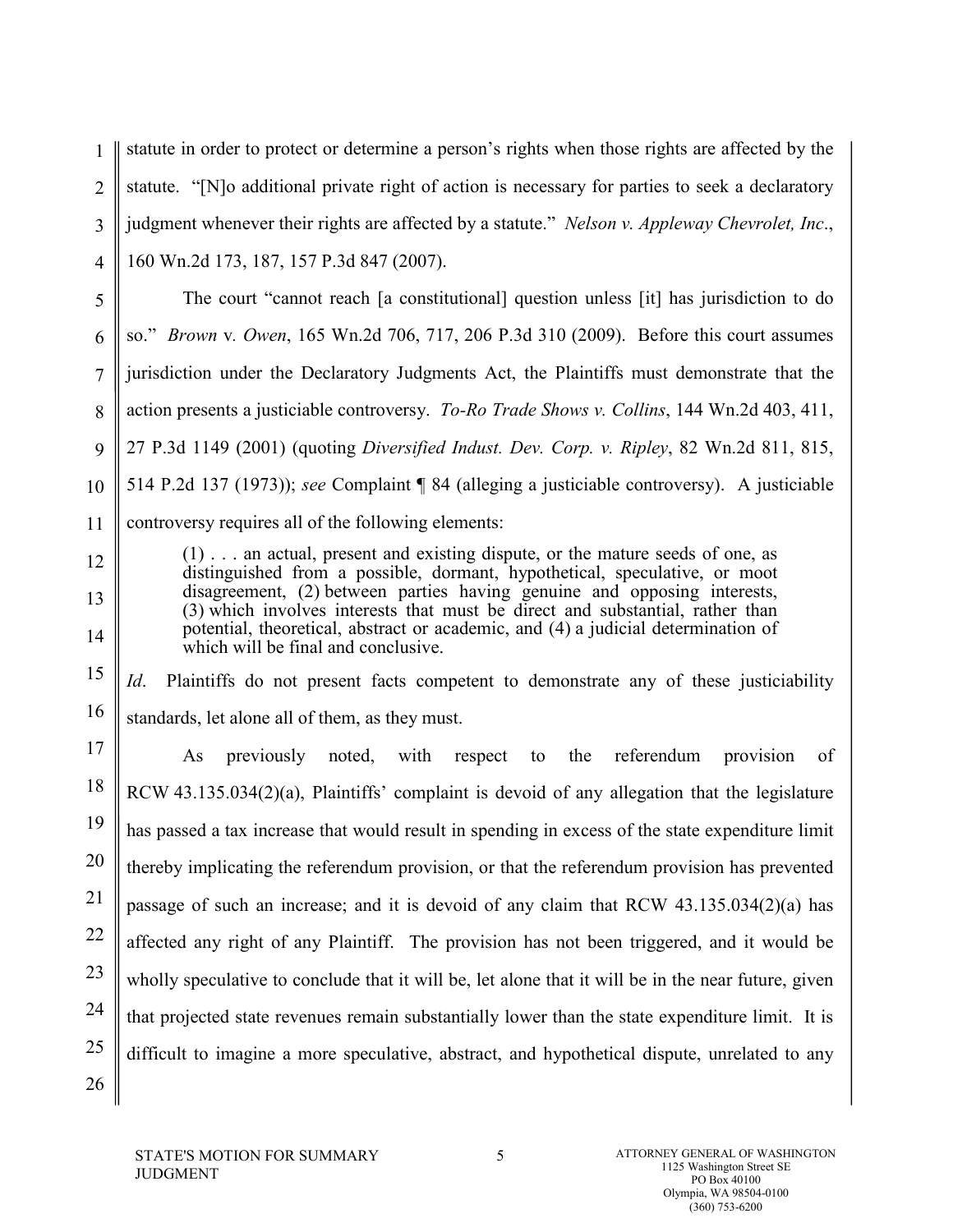1 2 right of Plaintiffs, than their challenge to the referendum provision of RCW 43.135.034(2)(a). It fails on every element of justiciability.

3 4 5 6 7 8 9 10 Plaintiffs also fail to present factual allegations competent to demonstrate the requirements for justiciability with respect to the supermajority vote provision of RCW 43.135.034(1). First, Plaintiffs fail to present a dispute "between parties having genuine and opposing interests" and "which involves interests that must be direct and substantial, rather than potential, theoretical, abstract or academic," two of the elements required for a justiciable controversy. *To-Ro Trade Shows*, 144 Wn.2d at 411. Plaintiffs fail to demonstrate that they have any right or legally protected interest affected by RCW 43.135.034(1), let alone legal interests that are genuine and opposing, and direct and substantial.

11 12 13 14 15 16 Plaintiff non-profit corporations assert that they have an interest in successfully lobbying the legislature to enact laws that they and their members would support, and that would advance their public policy preferences. Complaint ¶¶ 2, 3. Successfully lobbying the legislature is not a right or legally protected interest, and the corporate Plaintiffs do not (and could not) assert that RCW 43.135.034(1) prevents them from lobbying the legislature to promote their interests.

17 18 19 20 21 22 23 24 25 26 Plaintiffs, school board member, school district director, three teachers, parents of a child who attends a public school, and former judicial officer, assert an interest in additional funding for their public policy preferences, including education programs. But an interest in additional state funding for programs that Plaintiffs support does not amount to a right or legally protected interest required to challenge the statute, nor do these Plaintiffs identify any right or legal interest that does. For example, the parent of an elementary school student, who is active in fundraising for the PTA, asserts that state budget cuts in arts programs at the school have heightened pressure on the PTA and parents to raise funds for such programs. Complaint ¶ 33.b. A high school teacher asserts that because of RCW 43.135.034(1), the budget of his school district has been cut, and as a result, he will no longer be able to teach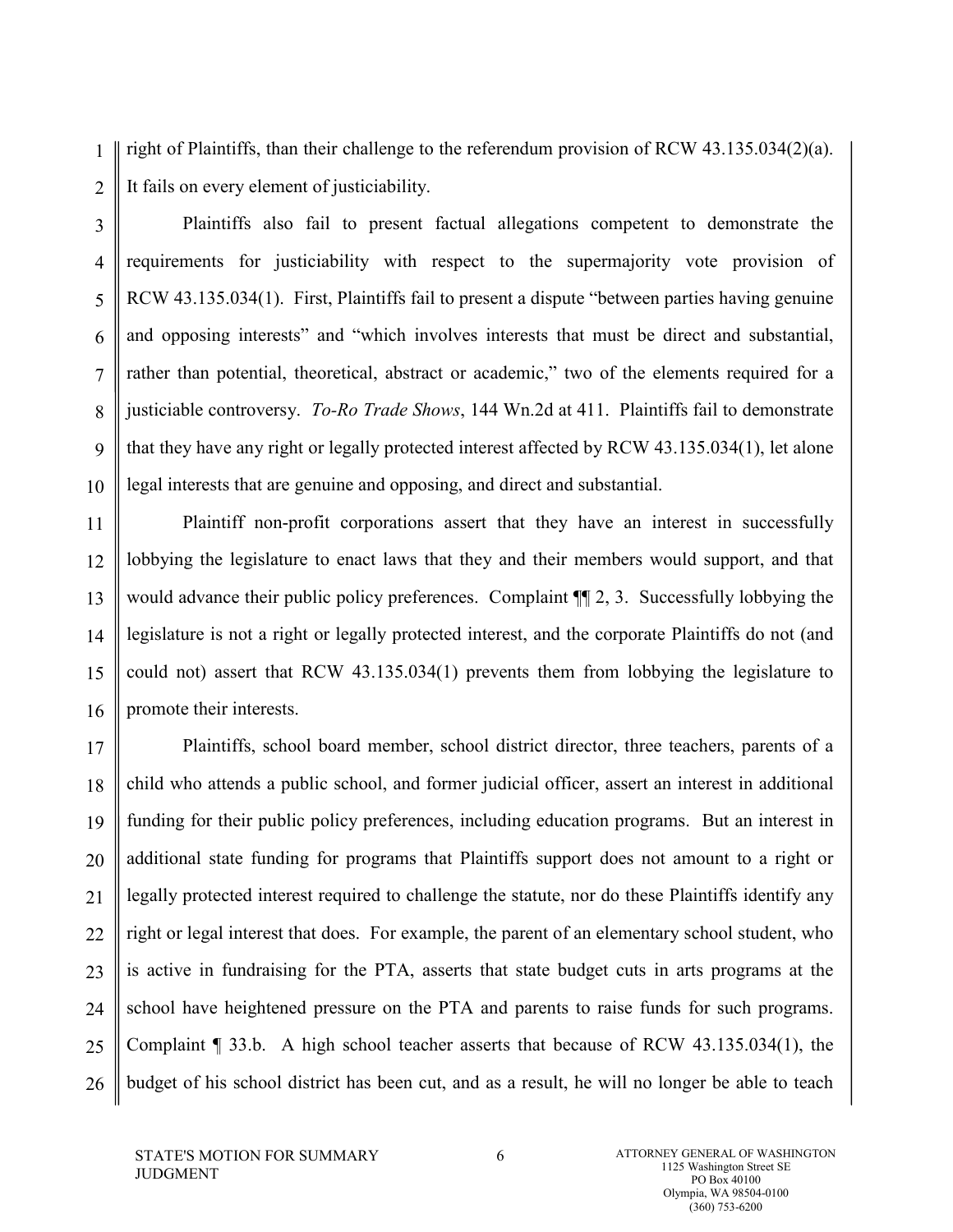1 2 3 4 5 6 advanced placement physics. *Id*. ¶ 33.c. A school district director alleges that as a result of the "State's inability to pass legislation that raises taxes (and consequential budget cuts)," he is forced to make decisions that undercut the quality of education. *Id*. ¶ 33.d. And an elementary school teacher alleges that as a result of "the State's inability to raise revenue to fund public education," her hours have been reduced, she has been relocated to a different school, and she receives fewer hours of support from education assistants. *Id*. **1** 33 f.<sup>[4](#page-15-0)</sup>

7 8 9 10 11 12 13 14 15 While Plaintiffs understandably would like to avoid these unwelcome circumstances, freedom from them is not a right or a legal interest, let alone a genuine, direct, and substantial right or legal interest required to invoke the jurisdiction of the court under the Act. "Mere interest in state funding mechanisms is not sufficient to make a claim justiciable" where the plaintiffs had no right to the funding at issue. *Federal Way School Dist. No. 210 v. State*, 167 Wn.2d 514, 528, 219 P.3d 941 (2009) (citing *Walker v. Munro*, 124 Wn.2d 402, 879 P.2d 920 (1994) (determining that students and teachers did not present a justiciable claim where they failed to show that they were "denied some benefit by Initiative 601 which is rightfully theirs." *Walker*, 124 Wn.2d at 412.).

16 17 18 19 20 21 22 The twelve Plaintiff legislators similarly fail to demonstrate a genuine and substantial right or legally protected interest necessary for a cause of action challenging the two-thirds supermajority provision of RCW 43.135.034(1). Plaintiff legislators assert a "constitutional right as elected officials to advance bills through the legislative process." Complaint ¶ 31. As discussed immediately below, the right asserted by Plaintiff legislators actually amounts to an alleged right to advance and pass bills that they and their fellow legislators have determined not to advance or pass. Plaintiff legislators have no such right or legal interest.

23 24

To support their erroneous allegation that RCW 43.135.034 prevents the legislature from enacting tax increases, Plaintiffs rely on proceedings with respect to SHB  $2078$ ,  $5$  a bill

 $4$  Plaintiffs have withdrawn  $\P$  33.a. of their complaint. Hart Decl.  $\P$  4, Ex. L.

 $<sup>5</sup>$  Substitute H.B. 2078, 62d Leg., 1st Spec. Sess. (Wash. 2011).</sup>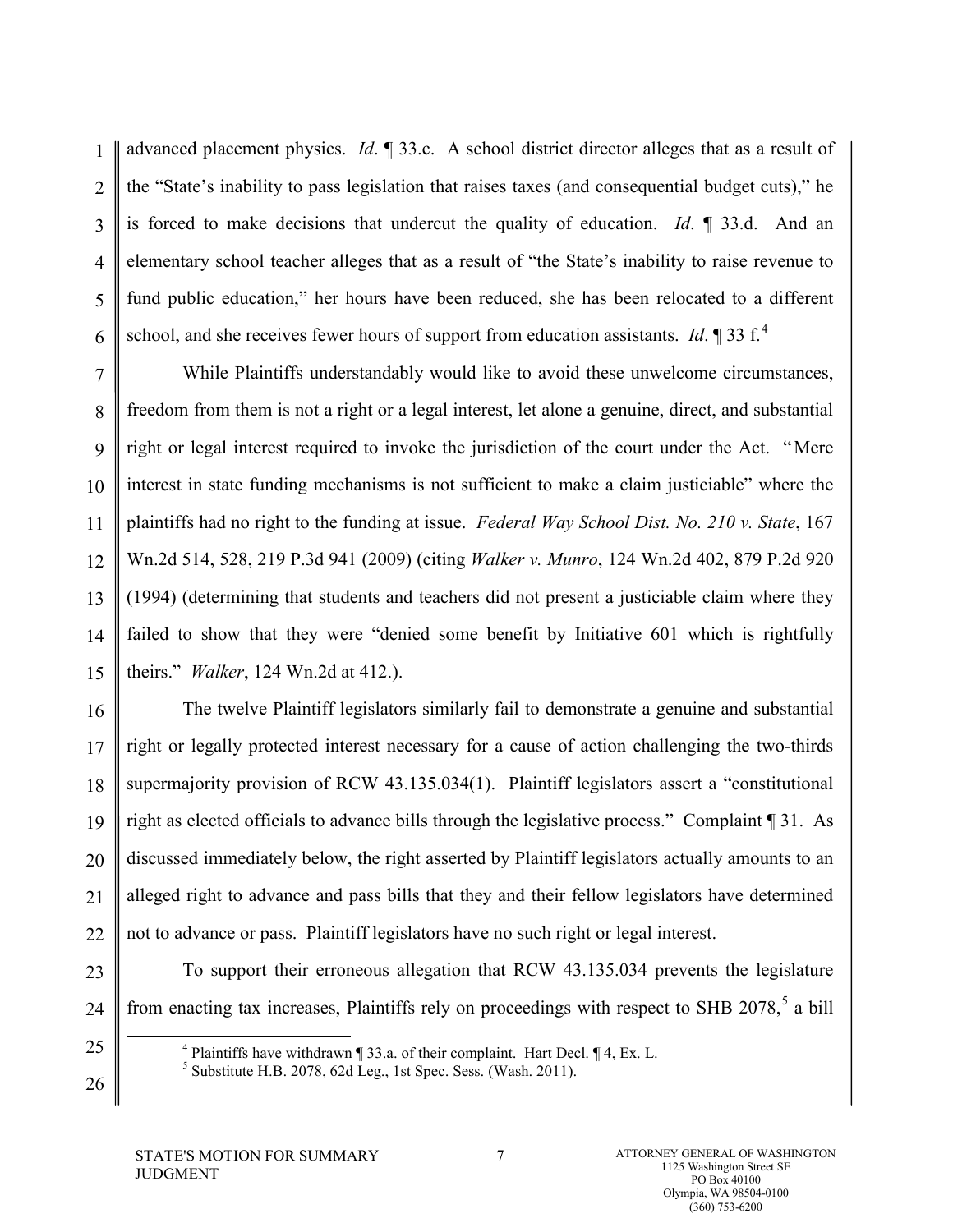1 2 brought to the floor of the house on May 24, 2011, the day before adjournment of the special session of the 2011 Legislature. It does nothing to bolster Plaintiffs' erroneous claim.

On final passage, a Plaintiff legislator raised a point of parliamentary inquiry, asking the speaker of the house the number of votes required to pass SHB 2078. Hart Decl. ¶ 5, Ex. M, p. 252. As a matter of parliamentary procedure, the speaker ruled that the affirmative vote of two-thirds of the members was required for final passage under RCW 43.135.034. *Id*.

7 8 9 10 11 12 13 14 15 16 Under article II, section 9 of the Washington Constitution, "[e]ach house may determine the rules of its own proceedings." The rules of the house of representatives provide that any member may appeal a decision of the speaker of the house on a point of order (Rule 4(C)), and that "[i]n all cases of appeal, the question shall be: "Shall the decision of the chair stand as a decision of the house?" (Rule 22). Hart Decl. ¶¶ 6, 7, Exs. N, O. As the speaker correctly pointed out, "House Rule 22 provides that any member of the house may appeal the ruling of the presiding officer to the body which may sustain or overrule the speaker's ruling by a simple majority vote."<sup>[6](#page-16-1)</sup> Hart Decl. ¶ 5, Ex. M., p. 252. No member of the house, including legislator Plaintiffs, appealed to overrule the speaker's ruling by simple majority vote and proceed with passage of SHB 2078.

17 18 19 20 21 22 23 The supermajority vote provision of RCW 43.135.034(1) did not prevent the house from passing SHB 2078. What prevented the house from passing SHB 2078 was the decision of the members of the house – including each of the twelve individual Plaintiff legislators in this case – not to appeal the speaker's parliamentary ruling and, on a simple majority vote, overrule it. *See Brown v. Owen*, 165 Wn.2d at 722 (declining to involve the judiciary in an essentially identical parliamentary ruling of the president of the senate as to the number of votes required to pass a tax increase "particularly where no member of the senate attempted to

<span id="page-15-0"></span>24

3

4

5

6

<sup>25</sup> 6  $6\degree$  The rules of the senate contain analogous provisions. Senate Rule 1.4 (rulings of the president on points of order are subject to an appeal by any senator), Hart Decl. ¶ 8, Ex. P; Senate Rule 32 (decisions on points of order subject to appeal by any senator, as to which the question shall be: "Shall the decision of the president stand as the judgment of the senate?"), Hart Decl. ¶ 9, Ex. Q.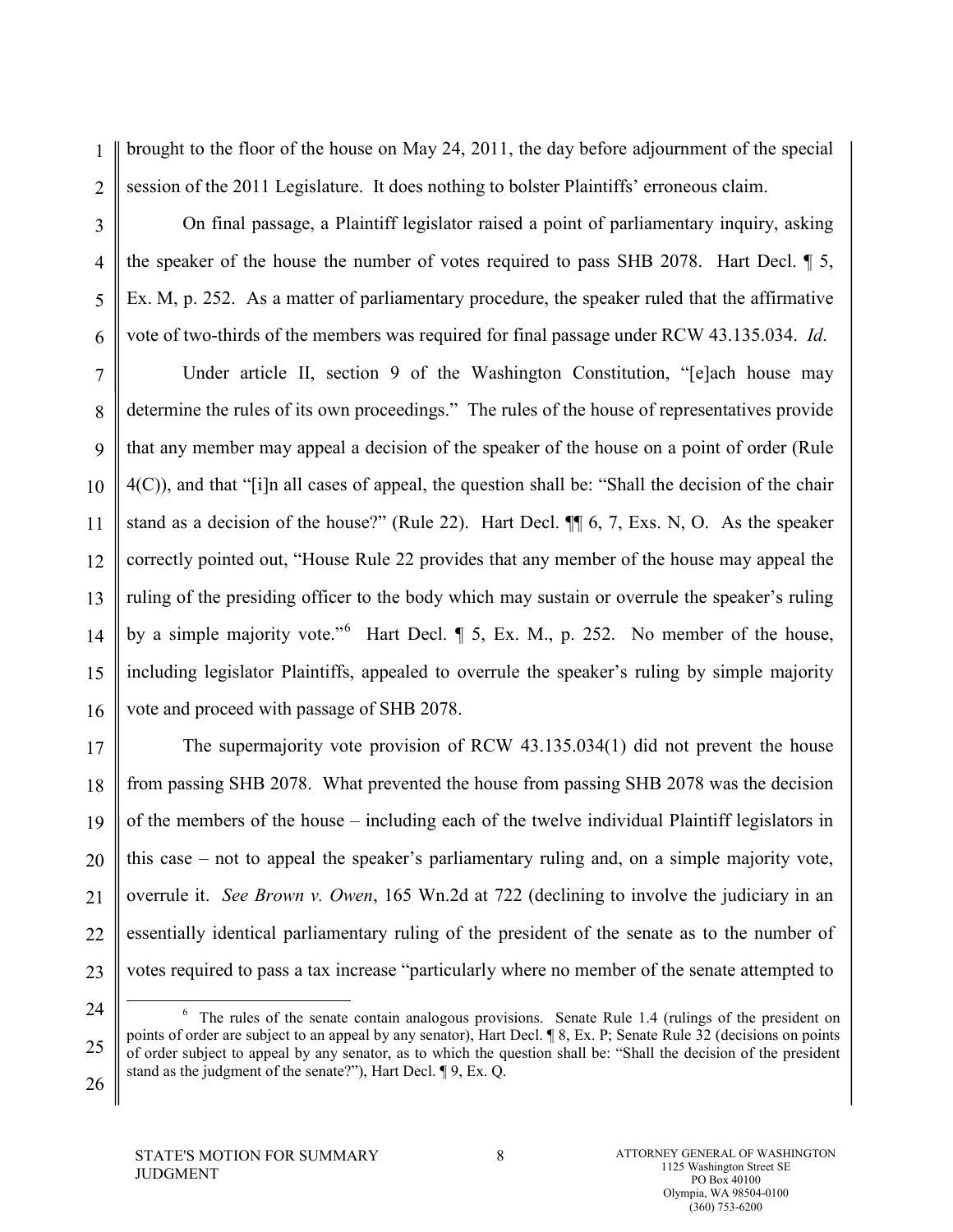1 2 3 4 do so by exercising a right of appeal"–"finding this a political question."). Further, the possibility that a court may subsequently determine that a law enacted by the people or the legislature is invalid does not mean that it was beyond the power of the people or the legislature to enact. *Futurewise v. Reed*, 161 Wn.2d 407, 411, 166 P.3d 708 (2007).

5 6 7 8 9 10 11 12 13 14 15 16 17 As to Plaintiff individual legislators, the two-thirds supermajority vote provision of RCW 43.135.034(1) may make it politically difficult to raise taxes, but freedom from political difficulty is not a right or legally protected interest of Plaintiff legislators. "[B]allot measures are often used to express popular will and to send a message to elected representatives." *Coppernoll v. Reed*, 155 Wn.2d 290, 298, 119 P.3d 318 (2005) (declining to consider preelection challenge to validity of Initiative 330 for lack of justiciability, noting that the people's policy direction has value and practical consequences); *see Walker v. Munro*, 124 Wn.2d 402, 412, 879 P.2d 920 (1994) ("The main contention of the petitioners seems to be that the legislature is having difficulty raising taxes, a political problem which was resolved by the voters when Initiative 601 was enacted to limit the ability of the government to raise taxes."). Political difficulty passing a tax increase does not present a dispute involving legal interests that are "genuine and opposing" and "direct and substantial rather than potential, theoretical, abstract or academic." *To-Ro Trade Shows*, 144 Wn.2d at 411.

<span id="page-16-1"></span><span id="page-16-0"></span>18 19 20 21 22 23 24 25 26 Second, Plaintiffs fail to demonstrate "an actual, present and existing dispute, or the mature seeds of one, as distinguished from a possible, dormant, hypothetical, speculative, or moot disagreement." *Id*. at 415. Plaintiffs' challenge to RCW 43.135.034(1) not only is based on the erroneous premise that RCW 43.135.034(1) prevents the legislature from passing bills that increase taxes, it also depends on several additional layers of speculation. First, the claims of all of the Plaintiffs require one to speculate that but for RCW 43.135.034(1), the legislature would increase taxes. Whether the legislature would have done so or would do so, particularly in the current economic downturn, is wholly speculative. Indeed, since the legislature may pass any bill that it chooses to pass, one logically would conclude that if the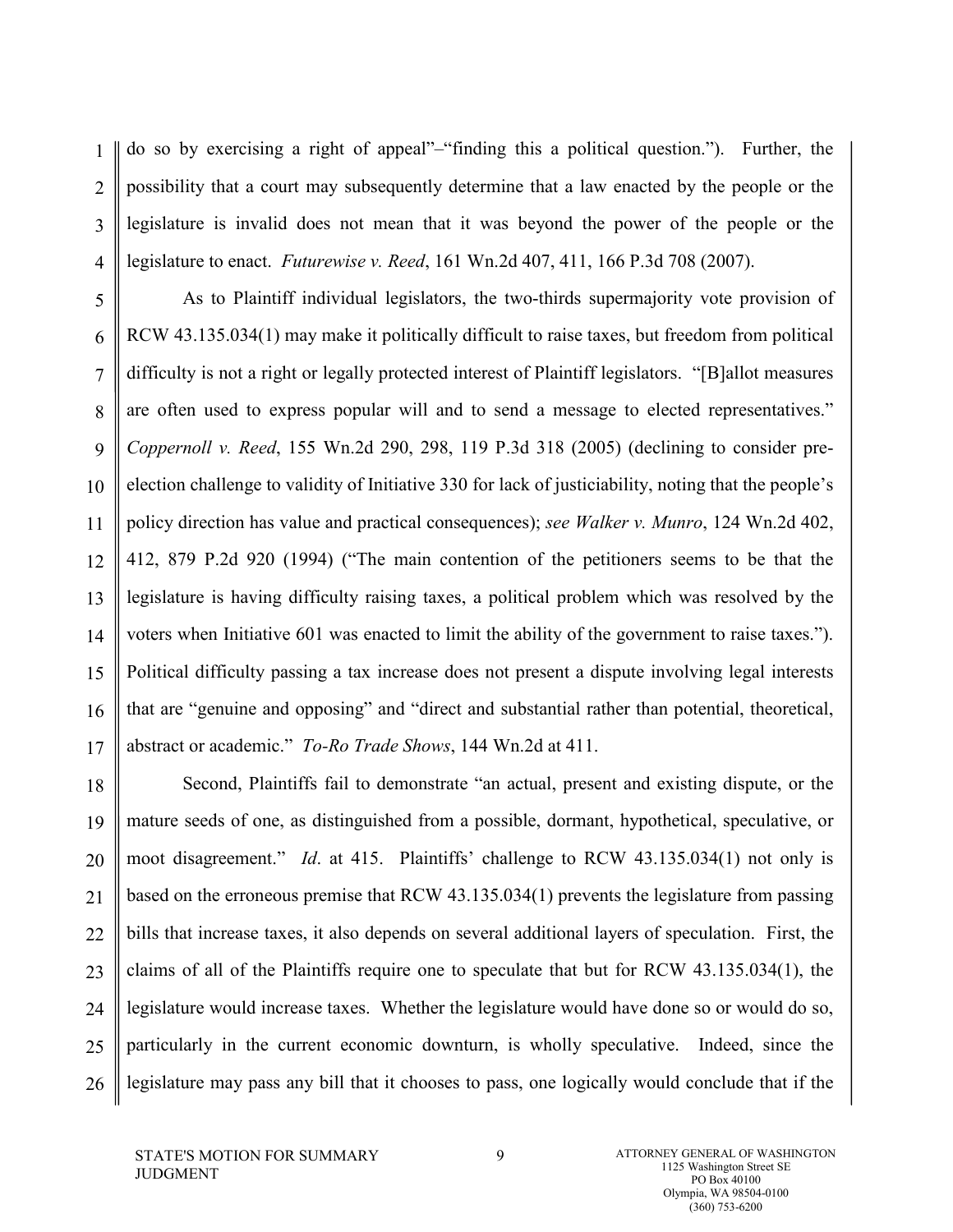1 2 3 4 legislature wished to pass a bill increasing taxes, that is precisely what it would do. *See Walker*, 124 Wn.2d at 412 ("[W]hen [a statute] may be amended by the very persons the Petitioners claim are being harmed, state legislators, we cannot do otherwise than find that this is only a speculative dispute.").

5 6 7 8 9 10 11 12 The claims of the non-legislator Plaintiffs require one to further speculate that even if the legislature decided to increase taxes, it would direct those revenues to programs and purposes that Plaintiffs prefer. It is "a legislative fact of life" that "[l]egislatures often provide laudable programs but may fail to fund them adequately or may decline to fund them at all." *City of Ellensburg v. State*, 118 Wn.2d 709, 715, 826 P.2d 1081 (1992) (quoting *Pannell v. Thompson*, 91 Wn.2d 591, 599, 589 P.2d 1235 (1979)). Absent a constitutional mandate, "[t]he decision to create a program as well as whether and to what extent to fund it is strictly a legislative prerogative." *Id*.

13 14 15 16 17 18 19 20 21 22 23 The claims of the non-legislator Plaintiffs also require one to speculate that even if the legislature decided to increase taxes, and even if it decided to make those revenues available for programs and purposes that Plaintiffs prefer, local school districts would allocate the revenues to address Plaintiffs' individual concerns. School districts establish their own budgets, and in that process, make discretionary policy decisions about education programs and how to allocate state and local school funding. *See* RCW 28A.505.040, .060, .070; *see also* Complaint ¶¶ 33.d., e. (identifying discretionary decisions by school district directors regarding educational programs and their funding). Under the Declaratory Judgments Act, Plaintiffs "may not . . . challenge the constitutionality of a statute unless it appears that [they] will be *directly* damaged in person or property by its enforcement." *To-Ro Trade Shows*, 144 Wn.2d at 411-12 (quoting *DeCano v. State*, 7 Wn.2d 613, 616, 110 P.2d 627 (1941)).

24 25 26 For each of these reasons, Plaintiffs' challenge to the two-thirds supermajority vote provision of RCW 43.135.034(1) fails to satisfy a necessary third element of justiciability, "an actual, present and existing dispute, or the mature seeds of one, as distinguished from a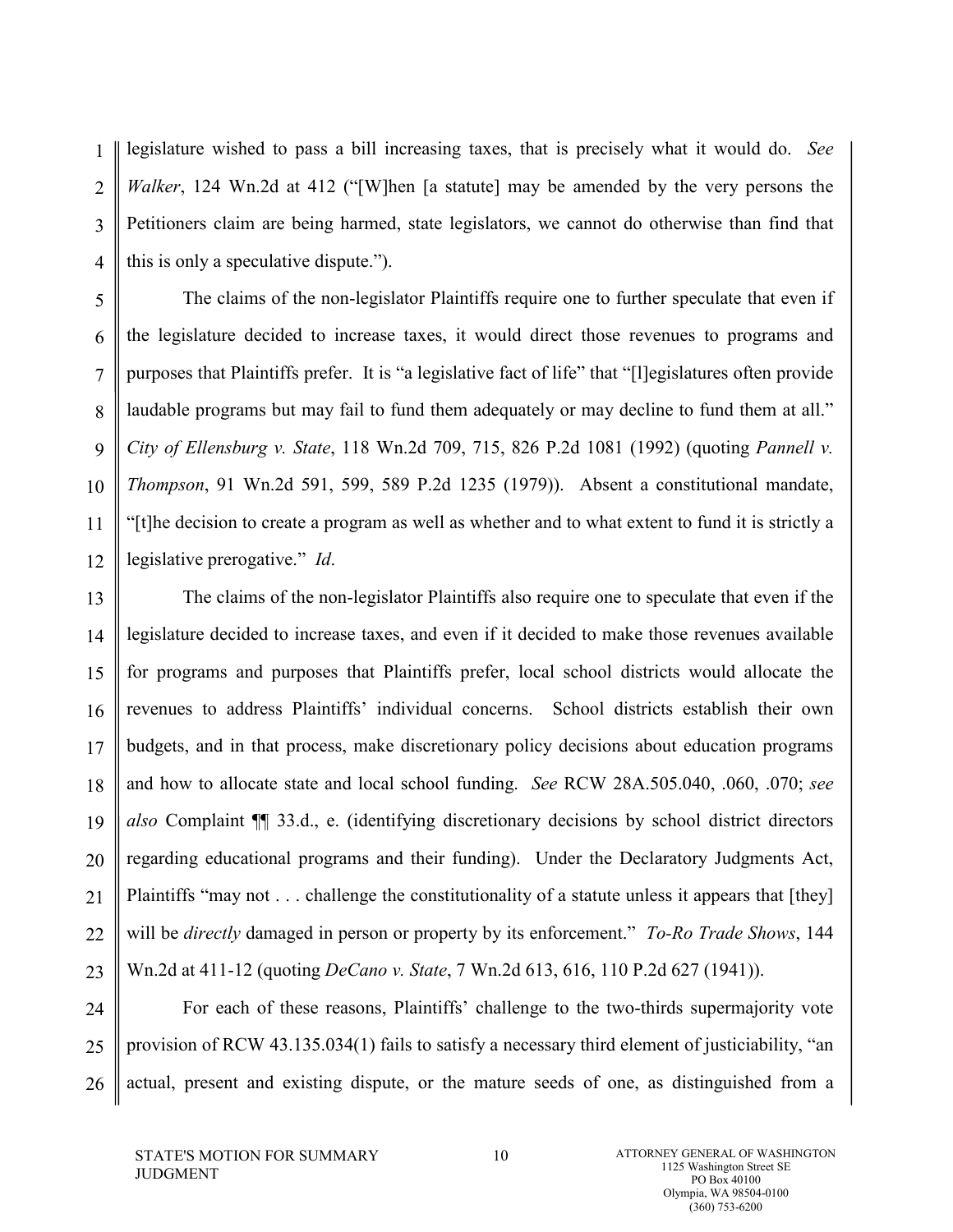1 2 possible, dormant, hypothetical, speculative, or moot disagreement." *To-Ro Trade Shows*, 144 Wn.2d at 411.

3 4 5 6 7 8 9 The final element necessary for a justiciable controversy under the Declaratory Judgments Act is a judicial determination that "will be final and conclusive." *To-Ro Trade Shows*, 144 Wn.2d at 411. Like all of the elements of justiciability, this element necessarily assumes a determination of rights or legal interests of the Plaintiffs. As explained above, none of the Plaintiffs demonstrate a right or legal interest as necessary for a cause of action under the Act. For this reason, a judgment with respect to Plaintiffs' claims would not be a final and conclusive determination within the contemplation of the Act.

10 11 Plaintiffs have failed to demonstrate a justiciable controversy as required to invoke the court's jurisdiction, and the State is entitled to summary judgment dismissing their complaint.

#### **2. Standing Is Not A Substitute For A Justiciable Controversy, And Plaintiffs Lack Standing In Any Event**

Plaintiffs assert that they possess standing to bring this action, and appear to assert taxpayer standing. Complaint ¶¶ 28, 29. Standing is not a substitute for justiciability and Plaintiffs do not have standing in any event. The elements required for a justiciable controversy under the Declaratory Judgments Act tend to overlap with the traditional two-part "zone of interest" and "injury in fact" test for standing, including harm to the party that is substantial, rather than speculative or abstract. *Grant County Fire Protection Dist. No. 5 v. City of Moses Lake*, 145 Wn.2d 702, 712-14, 42 P.3d 394 (2002), *vacated in part on rehearing* 150 Wn.2d 791, 83 P.3d 419 (2004). Justiciability and standing requirements are not the same. *Five Corners Family Farmers v. State*, No. 84632-4, 2011 WL 6425114, \*14 (Wash. Dec. 22, 2011) (declining to consider justiciability requirements when only a lack of standing was alleged).

In any event, Plaintiffs lack standing. The first part of the standing test "asks whether the interest sought to be protected" is "arguably within the zone of interests to be protected or

12

13

14

15

16

17

18

19

20

21

22

23

24

25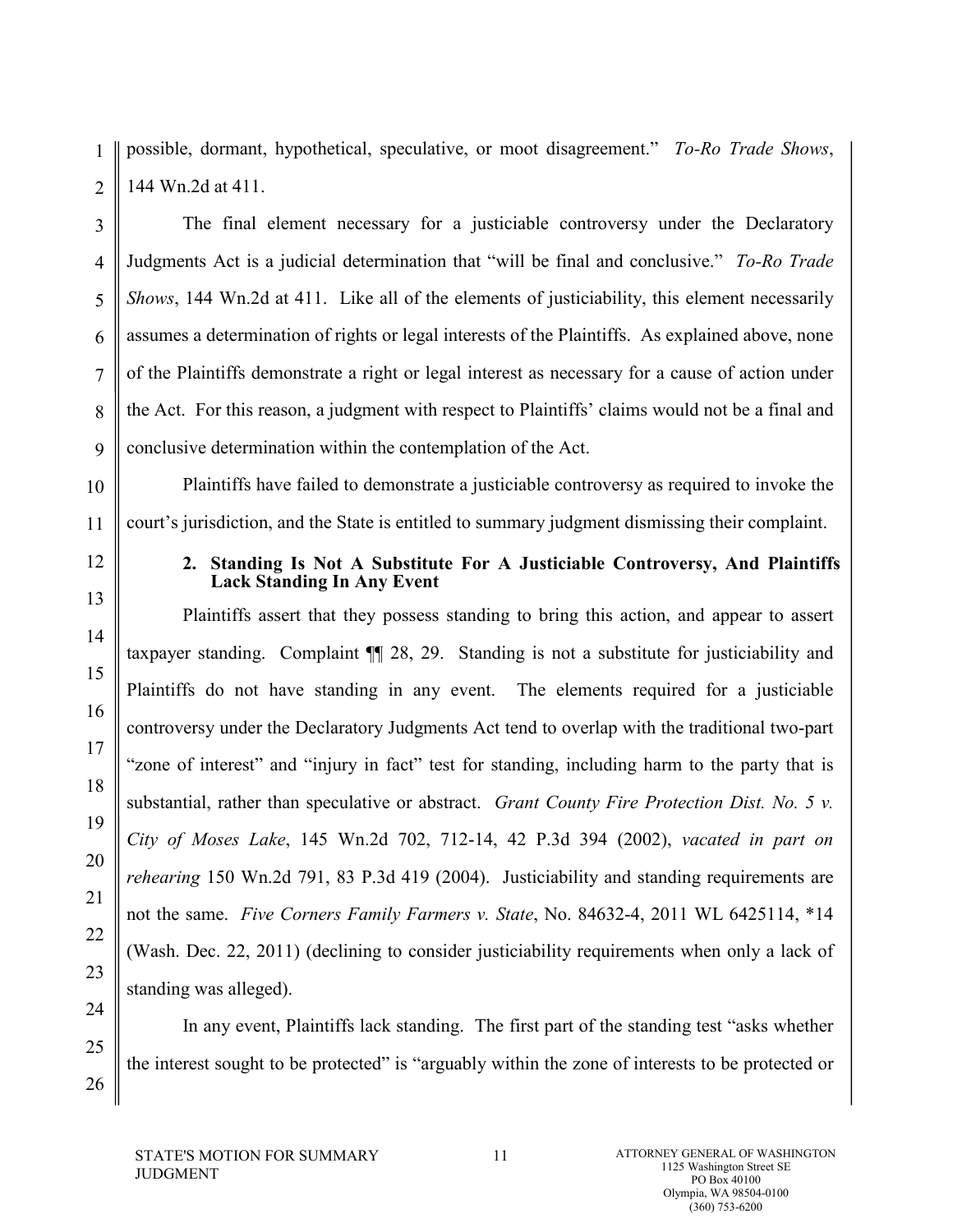1 2 3 4 5 6 regulated by the statute . . . in question." *Grant County*, 150 Wn.2d at 713 (internal citations omitted). The second prong considers whether the challenged statute has caused "injury in fact." *Id*. "Both tests must be met by the party seeking standing." *Id*. For many of the same reasons that Plaintiffs fail to present a justiciable controversy, Plaintiffs also lack standing. As explained in section V.B.1. above, Plaintiffs have demonstrated no right or legal interest as required to challenge RCW 43.135.034, and no injury to any legal right by virtue of it.

7 8 9 10 11 12 13 14 15 Nor do Plaintiffs possess taxpayer standing. In *Federal Way School District*, the court rejected a claim of taxpayer standing by parents and teachers who challenged limits on a school district's taxing authority. "While taxpayers may have standing to protest high taxes or improper expenditures, this court has said it is doubtful there is taxpayer standing to protest lower taxes or limits on taxation." *Federal Way School District No. 210*, 167 Wn.2d at 529 (citing *Walker*, 124 Wn.2d at 402). Plaintiffs acknowledge, as they must, that RCW 43.135.034 has not resulted in their payment of additional taxes. Hart Decl. 1 10, Ex. R. As in *Federal Way School District*, Plaintiffs lack taxpayer standing to challenge RCW 43.135.034(1)'s supermajority vote provision for tax increases.

16 17

18

19

20

21

22

23

24

25

26

#### **3. The Court Should Not Consider This Case In The Absence Of A Justiciable Controversy**

Plaintiffs also allege that they "have standing because this matter is of serious public importance." Complaint ¶ 30. As explained above, the elements of standing and justiciability are not the same, standing does not substitute for justiciability, and Plaintiffs lack standing. Plaintiffs actually contend that the court should entertain their challenge to RCW 43.135.034 despite the fact that it fails to present a justiciable controversy, because Plaintiffs allege that it is important.

The Supreme Court considered and rejected such a contention in *Walker*, 124 Wn.2d at 414-18. In *Walker*, the petitioners asked the court to follow what petitioners termed "the well-established rule that this court will hear matters of great public importance without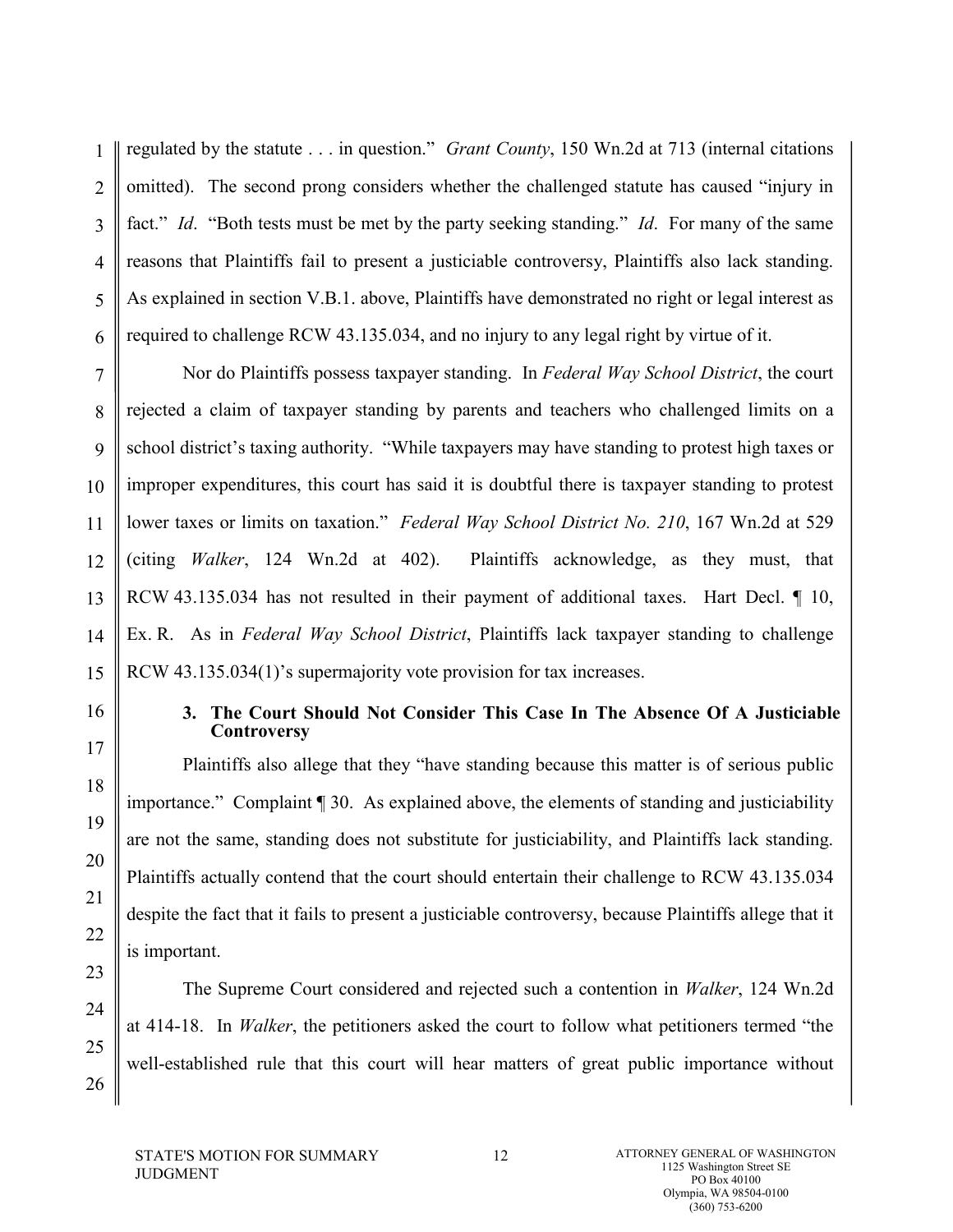1 2 3 4 5 6 7 8 9 regard to justiciability," and consider their challenge to provisions of I-601. *Id*. at 414. The court rejected the existence of such a rule: "[E]ven if we do not always adhere to all four requirements of the justiciability test, this court will not render judgment on a hypothetical or speculative controversy, where concrete harm has not been alleged." *Id*. at 415. "We choose instead to adhere to the long-standing rule that this court is not authorized under the declaratory judgments act to render advisory opinions or pronouncements upon abstract or speculative questions." *Id*. at 418. Plaintiffs similarly seek an advisory opinion and pronouncement on abstract and speculative questions in this case and the court should reject Plaintiffs' request.

10 11 12 13 14 15 16 17 18 19 20 21 22 23 24 Indeed, the Supreme Court has declined to consider the validity of the two-thirds supermajority vote provision now codified in RCW 43.135.034(1) on three separate occasions because, for varying reasons, the question was not justiciable or otherwise did not properly invoke the jurisdiction of the court. *See Walker*, 124 Wn.2d at 411, 425 (declining request of public advocacy groups, several legislators, and citizens to declare the supermajority vote provision of I-601 invalid prior to its effective date, and declining to declare its referendum provision that was in effect invalid for lack of justiciability); *Futurewise*, 161 Wn.2d at 411 (2007) (declining to consider the validity of the two-thirds supermajority vote and referendum provisions of I-960 in a pre-election challenge for lack of justiciability); *Brown v. Owen*, 165 Wn.2d at 727 (declining request of state senator to declare the supermajority vote provision then codified in RCW 43.135.035 unconstitutional for the reason that the action was improperly before the court on application for a writ of mandamus, and presented a nonjusticiable political question). That the instant case is nonjusticiable for different reasons from those in *Walker*, *Futurewise*, and *Brown v. Owen* does not make it any less nonjusticiable.

25 26 Finally, this is not a case of the sort where, on rare occasion, the court has determined it appropriate to exercise jurisdiction over a request for declaratory relief without regard to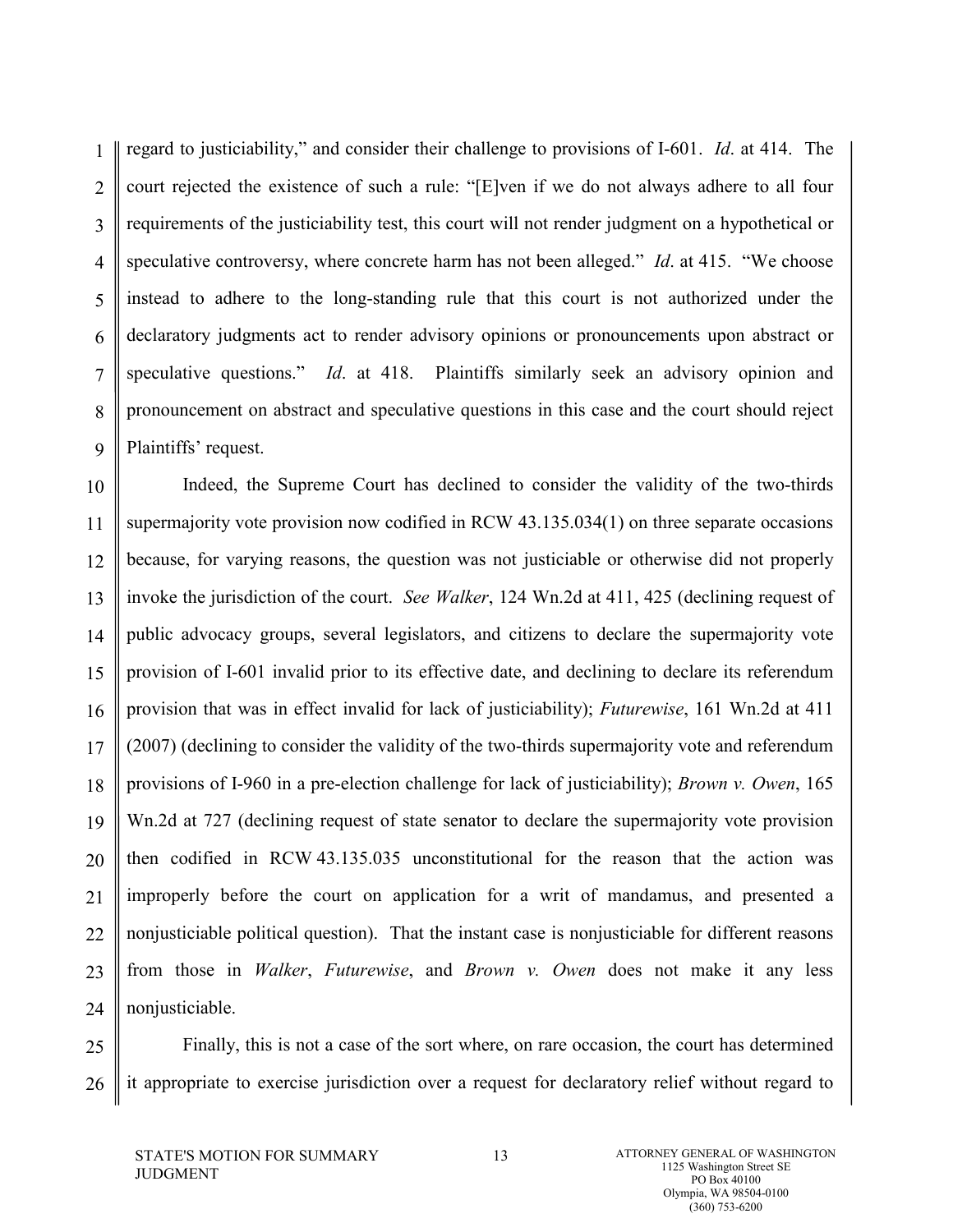1 2 3 4 5 6 7 justiciability requirements. *Walker*, 124 Wn.2d at 417 ("[T]his court has, on the rare occasion, rendered an advisory opinion as a matter of comity for other branches of the government or the judiciary."). No branch of government is before the court seeking an advisory opinion on the validity of RCW 43.135.034(1) or (2)(a). Unlike the rare exceptions discussed in *Walker* (and instead, much like the situation presented in *Walker*) "[h]ere, not only is there no request by the Legislature itself that we adjudicate this case," but the State seeks its dismissal. *Walker*, 124 Wn.2d at 417.

8 9 The court should grant summary judgment to the State, dismissing this action for lack of justiciability.

10

11

12

13

14

15

16

17

18

19

20

#### **C. RCW 43.135.034(1) and (2)(a) May Be Invalidated Only If Plaintiffs Demonstrate That They Are Unconstitutional Beyond A Reasonable Doubt**

Statutes are presumed to be constitutional, and the party challenging a statute bears the "heavy burden" of "prov[ing] that the statute is unconstitutional 'beyond a reasonable doubt.'" *Sch. Districts' Alliance for Adequate Funding of Spec. Educ. v. State*, 170 Wn.2d 599, 605, 244 P.3d 1 (2010). The "beyond a reasonable doubt" standard in this context means that "' one challenging a statute must, by argument and research, convince the court that there is no reasonable doubt that the statute violates the constitution.'" *Id.* (quoting *Island County v. State*, 135 Wn.2d 141, 147, 955 P.2d 377 (1998)).

For reasons previously expressed, the court need not and should not reach Plaintiffs' challenge to the constitutionality of RCW 43.135.034. If it does, however, the statute is valid.

# 21

### **D. RCW 43.135.034 Does Not Amend The State Constitution And Does Not Violate Article XXIII**

22 23 24 25 26 Article XXIII provides that the Constitution may be amended only on a two-thirds vote of the legislature, followed by voter approval, or on the calling of a constitutional convention on a two-thirds vote of the legislature, followed by voter approval. Const. art. XXIII, §§ 1, 2. Plaintiffs allege that "RCW 43.135.034 is unconstitutional because it amends the Constitution by initiative, and contrary to the requirements of Article XXIII." Complaint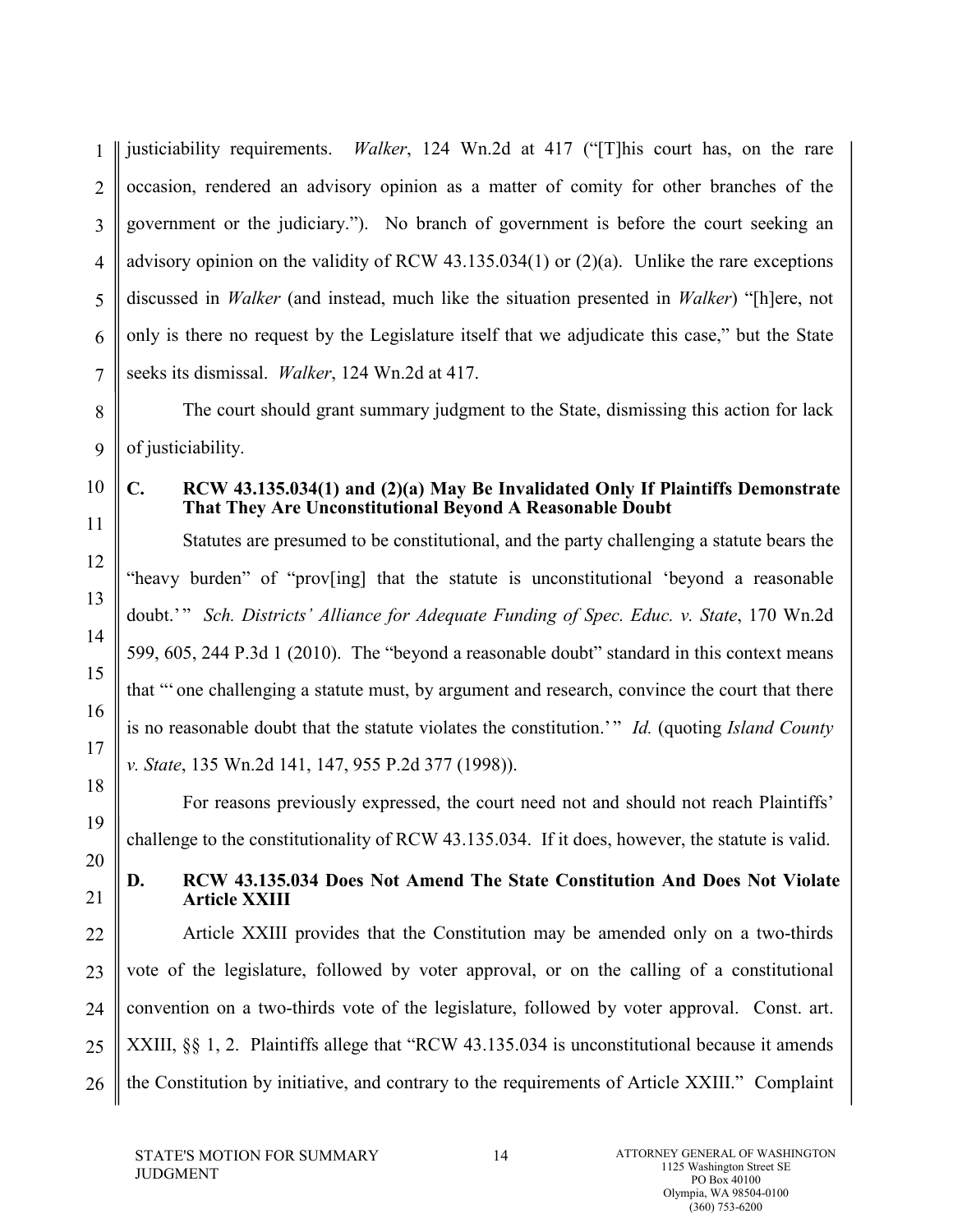1 2 3 4 5 ¶ 72. More specifically, Plaintiffs assert that "RCW 43.135.034 amends Article II, § 22 by imposing a two-thirds supermajority vote on certain legislation," and that "RCW 43.135.034's referendum requirement changes the plenary power granted to the Legislature in Article II, § 1 and the referendum process established in Article II,  $\S$  1(b)." Complaint  $\P$  73, 74. These claims lack merit.

6 7 8 9 10 11 12 13 14 15 16 "When the people exercise their initiative power, they 'exercise the same power of sovereignty as the Legislature does when enacting a statute.' " *Washington State Farm Bureau Fed'n v. Gregoire*, 162 Wn.2d 284, 302, 174 P.3d 1142 (2007) (quoting *Amalgamated Transit Union Local 587 v. State*, 142 Wn.2d 183, 204, 11 P.3d 762, 27 P.3d 608 (2000)). I-1053 neither amends nor purports to amend any provision of the Constitution. I-1053 amends and repeals existing statutes and enacts new statutory provisions. Hart Decl. ¶ 3, Ex. K. Either its statutory terms comport with constitutional limitations, in which case they are valid, or they do not, in which case they are invalid. In neither case do they amend the constitution. *See Gerberding v. Munro*, 134 Wn.2d 188, 210, 949 P.2d 1366 (1998) (holding that Initiative 573 is a statutory amendment that did not and could not amend the Constitution). I-1053 does not implicate, let alone violate, Article XXIII.

17

**E. The Supermajority Vote Requirement In RCW 43.135.034(1) Does Not Conflict With Article II, Section 22 Of The Washington Constitution**

18 19

26

**1. The Plain Language Of Article II, Section 22, Which Merely Prohibits Enactment Of Laws On Less Than Majority Vote, Defeats Plaintiffs' Claim**

20 21 22 23 "Appropriate constitutional analysis begins with the text and, for most purposes, should end there as well." *Malyon v. Pierce County*, 131 Wn.2d 779, 799, 935 P.2d 1272 (1997). "The text necessarily includes the words themselves, their grammatical relationship to one another, as well as their context." *Id*.

24 25 Plaintiffs allege that "RCW 43.135.034(1)'s additional vote requirements for certain bills violate Article II, § 22." Complaint ¶ 56. But Plaintiffs cannot carry their burden of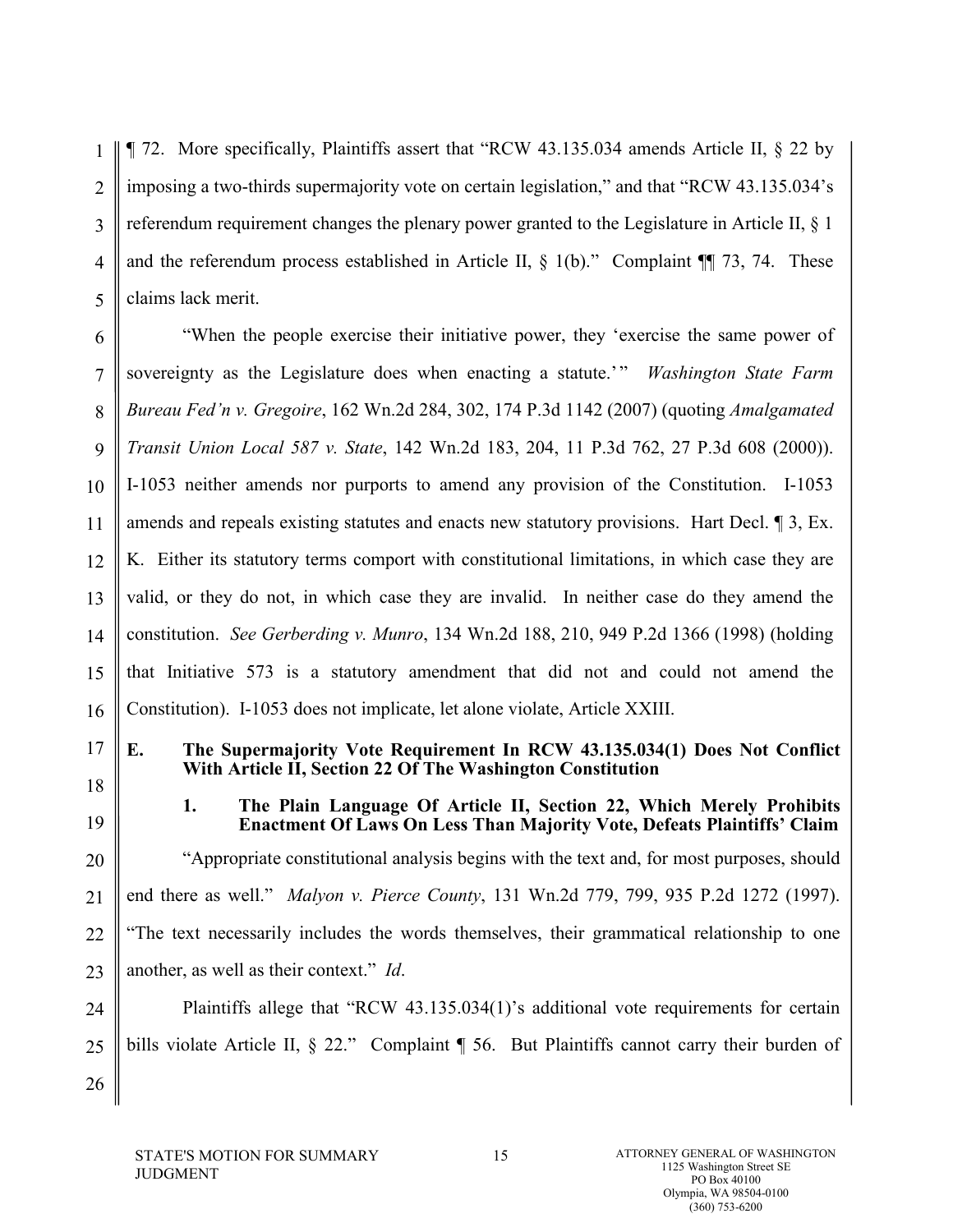1 2 proving RCW 43.135.034(1) unconstitutional beyond a reasonable doubt on the basis of a constitutional provision that, by its own terms, does not prohibit the statute they challenge.

3

4

5

6

7

8

Article II, section 22 provides, "[n]o bill shall become a law unless . . . a majority of the members elected to each house be recorded thereon as voting in its favor." The negative phrasing, "[n]o bill shall become a law unless . . . ," describes a circumstance under which a bill *does not pass*. If a bill does not receive the approval of a majority of legislators elected to each house, the bill does not become law. Thus, the plain language of article II, section 22 establishes a constitutional minimum number of votes for a bill to become law.

9 10 11 12 13 14 Article II, section 22 does not, as Plaintiffs assert, "provide[] that bills require *only* a majority vote" to become law. Complaint ¶ 53 (emphasis added). Article II, section 22 is devoid of any language establishing a maximum number of votes that may be required for a bill to become law. Plaintiffs essentially ask this court to amend article II, section 22—to ignore its plain language and instead treat the provision as if it read (in common bill drafting format to show changes):

15

16

"((No)) Every bill shall become a law ((unless)) if  $\ldots$  a majority of the members elected to each house be recorded thereon as voting in its favor."

17 18 19 20 This reading would transform article II, section 22's actual phrasing from a "negative" minimum majority vote requirement (a constitutional floor) to an "affirmative" maximum majority vote limitation (a constitutional ceiling). The court should reject Plaintiffs' invitation to rewrite the Washington Constitution in this way.

21 22 23 24 25 26 The significance of article II, section 22's negative phrasing is further demonstrated by comparing it with article II, section 21, a concurrently-adopted constitutional provision that likewise sets out a legislative vote ratio. Article II, section 21 provides, "[t]he yeas and nays of the members . . . shall be entered on the journal, on the demand of one-sixth of the members present." Unlike section 22, section 21 establishes precisely the sort of affirmative maximum vote limitation that Plaintiffs claim is present in section 22—a journal entry *shall* be made if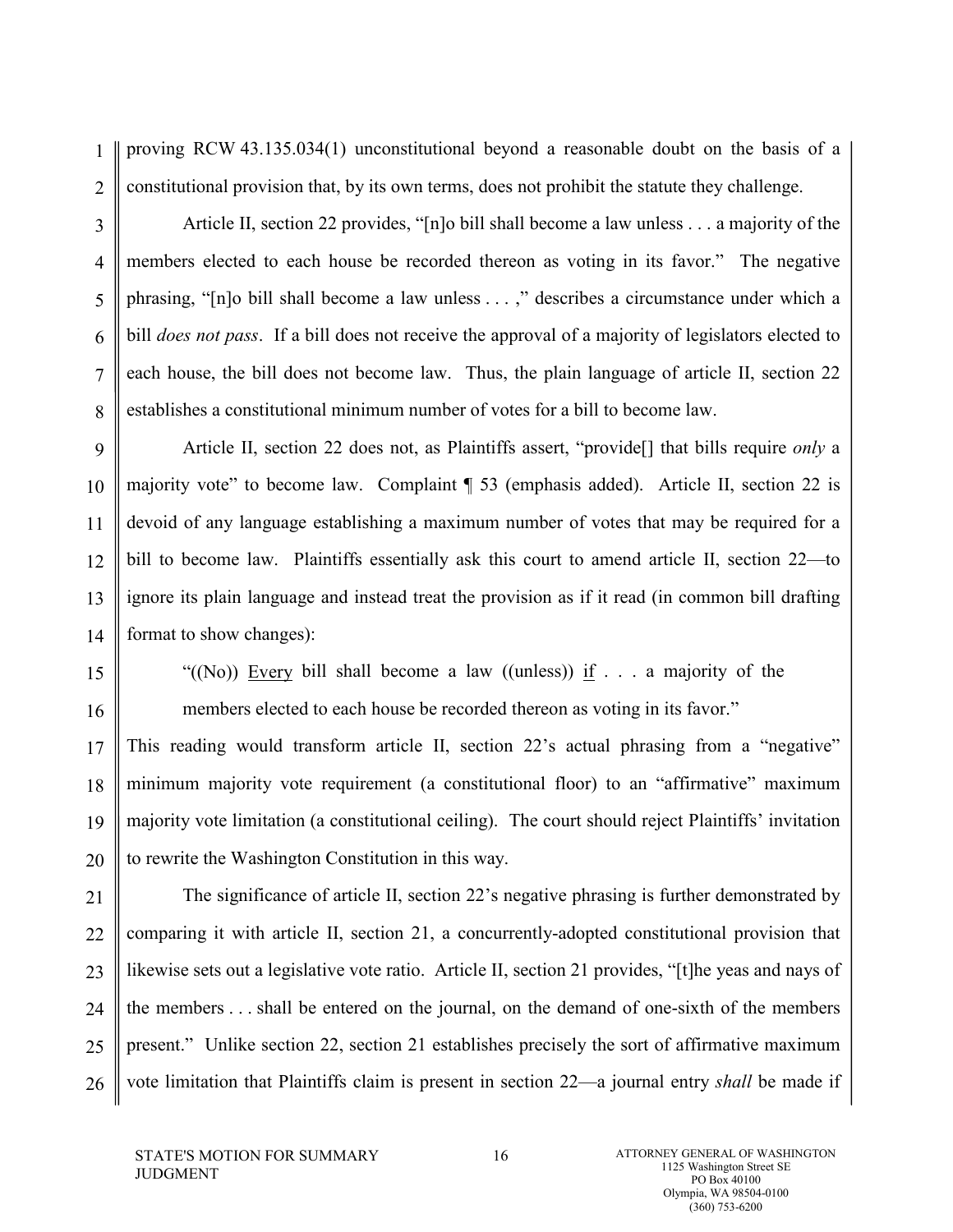1 2 3 4 one-sixth of the members present demand it.<sup>[7](#page-27-0)</sup> Section 21 shows that the framers knew how to—and did—impose affirmative maximum limits when they chose to do so. Significantly, they did not choose to do so in article II, section 22. The court should decline to read into the provision a meaning its authors did not include.

5 6 7 8 9 10 11 12 Nor is there any logic in concluding that the same constitutional convention that embraced supermajorities for some purposes intended to prohibit statutes requiring supermajorities for other purposes. At the same convention that drafted article II, section 22, the framers adopted several provisions requiring supermajority approval for certain legislative actions.<sup>[8](#page-27-1)</sup> Provisions requiring supermajorities to enact certain legislation support the validity of RCW 43.135.034(1). They demonstrate the framers' recognition that certain legislative decisions are sufficiently important to require an added measure of consensus, and that a simple majority does not provide the only high-water mark of public policy.

13 14 15 16 17 18 19 Had the framers intended to preclude the legislature or the people from recognizing in statute additional circumstances warranting supermajority approval, they could have said so directly. For instance, they easily could have drafted article II, section 22 in the form of an affirmative maximum limitation on the number of votes that may be statutorily required to enact a bill. *See State v. Delgado*, 148 Wn.2d 723, 728-29, 63 P.3d 792 (2003) (noting that, in the absence of statutory language the legislature clearly knew how to include, the court presumes the language chosen was intentional). Instead, they drafted article II, section 22

26

<sup>21</sup> 22 7 The *minimum* requirement expressed in article II, section 22 also contrasts with the affirmative maximum limitation applied to initiatives and referenda. "Any measure initiated by the people or referred to the people as herein provided shall take effect and become the law if it is approved by a majority of the votes cast thereon." Const. art. II, § l(d).<br><sup>8</sup> Provisions of the original 1889 Washington Constitution requiring supermajority legislative approval

<sup>23</sup> 24 25 include: article II, section 9 (requiring two-thirds of elected members to expel a member); article II, section 36 (requiring two-thirds of all members to introduce bill less than ten days before final adjournment); article III, section 12 (requiring two-thirds of members present to override governor's veto); article IV, section 9 (allowing removal of judge, attorney general, or prosecuting attorney from office by concurrence of three-fourths of elected members); article V, section 1 (prohibiting impeachment conviction on less than two-thirds of elected senators); article XXIII, section 1 (requiring two-thirds of elected members to submit constitutional amendment to voters); article XXIII, section 2 (requiring two-thirds of elected members to propose constitutional convention to voters).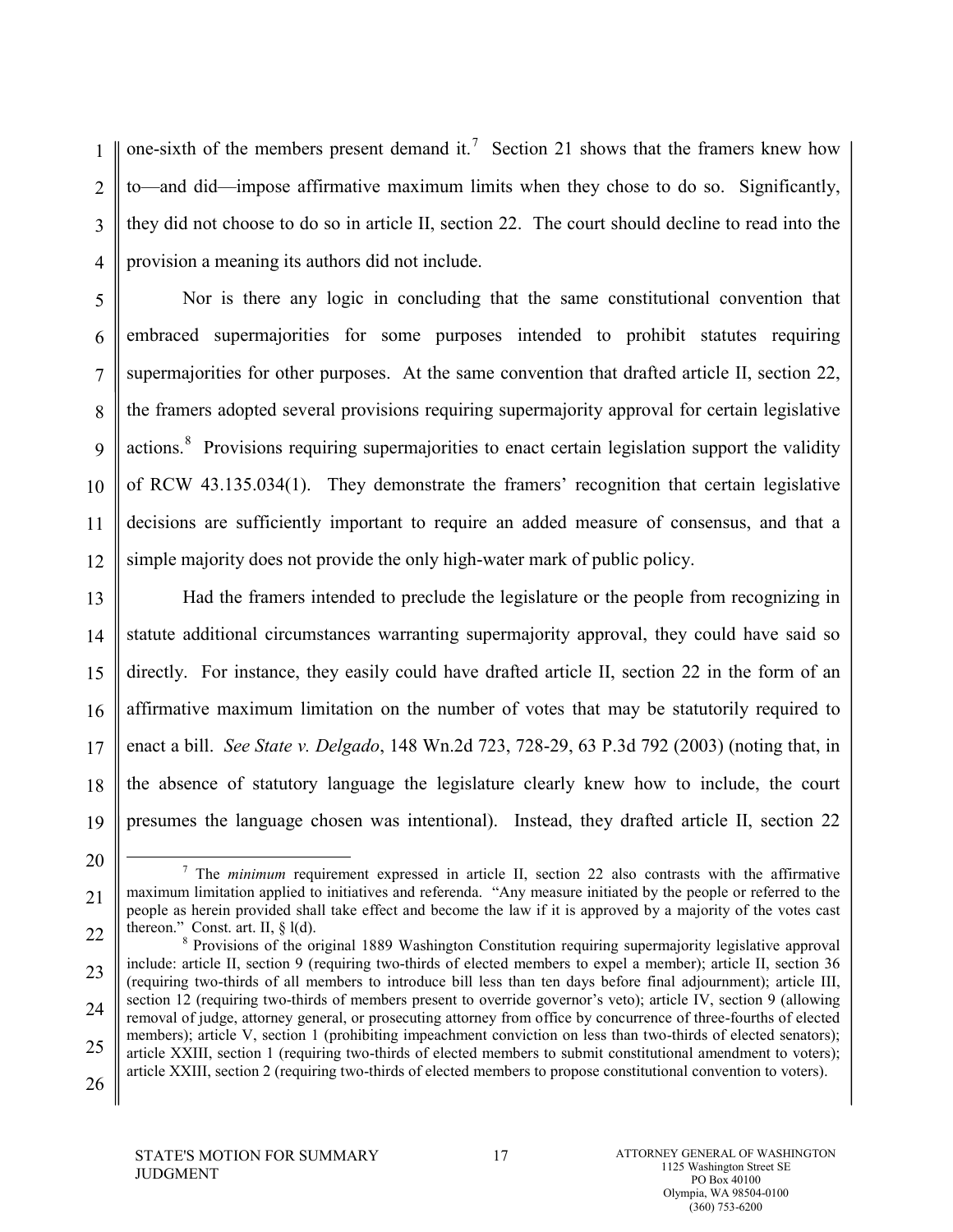1 2 merely to state a prohibition against passage of bills based on less than a majority of the full membership, such as the majority of a quorum present and voting.<sup>[9](#page-28-0)</sup> Const. art. II,  $\S$  22.

3 4 5 6 7 8 9 10 The power of the legislature, or of the people, "to enact a statute is unrestrained except where, either expressly or by fair inference, it is prohibited by the state or federal constitutions." *Washington Farm Bureau Fed'n*, 162 Wn.2d at 300-01 (quoting *State ex rel. Citizens v. Murphy*, 151 Wn.2d 226, 248, 88 P.3d 375 (2004)). The framers may not reasonably be presumed to have implied the prohibition of a political mechanism, the supermajority vote requirement, that they themselves adopted, through language that does not say so. Given the absence of a clear constitutional prohibition, the court should not conclude otherwise.

#### **2. That Article II, Section 22 Establishes Simply The Minimum Votes To Pass A Bill, Not Also The Maximum, Is Supported By Washington Precedent**

The Washington Supreme Court has previously considered—and rejected—Plaintiffs' theory that a statute may not require a greater number of votes than is fixed by a constitutional provision. In *Robb v. City of Tacoma*, 175 Wash. 580, 28 P.2d 327 (1933), the court upheld a statute that required a greater number of votes to incur municipal indebtedness than the threefifths supermajority required by article VIII, section 6. *Robb*, 175 Wash. at 585.

Similar to article II, section 22's negative phrasing, article VIII, section 6 provides, "[n]o county, city, town, school district, or other municipal corporation shall for any purpose become indebted in any manner to an amount exceeding one and one-half per centum . . . without the assent of three-fifths of the voters therein . . .." The statute challenged in *Robb* additionally required that no bonds could issue unless the total number of votes cast at

STATE'S MOTION FOR SUMMARY JUDGMENT

11

12

13

14

15

16

17

18

19

20

21

<sup>23</sup> 24 25 26 <sup>9</sup> Nothing in the debate on Section 22 supports Plaintiffs' notion that the framers were concerned with establishing an affirmative maximum majority vote limitation for enacting legislation. Two amendments were offered and defeated. Robert F. Utter & Hugh D. Spitzer, *The Washington State Constitution: A Reference Guide* 62 (2002). One would have allowed a majority of those present to pass a bill, and its defeat indicates the framers' concern with setting a constitutional floor for bill passage. *Id.* The other amendment would have prevented bills from being introduced in the last 10 days of the session, and in no way suggests any concern along the lines Plaintiffs postulate.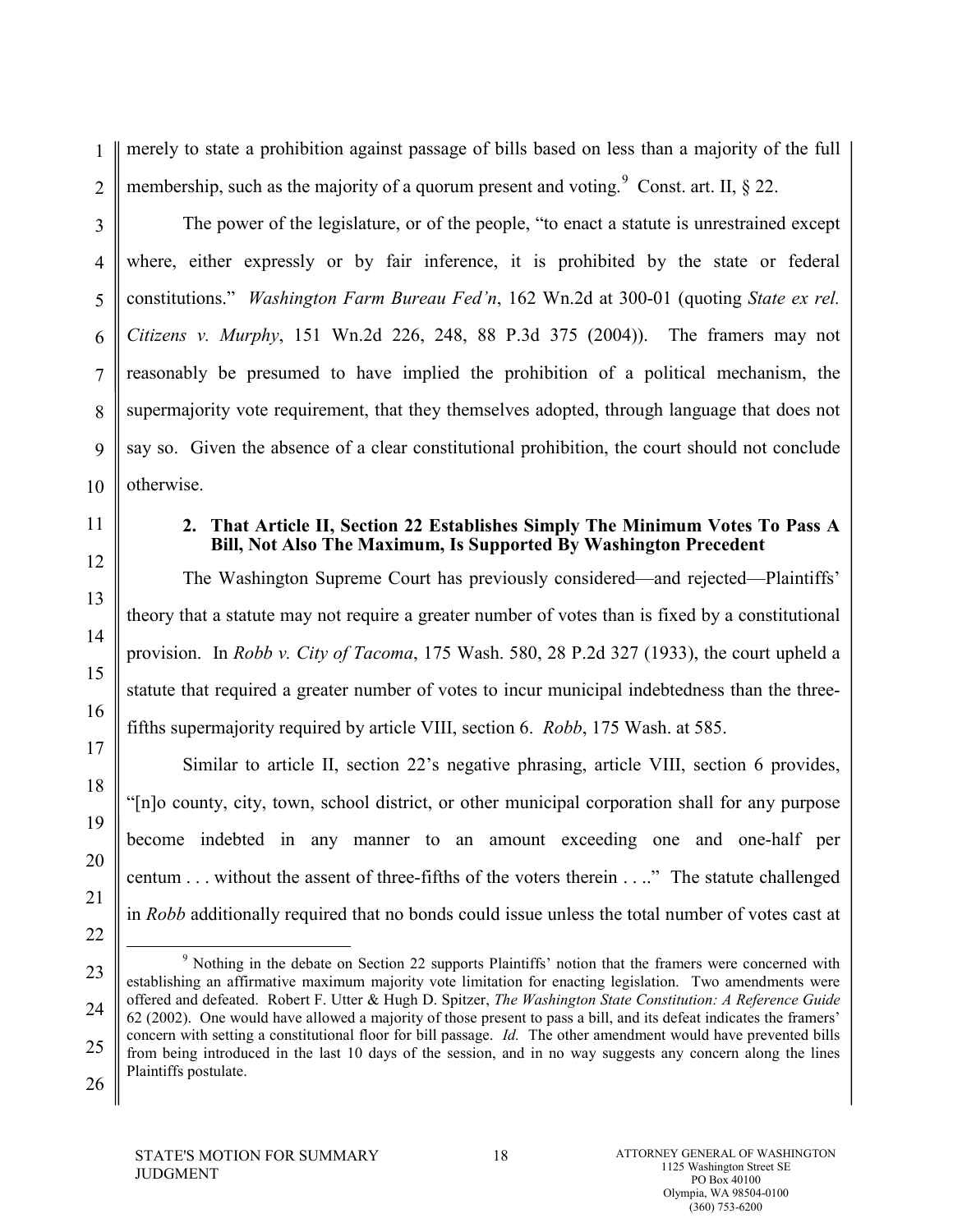1 2 3 4 5 6 the bond election exceeded fifty percent of the votes cast at the preceding general election. *Robb*, 175 Wash. at 585. Thus, even where three-fifths of the voters at the election approved the excess debt as required by article VIII, section 6, the measure would fail based on the challenged statute, if the number of votes cast did not exceed fifty percent of the votes cast in the preceding election. The challengers claimed the statute was unconstitutional because, in some situations, it would require more votes than the threshold fixed by article VIII, section 6.

7 8 9 10 11 The court held the statute was constitutionally sound, reasoning that since the "state Constitution is but a limitation upon legislative power," when a statute is challenged as unconstitutional "the court looks to the state Constitution only to ascertain whether any *limitations* have been imposed upon such power." *Robb*, 175 Wash. at 586-87. The court continued:

> Article 8, § 6, of the state Constitution imposes a limitation upon the power of the Legislature, in that it may not fix a *less* number than a three-fifths majority of the votes cast, in order to validate a bond election. But the Constitution does not place any other limitation whatever upon the legislative power. It fixes a minimum limit of restriction below which the Legislature may not go, but it does not fix a maximum limit to which the Legislature may advance on 'an ascending scale.'

*Id.* at 587. The court supported its conclusion with an extensive review of two decisions from other states, each of which had rejected the notion that a negatively phrased constitutional provision fixing a voting threshold prohibited a higher statutory vote requirement.<sup>[10](#page-30-0)</sup> *Id.* at 588-90 (discussing decisions examining constitutional language "no county seat shall be removed unless" the specified vote threshold be achieved).

In sum, the *Robb* Court held that article VIII, section 6's negatively-phrased voting threshold did not prohibit a statute fixing a higher voting threshold. *See also State ex rel. Craig v. Town of Newport*, 70 Wash. 286, 126 P. 637 (1912) (holding article VIII, section 6's

STATE'S MOTION FOR SUMMARY JUDGMENT

12

13

14

15

16

17

18

19

20

21

22

<sup>24</sup> 25 26 <sup>10</sup> The court also noted that article VIII, section 6 concludes with the proviso "any city or town, with such assent, *may be allowed* to become indebted to a larger amount." *Robb*, 175 Wash. at 587 (italics in original). The court observed the "may be allowed" language indicated that the power conferred upon municipalities was restrictive and subject to control by the Legislature. *Id.* The court did not further discuss or rely on this proviso.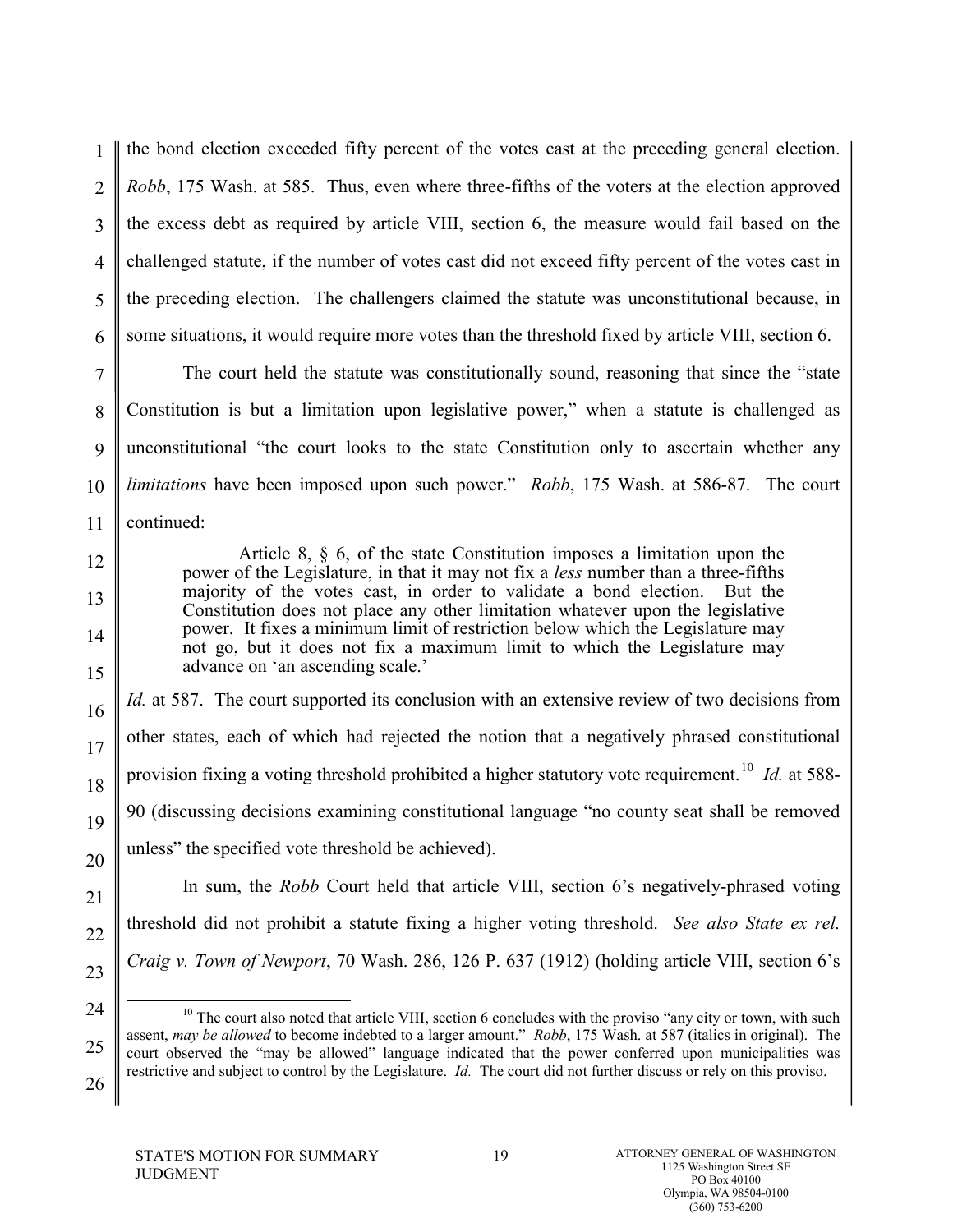1 2 3 4 three-fifths voter approval requirement to incur municipal debt in excess of 1.5% was not violated by a statute that required three-fifths approval to incur any debt). The *Robb* decision is persuasive that likewise, article II, section 22's negatively-phrased voting threshold does not prohibit RCW 43.135.034(1)'s supermajority requirement.

5 6 7 8 9 10 11 12 13 14 15 16 17 18 19 20 By contrast, the court's decision in *Gerberding*, 134 Wn.2d 188 (1998), which addressed term limits, is not persuasive. *Gerberding* held that term limits are qualifications for office, and that an initiative imposing them for certain state offices conflicted with article II, section  $7$ ,<sup>[11](#page-31-0)</sup> and article III, section  $25$ ,<sup>[12](#page-31-1)</sup> of the Washington Constitution. *Gerberding* concluded that, notwithstanding their negative phrasing, the qualifications provisions of the Washington Constitution were exclusive. That conclusion, however, rests on circumstances entirely absent from this case—what the court termed "fundamental principles" specific to qualifications for public office. *Gerberding*, 134 Wn.2d at 201. Most notably, the court relied on a longstanding "strong presumption in favor of eligibility for office," explaining that "any doubt as to the eligibility of any person to hold an office must be resolved against the doubt." *Id.* at 202. In addition, the court recounted Washington's constitutional convention history, demonstrating that the framers considered but rejected term limits for all but a limited number of constitutional offices. *Id*. at 202-06. Finally, the court relied on longstanding Washington precedent, as well as nearly uniform precedent from throughout the country, based on the strong presumption in favor of eligibility for office, that qualifications for constitutional office are exclusive. *Id.* at 205-08. None of these circumstances are present in this case.

<span id="page-27-1"></span><span id="page-27-0"></span>21 22 23 Article II, section 22, by its plain language, establishes a constitutional minimum of a simple majority vote for bill passage. It does not, either expressly or by fair inference, prohibit statutes that require greater than a simple majority vote for passage. (And, of course, any bill

<sup>24</sup> 25 <sup>11</sup> "No person shall be eligible to the legislature who shall not be a citizen of the United States and a qualified voter in the district for which he is chosen." Const. art. II,  $\S$  7.

 $\frac{12}{12}$  "No person, except a citizen of the United States and a qualified elector of this state, shall be eligible to hold any state office." Const. art. III, § 25.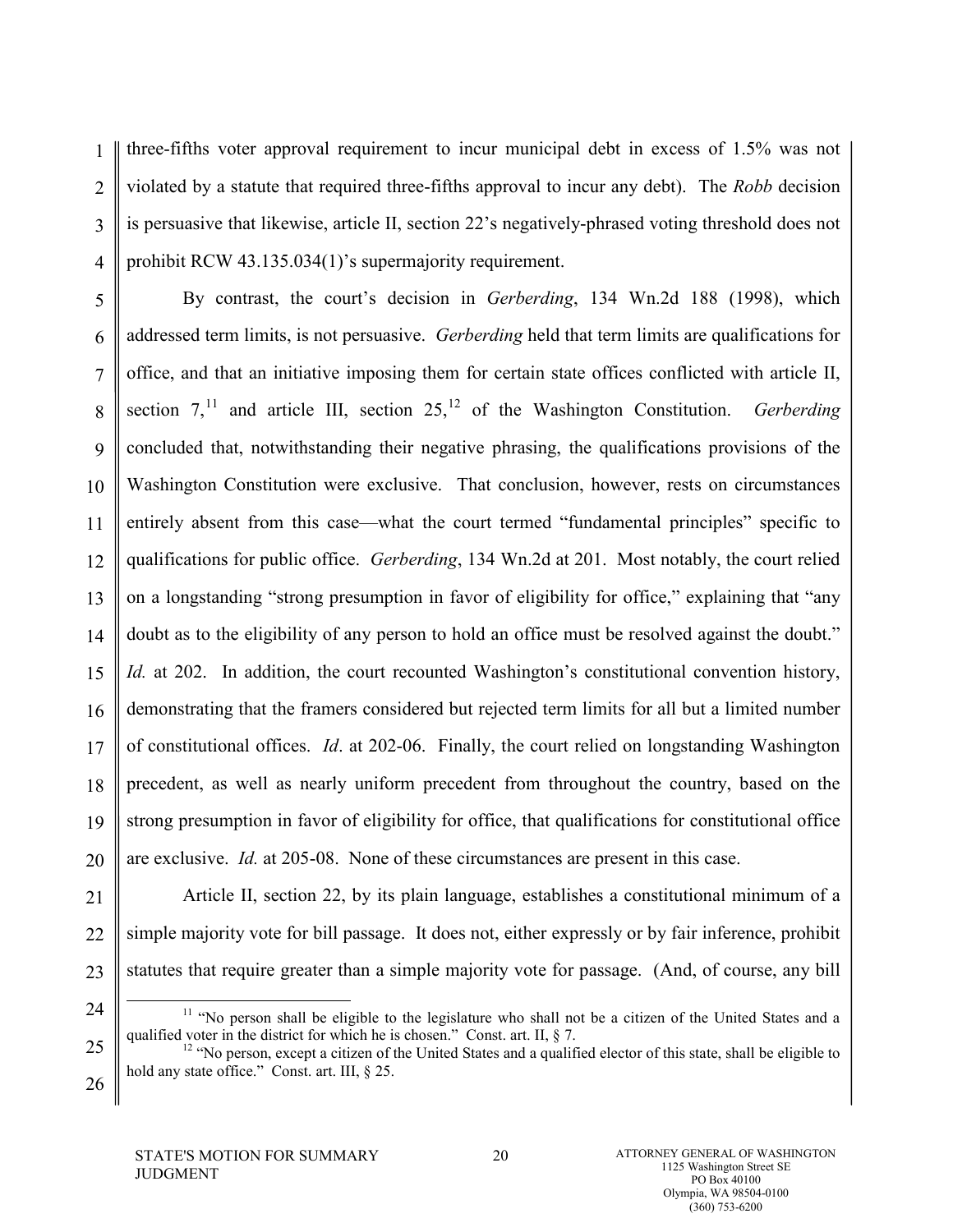1 2 3 4 5 6 receiving a supermajority vote has received a simple majority.) Absent such a limitation, the legislature, or the people, are free to express their legislative policy judgment that certain types of bills warrant greater than simple majority consensus for passage. RCW 43.135.034(1) expresses such a policy judgment—that a two-thirds majority vote of each house should be required for passage of bills raising taxes. By the provision's plain language, Plaintiffs' claim that article II, section 22 renders RCW 43.135.034(1) unconstitutional fails.

7

#### **F. I-1053 Satisfies The Single-Subject Requirement Of Article II, Section 19, And The Court Should Decline To Reach Beyond It To Predecessor Initiatives**

Article II, section 19 of the state constitution provides, in part: "[n]o bill shall embrace more than one subject."<sup>[13](#page-32-0)</sup> The purpose of the single-subject requirement is to prevent a bill from being drafted "such that voters may be required to vote for something of which the voter disapproves in order to obtain approval of an unrelated law." *Citizens for Responsible Wildlife Management v. State*, 149 Wn.2d 622, 632, 71 P.3d 644 (2003). The requirement applies to initiatives. *Amalgamated Transit Union Local 587 v. State*, ("*ATU*") 142 Wn.2d 183, 206, 11 P.3d 762 (2001). The requirement is "to be liberally construed in favor of upholding the legislation." *State ex rel. Citizens Against Tolls (CAT) v. Murphy*, 151 Wn.2d 226, 249, 88 P.3d 375 (2004).

Plaintiffs claim that I-1053, and earlier initiatives I-960 and I-601, violate the singlesubject requirement. Complaint  $\P$  79. Plaintiffs assert that all three initiatives contained at least two subjects: the supermajority vote provision and the referendum provision. *Id.* Plaintiffs contend these identified subjects "lack rational unity, and, therefore violate the single-subject requirement." *Id.*

<span id="page-28-0"></span>Plaintiffs' claim fails for at least three reasons. First, the referendum provision that Plaintiffs allege to be a second subject within I-1053 was merely the continuation of existing

 $13$  The remainder of article II, section 19 requires that the subject of a bill "shall be expressed in the title." Plaintiffs do not challenge I-1053 based on this constitutional requirement.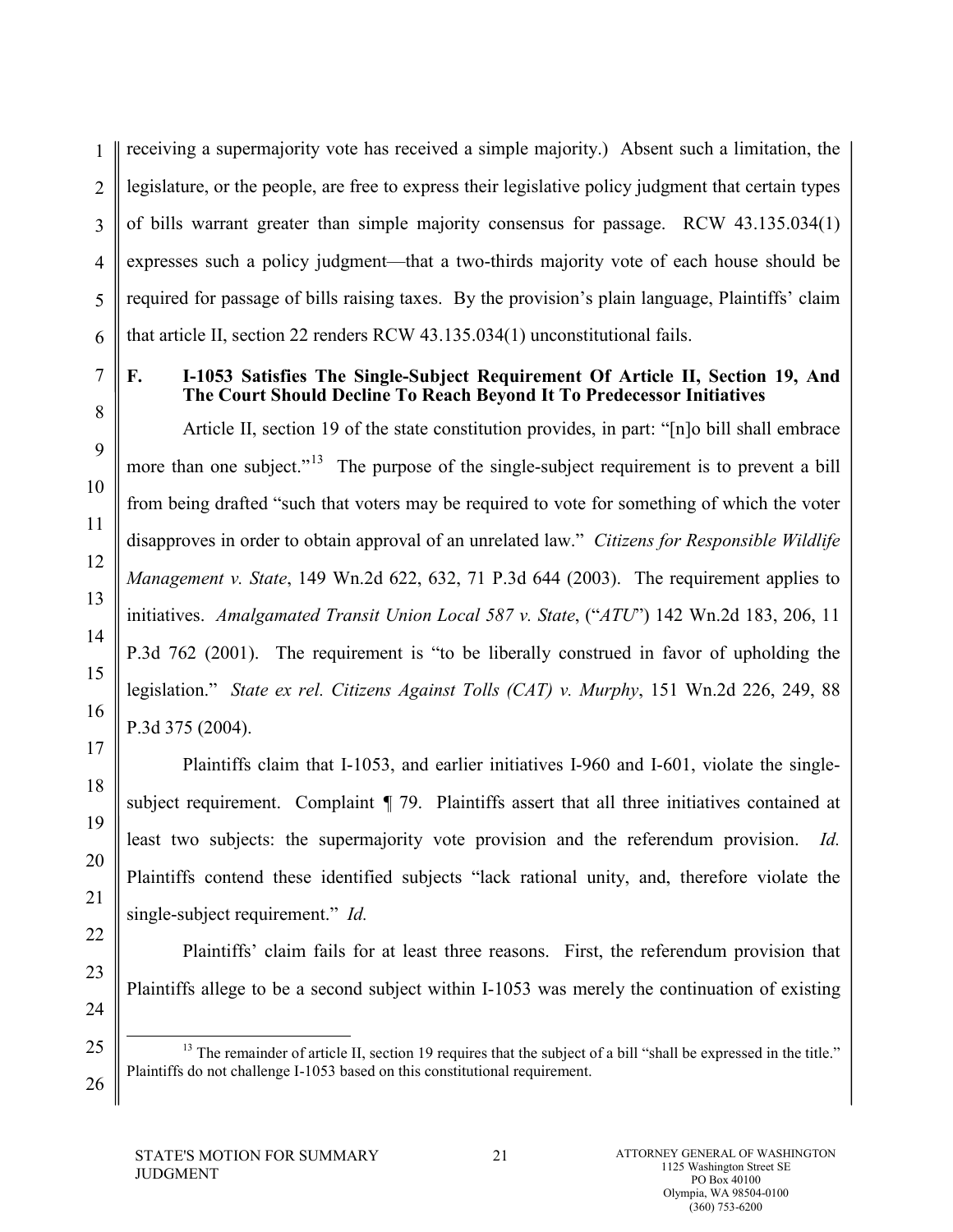1 2 3 4 law. Therefore, it was not a subject of I-1053 at all. Second, even if the referendum provision were considered, I-1053 satisfies article II, section 19's single-subject requirement because there is rational unity between and among the referendum provision, the supermajority vote provision, and the general subject of I-1053. Third, with respect to I-960 and I-601, the court should flatly reject Plaintiffs' novel request that it consider the constitutionality of superseded enactments, especially where it would necessarily be forced to reach behind current law across numerous intervening legislative acts over the course of as long as 18 years to do so.

#### **1. I-1053 Poses No Single-Subject Issue Because The Referendum Provision Merely Continued Existing Law And Was Not A Subject Of I-1053**

Plaintiffs' claim that I-1053 contains two subjects fails from the outset, because the alleged second subject, the referendum provision, is not a subject of I-1053 at all. I-1053 made no change to the referendum provision. Rather, it merely set forth the provision, in full and unaltered, as a ministerial consequence of the provision appearing in the same statute as the two-thirds supermajority vote provision, which I-1053 did amend.

The existing provisions of a statute which are merely set forth in full, in compliance with article II, section 37, but not amended, continue existing law rather than create new law.<sup>[14](#page-34-0)</sup> "Our constitution requires that, where a section of an act is amended, the section must be set forth at length; and it follows, from this, that . . . [the] part of the original enactment which is repeated remains the same as if there had been no amendment." *Mudgett v. Liebes*, 14 Wash. 482, 486, 45 P. 19 (1896). "When a statute continues a former statute law, that law common to both acts dates from its first adoption, . . . and only new provisions are new laws." *Spokane County v. City of Spokane*, 156 Wash. 393, 395, 287 P. 675 (1930).

The Supreme Court applied this principle recently, rejecting an article II, section 19 single-subject challenge in *Citizens Against Tolls*, 151 Wn.2d 226. In that case, a citizens

<sup>&</sup>lt;sup>14</sup> Article II, section 37 provides that "[n]o act shall ever be revised or amended by mere reference to its title, but the act revised or the section amended shall be set forth at full length."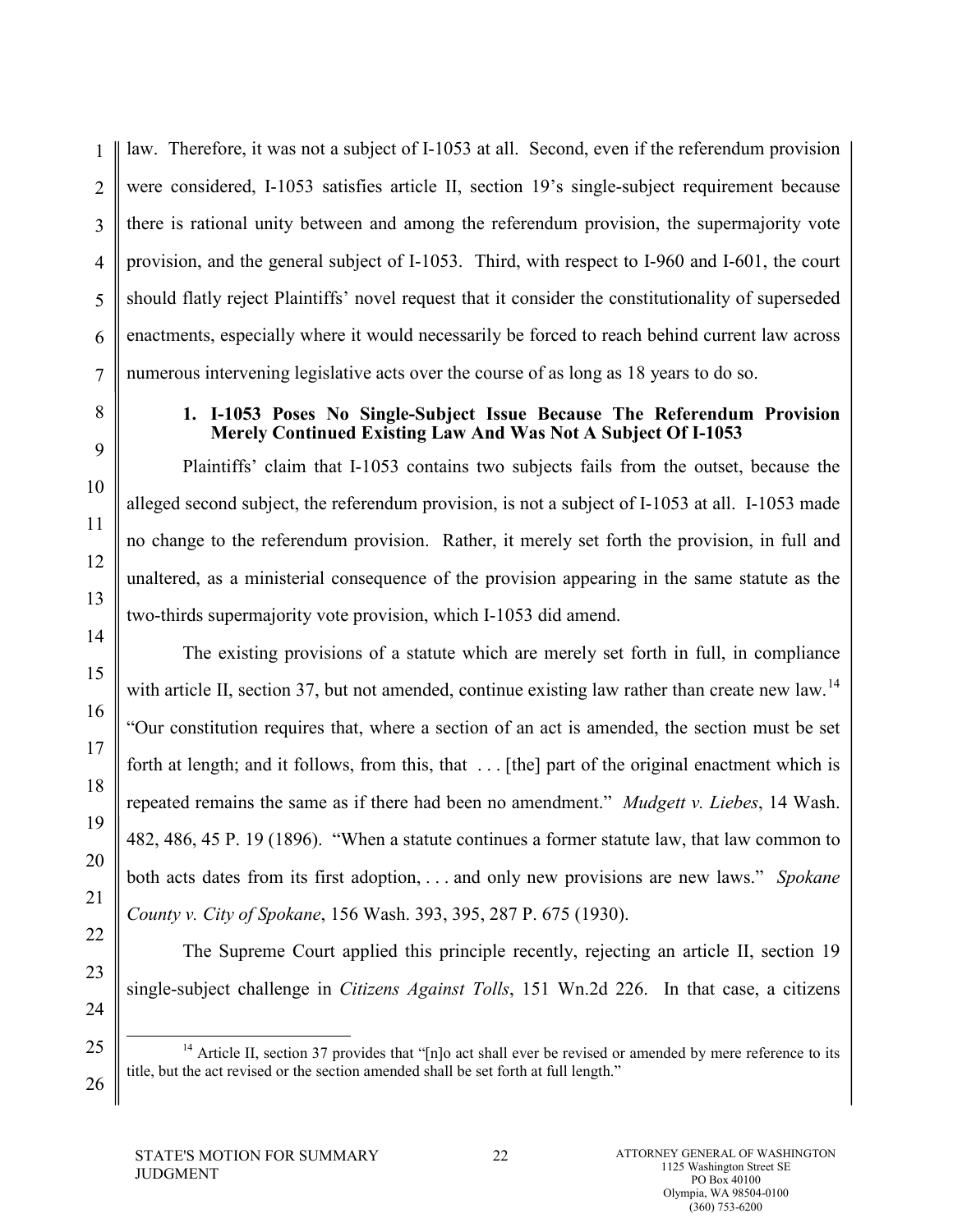1 2 3 4 5 6 7 group asserted that EHB 2723 violated the single-subject requirement because it contained multiple subjects: provisions relating to public financing for specific projects, and an exemption for certain projects from the state bidding process. *Citizens Against Tolls*, 151 Wn.2d at 249-50. That argument failed, however, because it was an earlier act, not EHB 2723, that created the exemption from the state bidding process. *Id.* at 250. In other words, where EHB 2723 merely set forth the provision establishing the exemption but did not change it, the exemption was not a subject of EHB 2723.

8 9 10 11 12 13 14 15 16 Also instructive is *State v. Musgrave*, 124 Wn. App. 733, 103 P.3d 214 (2004), in which a criminal defendant challenged his sentence for first degree murder, claiming that the applicable sentencing statute (RCW 9.94A.120(4)) had earlier been declared unconstitutional as violating article II, section 19. *Musgrave*, 124 Wn. App at 734. The court acknowledged that portions of RCW 9.94A.120(4) enacted by Initiative 593 (I-593) had been struck pursuant to an article II, section 19 challenge to the initiative. *Musgrave*, 124 Wn. App. at 736. However, the portion of the statute establishing the mandatory minimum sentence for first degree murder was not enacted by I-593. *Musgrave*, 124 Wn. App at 737. Therefore it continued in force. *Id*

17 18 19 20 Here, the referendum provision is no more a subject of I-1053 than the exemption from the state bidding process was a subject of EHB 2723 in *Citizens Against Tolls* or the minimum sentence for first degree murder was a subject of I-593 in *Musgrave*. As in those cases, the referendum provision merely continues existing law, repeating part of an earlier enactment.

<span id="page-30-0"></span>21 22 23 24 25 The referendum provision was originally approved as part of I-601 in November 1993. Laws of 1994, ch. 2, § 4; Hart Decl. ¶ 3, Ex. A. It originally was codified at RCW 43.135.035(2)(a). Although RCW 43.135.035 was amended multiple times in the ensuing years, the referendum provision remained unchanged throughout. I-1053 also made no change to the referendum language appearing at RCW 43.135.035(2)(a).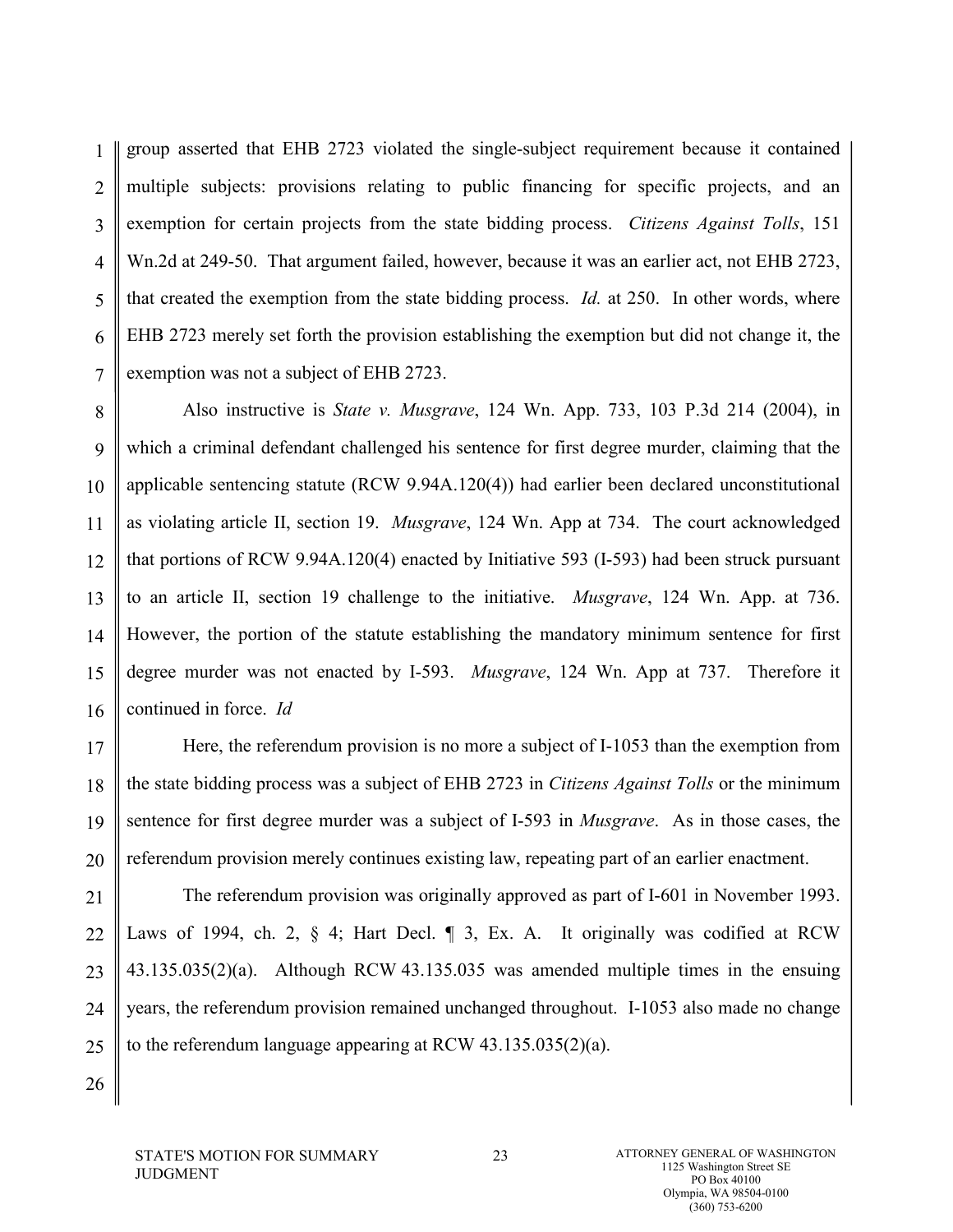Thus, RCW 43.135.034(2)(a) contains the same referendum provision that was originally approved as part of I-601 in November 1993. The language, which was unchanged by I-1053, simply continued existing law. Consequently, it is not a subject of I-1053 for purposes of article II, section 19. Plaintiffs' claim that I-1053 violates the single-subject requirement should be dismissed.

#### **2. Even If The Referendum Provision Were Considered A Subject Of I-1053, The Initiative Does Not Violate The Single-Subject Requirement Because Its General Subject, The Supermajority Vote Requirement And The Referendum Provision Are Rationally Related**

"An initiative embraces a single subject if its parts are rationally related to one another." *Pierce County v. State*, 150 Wn.2d 422, 431, 78 P.3d 640 (2003). By contrast, the single-subject requirement is violated "when the measure is drafted such that voters may be required to vote for something of which the voter disapproves in order to obtain approval of an unrelated law." *Citizens for Responsible Wildlife Management*, 149 Wn.2d at 632. Thus, "the rational relationship inquiry centers on what is in the measure itself, i.e., whether the measure contains unrelated laws." *ATU*, 142 Wn.2d at 212.

In considering a single-subject challenge, "the first step is to determine whether the title of the enactment is general or restrictive." *Wash. Ass'n. of Neighborhood Stores v. State*, 149 Wn.2d 359, 368, 70 P.3d 920 (2003). Presumably, the court begins its single-subject inquiry by considering the ballot title, because article II, section 19 requires the subject of the bill to be expressed in its title. Where an initiative to the people is concerned, "the relevant title for the art. II, § 19 inquiry is the ballot title." *ATU*, 142 Wn.2d at 211-12. An initiative ballot title contains a statement of the subject of the measure, not exceeding ten words, formulated as: "Initiative Measure No. . . . concerns (statement of subject)."<sup>[15](#page-36-0)</sup> RCW 29A.72.050.

<sup>15</sup> It also contains a concise description of the measure, not exceeding thirty words, formulated as: "This measure would (concise description)." RCW 29A.72.050.

<span id="page-31-1"></span><span id="page-31-0"></span>25

26

1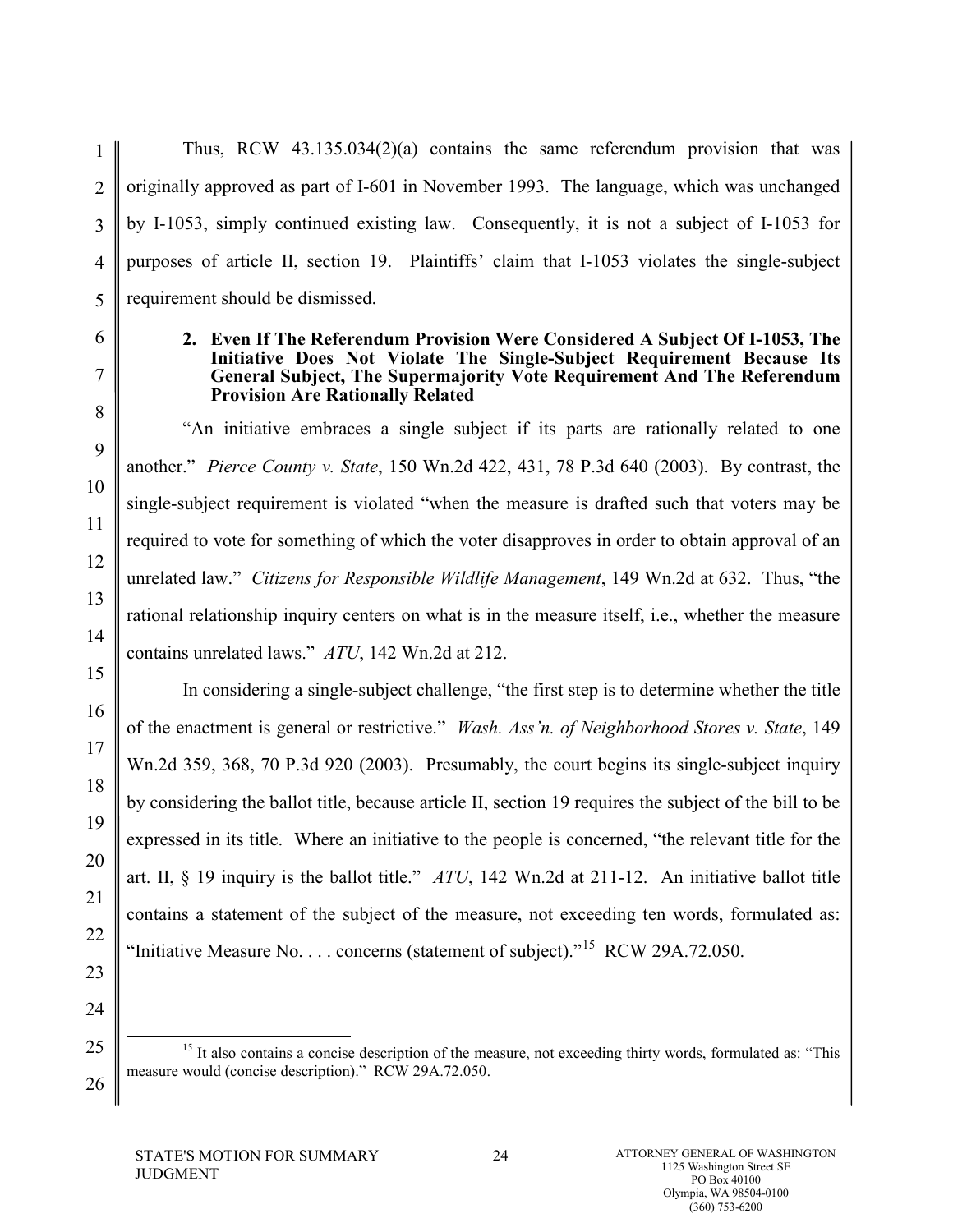1 2 3 4 5 6 7 8 9 " 'A general title is broad, comprehensive, and generic as opposed to a restrictive title that is specific and narrow.'" *Neighborhood Stores*, 149 Wn.2d at 368 (quoting *City of Burien*) *v. Kiga*, 144 Wn.2d 819, 825, 31 P.3d 659 (2001)). A general title need not " 'contain a general statement of the subject of an act; a few well-chosen words, suggestive of the general subject stated, is all that is necessary.'" *Id.* (quoting *ATU*, 142 Wn.2d at 209)). A restrictive title " 'is one where a particular part or branch of a subject is carved out and selected as the subject of the legislation.'" *Wildlife Management*, 149 Wn.2d at 633 (quoting *State v. Broadaway*, 133 Wn.2d 118, 127, 942 P.2d 363 (1997)). " 'A restrictive title expressly limits the scope of the act to that expressed in the title.' " *Id.* (quoting *ATU*, 142 Wn.2d at 210).

10 11 12 13 14 15 16 17 18 19 To determine whether I-1053's title is general or restrictive, examining recent titles the Supreme Court deemed general is instructive. It held general: Initiative Measure No. 773 concerns " '[a]dditional tobacco taxes for low-income health programs and other programs.'" *Neighborhood Stores*, 149 Wn.2d at 369 (quoting *State of Washington Voters Pamphlet General Election* 6 (Nov. 6, 2001)). It held general: " 'Shall it be a gross misdemeanor to capture an animal with certain body-gripping traps, or to poison an animal with sodium fluoroacetate or sodium cyanide?'<sup>"[16](#page-37-0)</sup> *Wildlife Management*, 149 Wn.2d at 632, 636 (quoting *State of Washington Voters Pamphlet General Election* 8 (Nov. 7, 2000)). And it held general: " 'Shall voter approval be required for any tax increase, license tab fees be \$30 per year for motor vehicles, and existing vehicle taxes be repealed?' " *ATU*, 142 Wn.2d at 212, 217.

20 21 22 23 24 The statement of subject for I-1053 reads, "Initiative Measure No. 1053 concerns tax and fee increases imposed by state government." *State of Washington Voters Pamphlet General Election* 9 (Nov. 2, 2010). This conveys a general subject, tax and fee increases by state government. By comparison with the examples above, I-1053's title is at least as "broad, comprehensive, and generic" as the most general of those general titles, Initiative Measure

<span id="page-32-0"></span>25

<sup>&</sup>lt;sup>16</sup> In 2000, the format of the statement of subject for ballot titles was changed from this question-posing form to "Initiative Measure No. . . . concerns (statement of subject)." Laws of 2000, ch. 197 § 1.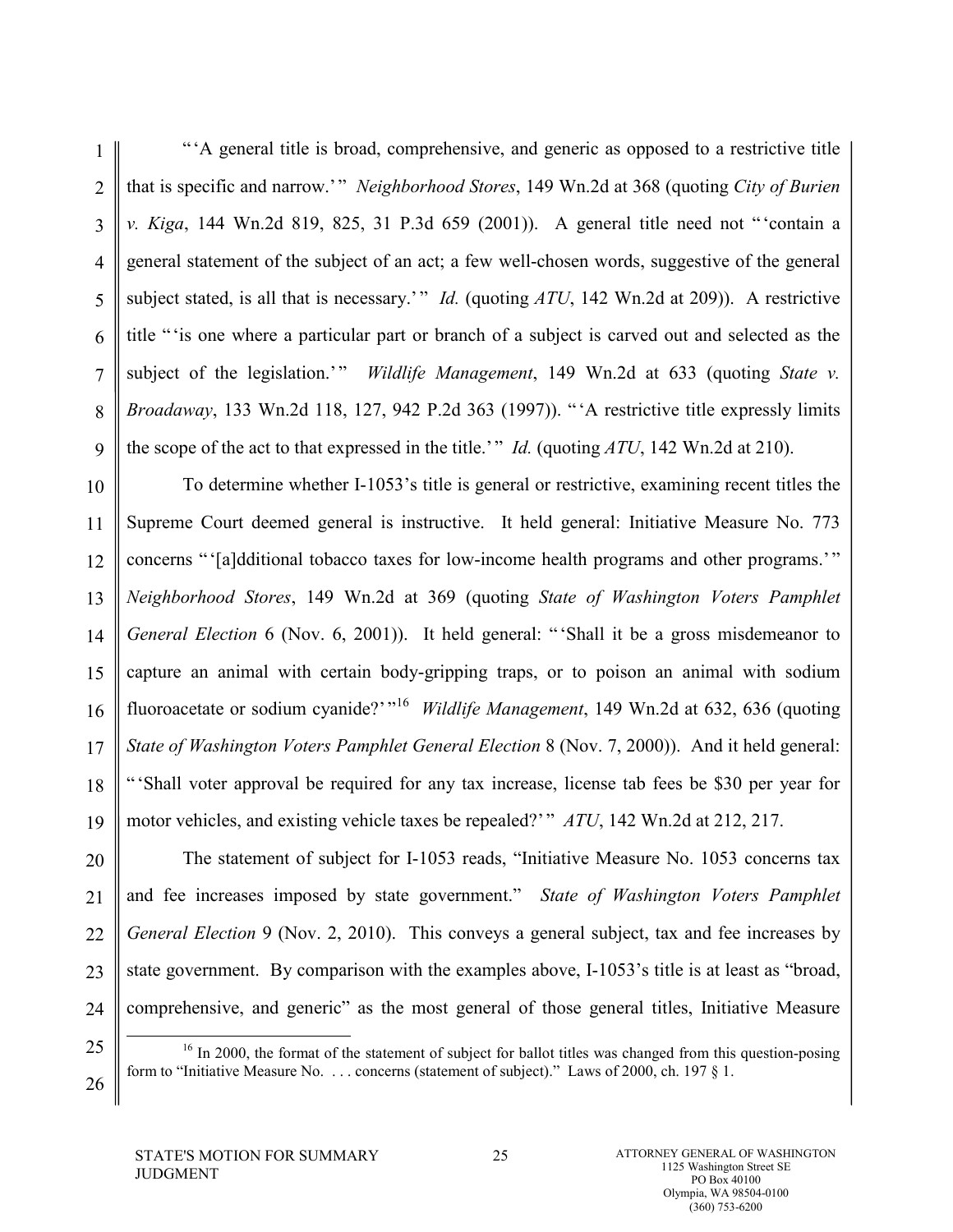1 2 No. 773 concerns "[a]dditional tobacco taxes for low-income health programs and other programs." *Neighborhood Stores*, 149 Wn.2d at 369. The title of I-1053 is general.

6

7

26

3

4

5

Where a title is general, "great liberality will be indulged to hold that any subject reasonably germane to such a title may be embraced within the body of the bill." *ATU*, 142 Wn.2d at 207. "[A]ll that is required is rational unity between the general subject and the incidental subjects." *Id.* at 209. "Rational unity requires included subjects to be reasonably connected to one another and the ballot title." *Neighborhood Stores*, 149 Wn.2d at 370.

8 9 10 11 Applying the rational unity analysis to I-1053 involves assessing, first, whether there is a rational unity between its general subject and each of the subjects identified by Plaintiffs, and second, whether those subjects "bear some rational relation to one another." *Wildlife Management*, 149 Wn.2d at 637. The answer to both queries is yes.

12 13 14 15 16 17 First, the general subject of I-1053 is tax and fee increases by state government. Plaintiffs' first 'subject,' the supermajority vote provision, concerns the requirement that "any action or combination of actions by the legislature that raises taxes may be taken only if approved by at least two-thirds legislative approval." I-1053  $\S$  2(1) (codified at RCW 43.135.034(1)). This 'subject' concerns certain tax increases, and so is plainly "reasonably connected" and "germane" to the general subject of tax and fee increases by state government.

18 19 20 21 22 23 Plaintiffs' second 'subject' concerns the referendum provision, which states, "If the legislative action under [RCW 43.135.034(1), *i.e.*, legislative action raising taxes] will result in expenditures in excess of the state expenditure limit, then the action of the legislature shall not take effect until approved by a vote of the people ...." I-1053 § 2(2)(a) (codified at RCW 43.135.034(2)(a)). It also concerns certain tax increases, and accordingly, is "reasonably connected" and "germane" to the general subject of tax and fee increases by state government.

24 25 Second, the identified subjects obviously "bear some rational relation to one another." *Wildlife Management*, 149 Wn.2d at 636. Indeed, they each concern related tax increases. The

STATE'S MOTION FOR SUMMARY JUDGMENT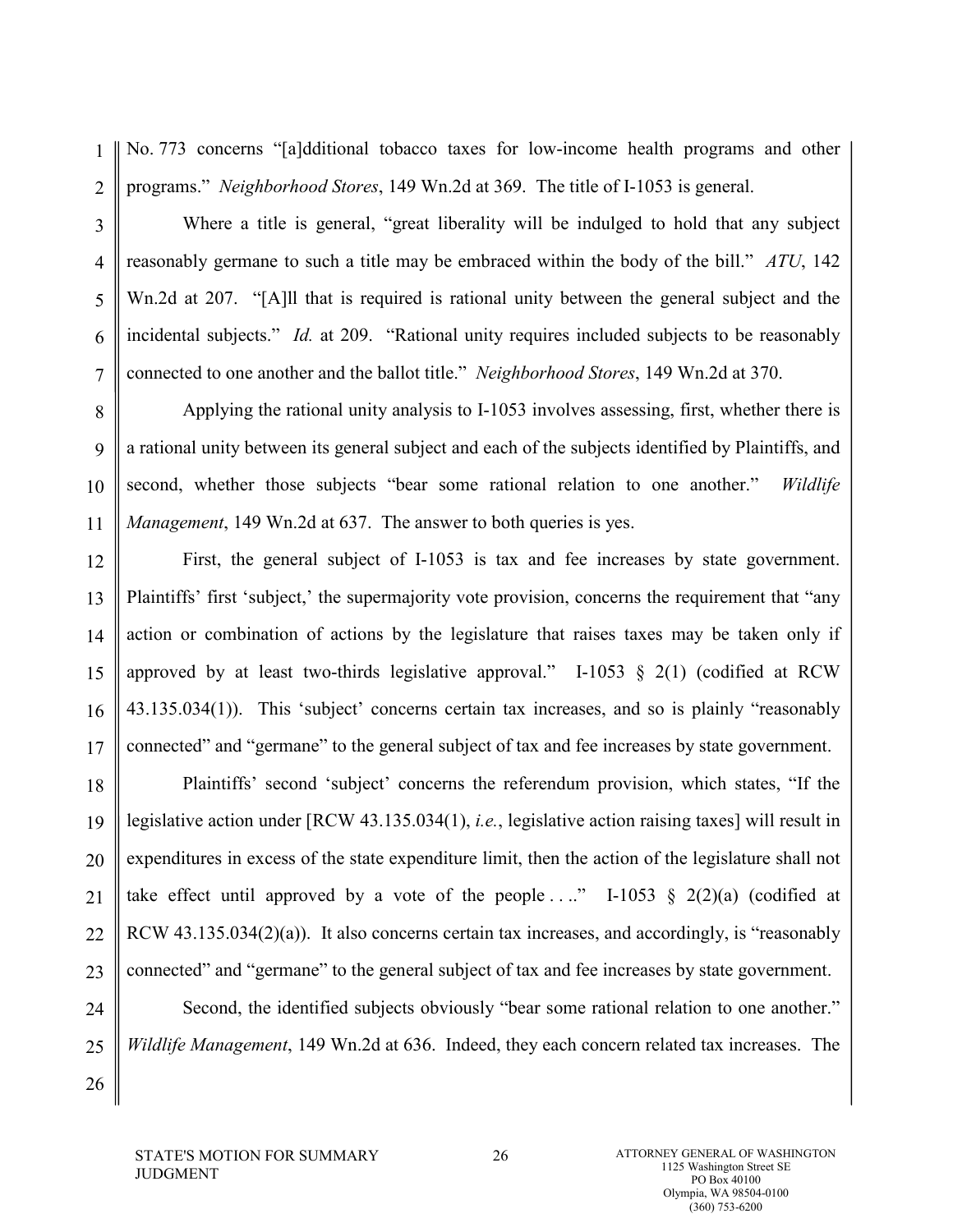1 2 provisions of I-1053 are interrelated and germane to each other, and to the general subject of I-1053. Therefore, I-1053 is rationally unified and constitutional.

3

4

5

6

7

8

9

10

11

12

13

14

15

16

#### **3. The Court Should Decline To Reach Plaintiffs' Single-Subject Challenges To The Superseded Initiatives, I-960 And I-601**

In addition to challenging I-1053, Plaintiffs allege the same single-subject claim regarding I-960 and I-601. Complaint ¶ 79. Where, as here, the current law is valid, the court has no cause to reach behind it and consider alleged constitutional infirmities of earlier enactments.

Additionally, I-960 and I-601 have been amended or reenacted on several occasions as parts of other bills. Hart Decl. ¶ 3, Exs. A-J. A single-subject challenge is precluded when allegedly infirm legislation is subsequently reenacted or amended with proper procedural formalities. *Morin v. Harrell*, 161 Wn.2d 226, 232-33, 164 P.2d 495 (2007). Moreover, Plaintiffs' complaint is devoid of any challenge that the bills enacted subsequent to I-960 were infirm under article II, section 19. Thus, even if there were any basis to reach Plaintiffs' challenge to I-960, and there is not, it fails for lack of any challenge to these bills. And the same defect precludes Plaintiffs' challenge to I-601. For each of these reasons, the court should decline to address Plaintiffs' single-subject claims regarding I-601 and I-960.

17 18

19

20

21

22

23

24

<span id="page-34-0"></span>25

26

## **G. RCW 43.135.034 Does Not Violate Article II, Section 1, Of The Washington Constitution**

**1. Article II, Section I Grants Legislative Power To** *Both* **The People And The Legislature**

Article II, section 1 provides that "[t]he legislative authority of the state of Washington shall be vested in the legislature . . . but the people reserve to themselves the power to propose bills, laws, and to enact or reject the same at the polls, independent of the legislature." It is fundamental, then, that article II, section 1 grants legislative power to *both* the people and the legislature. The legislative power of the legislature does not impair the people's power to pass laws, any more than the people's legislative power impairs the legislature's power to pass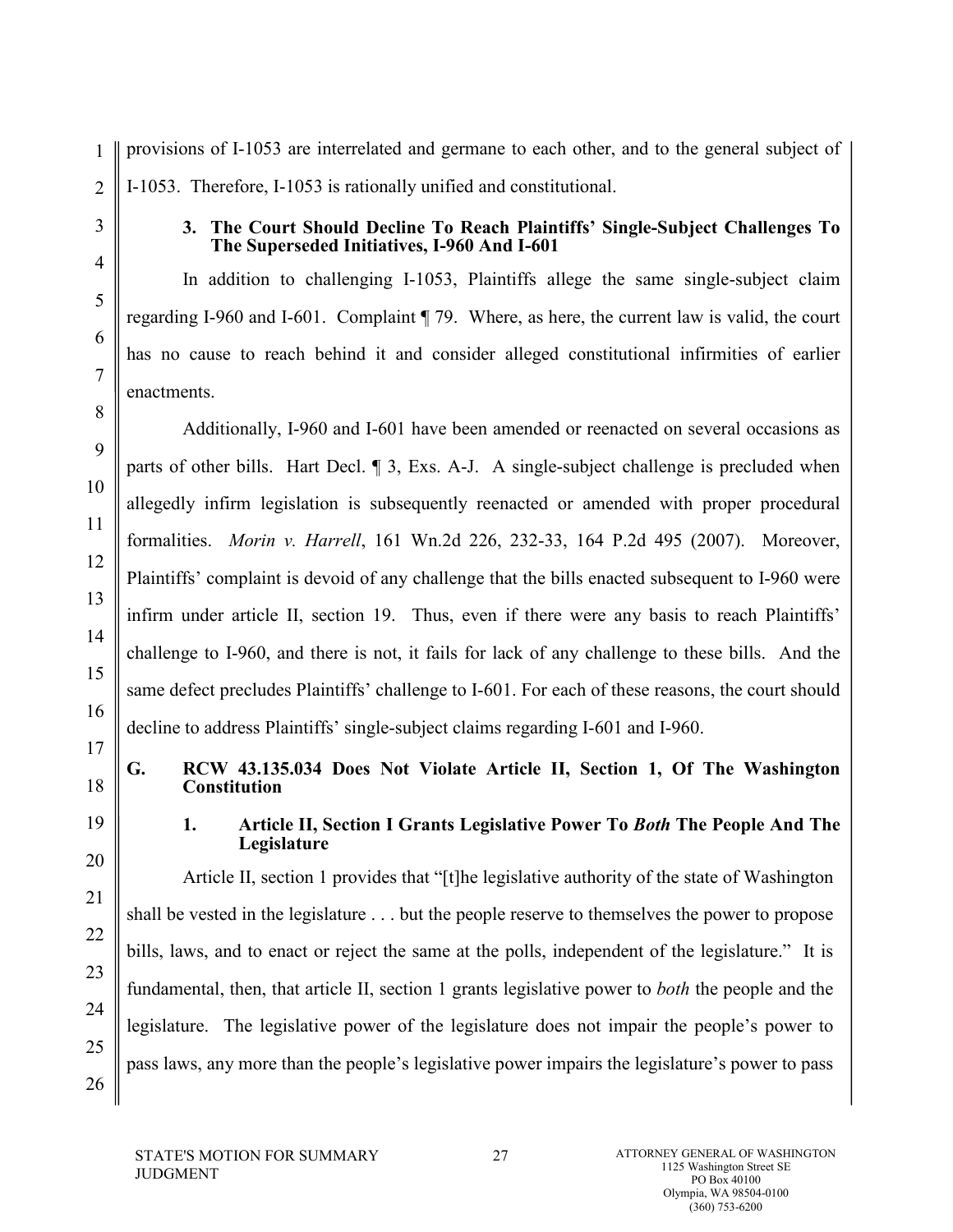1 2 3 4 5 6 7 8 laws. Either body may exercise its full legislative power, by amending or repealing laws passed by the other or by passing new laws. The possibility that a court may subsequently determine that a law enacted by the people or the legislature is invalid does not mean that it was beyond the power of the people or the legislature to enact. *Futurewise*, 161 Wn.2d at 411 (2007). Moreover, the power of the legislature, or of the people, " 'to enact a statute is unrestrained except where, either expressly or by fair inference, it is prohibited by the state or federal constitutions.' " *Washington Farm Bureau Fed'n*, 162 Wn.2d at 300-01 (quoting *State ex rel. Citizens v. Murphy*, 151 Wn.2d 226, 248, 88 P.3d 375 (2004)).

9 10 Contrary to these fundamental principles, Plaintiffs contend that RCW 43.135.034(1) and (2)(a) violate article II, section 1.

11

#### **2. Neither RCW 43.135.034(1) Nor (2)(a) Violates Article II, Section 1**

12 13 14 15 16 17 18 Plaintiffs contend that the supermajority vote provision of RCW 43.135.034(1) and the referendum provision of RCW 43.135.034(2)(a) violate article II, section 1. Complaint ¶¶ 61, 62. Plaintiffs point to no language in article II, section 1 that either expressly or by necessary implication limits or prohibits the people's legislative authority to enact RCW 43.135.034(1) or (2)(a). Nor could they, because there is none. Article II, section 1 expressly authorizes the people to enact laws by initiative, and that is precisely what the people did when they approved I-1053.

19 20 21 22 23 24 25 26 Plaintiffs instead assert that RCW 43.135.034(1) "is an unconstitutional impairment of the legislature's plenary power to pass laws." Complaint ¶ 61. They make essentially the same claim with respect to the referendum provision of RCW 43.135.034(2), asserting that "it constrains the ability of future legislatures to govern." Complaint ¶ 62. These claims are fundamentally incorrect. As explained above, the legislature may exercise its full constitutional authority to amend or repeal RCW 43.135.034, or to enact new laws. In fact, the legislature has amended the predecessor to this statute numerous times. *See supra* p. 1-2. RCW 43.135.034 does not impair the legislature's legislative power in any way.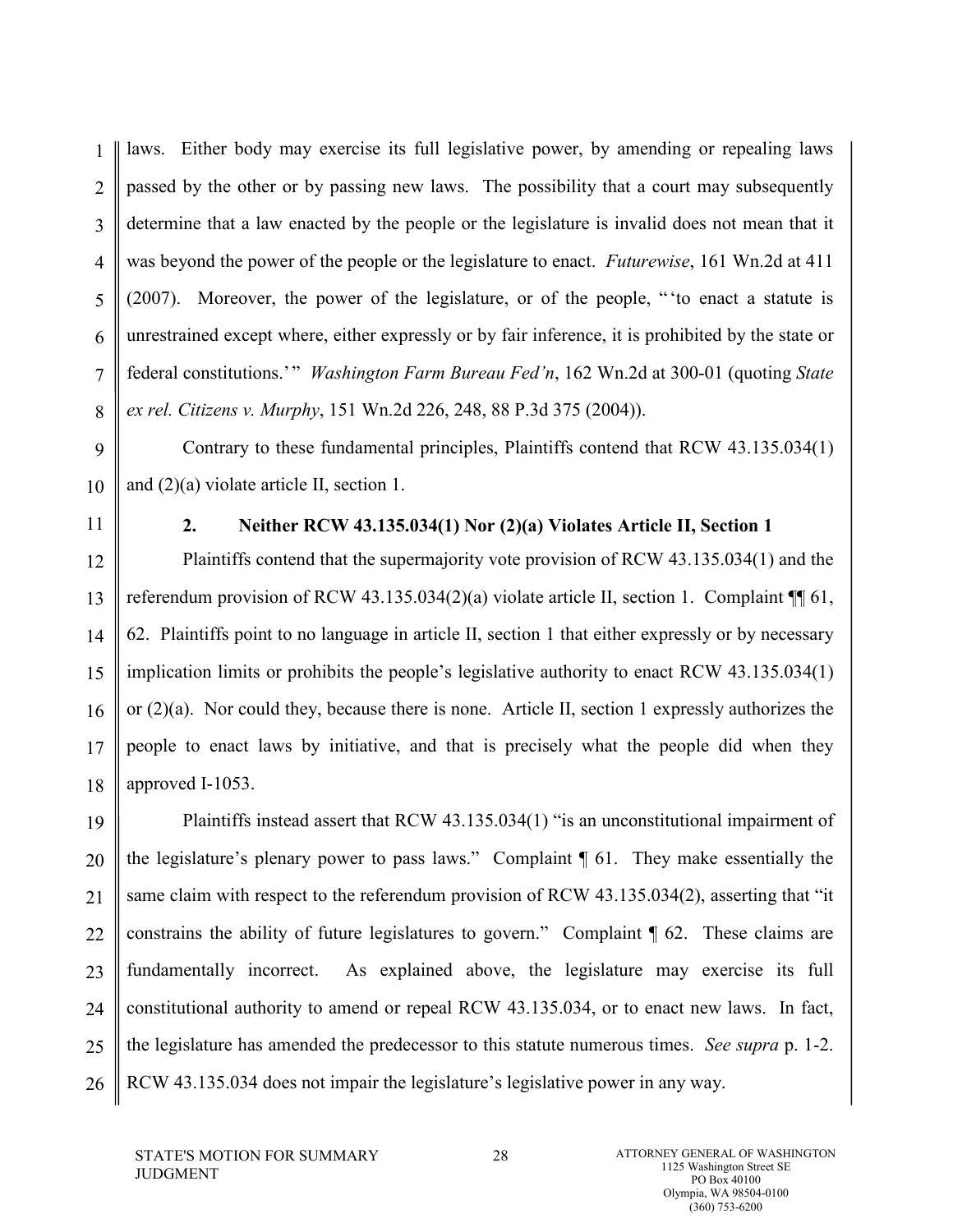1 2 3 4 5 6 7 8 9 10 11 Plaintiffs' Complaint acknowledges in a footnote (Complaint ¶ 60, note 1) that article II, section 1(c) of the constitution limits the authority of the legislature to amend or repeal an initiative during the two years following its passage.<sup>[17](#page-41-0)</sup> An initiative may not be repealed within that period, and may be amended only upon a two-thirds supermajority vote of the legislature. But these constraints on legislative power to amend or repeal laws enacted by initiative, to the extent they apply to RCW 43.135.034 by virtue of I-1053, derive directly from the constitution itself, not from the statute. They apply to all initiatives, regardless of their subject or substance. *ATU*, 142 Wn.2d at 233 (all initiatives subject to same constitutional strictures). And, as explained, these constitutional limitations do not preclude the legislature from passing any law that it determines to pass. *Futurewise*, 161 Wn.2d at 411 (2007)

12 13 14 In sum, Plaintiffs' argument fails both because RCW 43.135.034 does not preclude the legislature from exercising its law-making power, and because the only limitation on that power is imposed directly by the state constitution, not RCW 43.135.034.

15

#### **3. RCW 43.135.034(2)(a) Does Not Violate Article II, Section 1(b)**

16 17 18 19 20 21 22 Plaintiffs also assert that the referendum provision of RCW 43.135.034(2)(a) "violates Article II, section 1(b), which specifies the conditions under which a bill may be subject to referendum." Complaint ¶ 63. Under article II, section 1(b), a referendum may be ordered on any bill passed by the legislature "either by petition signed by the required percentage of legal voters, or by the legislature as other bills are enacted." The number of voters signing a referendum petition on a law enacted by the legislature must be "equal to or exceeding four percent of the votes cast for the office of governor at the last gubernatorial election." Const.

<span id="page-36-0"></span><sup>24</sup> 25 <sup>17</sup> Article II, section 1(c) states: "No act, law, or bill approved by a majority of the electors voting thereon shall be amended or repealed by the legislature within a period of two years following such enactment: *Provided,* That any such act, law, or bill may be amended within two years after such enactment at any regular or special session of the legislature by a vote of two-thirds of all the members . . .."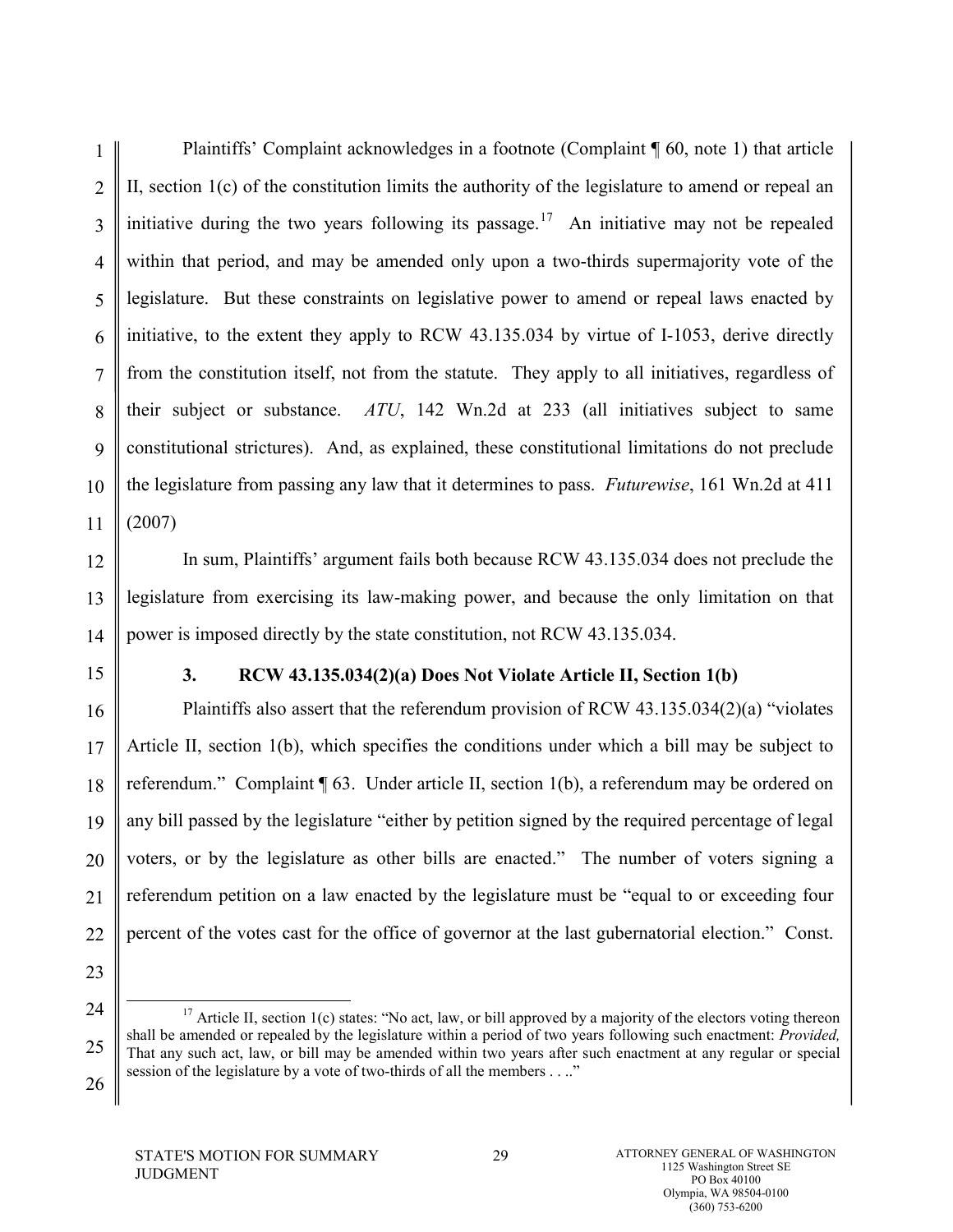1 2 art. II,  $\S$  1(b). Plaintiffs note this requirement of article II, section 1(b), and contend that RCW  $43.135.034(2)(a)$  violates article II, section 1(b).

3 4 5 6 7 8 9 10 For this challenge, Plaintiffs cite *ATU*, 142 Wn.2d 183. Complaint, Ex. 1. p. 2. *ATU* concerned Initiative 695 (I-695), Laws of 2000, ch. 1. Section 2 of I-695 provided that "[a]ny tax increase imposed by the state shall require voter approval." Laws of 2000, ch. 1, § 2. The *ATU* plaintiffs challenged section 2 of I-695 as violating article II, section 1(b). The *ATU* court held that the referendum provision of I-695 violated article II, section 1(b) "on the basis that section 2 establishes a referendum applying to every piece of future tax legislation," and "without regard to the four percent signature requirement." *Id*. at 244. *ATU* is readily distinguishable from this case on multiple grounds, and does not control here.

11 12 13 14 15 16 17 18 19 20 21 22 23 First, there was no timely challenge to justiciability or standing in *ATU*, as there is in this case. In *ATU*, the I-695 campaign raised justiciability and standing for the first time on appeal, and on appeal, did not provide sufficient argument regarding those issues. *ATU*, 142 Wn.2d at 202. For these reasons, the *ATU* court declined to consider them. *Id*. As more fully discussed in section V.B *supra*, Plaintiffs' challenge to RCW 43.135.034 is nonjusticiable, and Plaintiffs lack standing to raise it. Plaintiffs fail to show any right or legal interest that has been affected by RCW 43.135.034(2)(a). The provision has never been triggered, and there is no reason to anticipate that it will be at any point in the near future. Baker Decl.  $\P$  4; Espeseth Decl.  $\P$  4. None of the allegations in the Complaint suggest any relationship between the harm Plaintiffs allege and a requirement for voter approval of tax measures that cause spending to exceed the expenditure limit, and the expenditure limit itself is not at issue. Plaintiffs' article II, section 1(b) challenge to RCW  $43.135.034(2)(a)$  thus fails at the outset.

<span id="page-37-0"></span>24 25 26 Second, *ATU* held section 2 of I-695 invalid because it applied to "every future piece" of tax legislation." *ATU*, 142 Wn.2d at 231. The *ATU* court discussed such a broad voter referral provision as an unlawful delegation of legislative authority. *Id*. at 237. In part based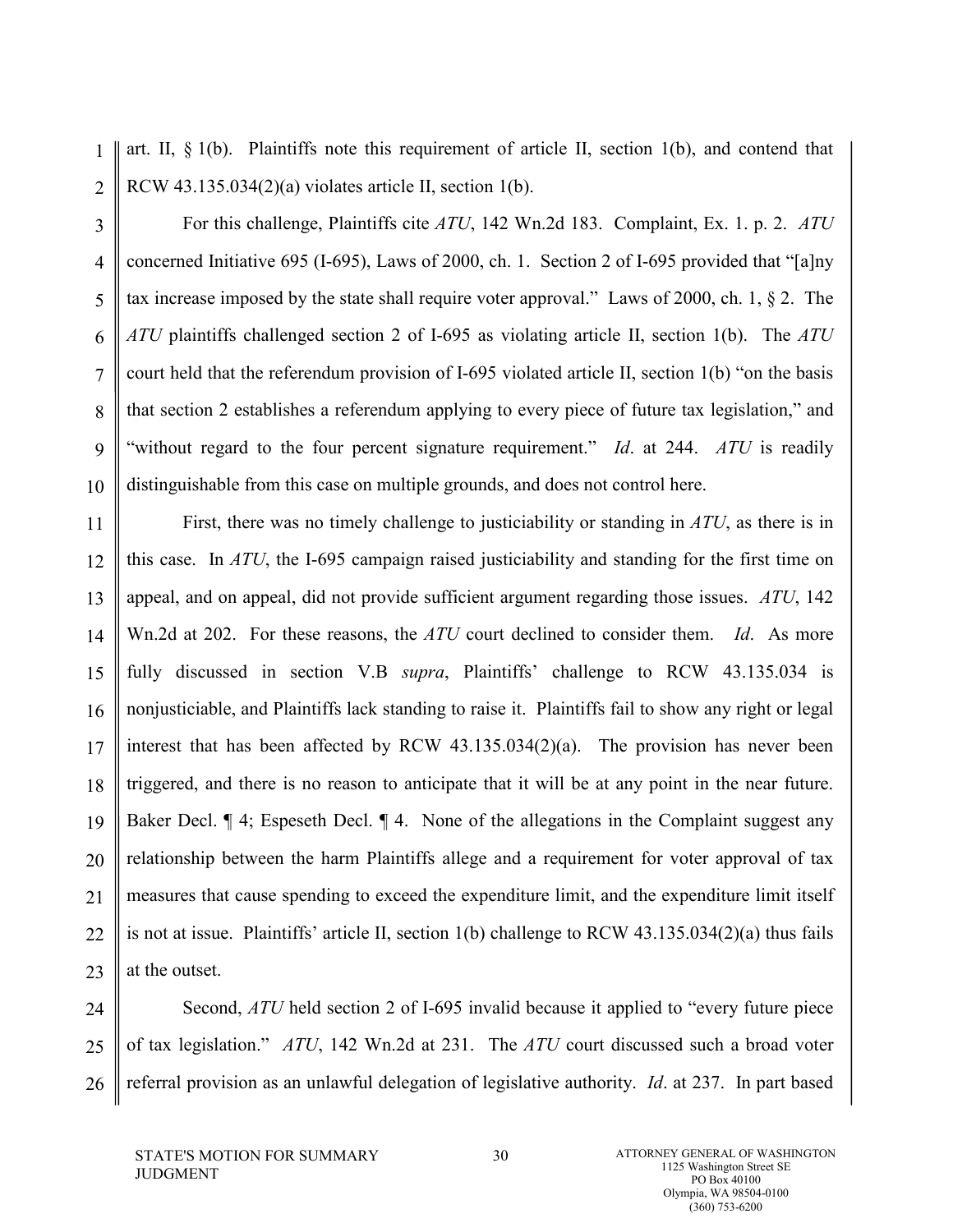1 2 3 4 5 on the breadth of the voter referral in I-695, section 2, the *ATU* court distinguished prior initiatives that limited the rate of taxation of real and personal property, while allowing for special levies upon voter approval. *Id*. at 243. The *ATU* court explained that "such voter approval requirements are unlike section 2 of I-695" in that, "[f]irst, only a specified type of tax is at issue, not all future tax measures." *Id* at 243.

6 7 8 9 10 11 12 RCW 43.135.034(2)(a) is unlike section 2 of I-695 in the same way. It applies only to a very narrow and specified type of tax increase—an increase that would result in spending in excess of the state expenditure limit. Moreover, state spending in excess of the state expenditure limit is prohibited by a separate statute, RCW 43.135.025(1), which Plaintiffs do not challenge. Rather than conditioning all tax increases on voter approval, as section 2 of I-695 did, RCW 43.135.034(2)(a) more accurately provides an exception to the existing prohibition against state spending in excess of the limit.

13 14 15 16 17 18 19 20 21 22 23 Third, Plaintiffs' challenge to the referendum provision under article II, section 1(b) on the theory that it disregards the requirement that "a bill may be referred [by the voters] only if a petition is circulated and signed by the required percentage of legal voters" (Complaint ¶ 63), defies the provision's history. While RCW 43.135.034(2)(a)'s referendum language originated in I-601 in 1993, it has not since been amended by initiative. Notably, however, the legislature "*reenacted* and amended" RCW 43.135.034's predecessor statute in 2005, and in the same bill, found that "the citizens of the state benefit from a state expenditure limit." Laws of 2005, ch. 72, §§ 1, 2 (emphasis added); Hart Decl. ¶ 3, Ex. E. In so doing, the legislature ratified the referendum language that Plaintiffs challenge. Certainly, as it did in 2005, the legislature has the power to decide to refer to the people the narrow type of bill that RCW 43.135.034(2)(a) addresses, and *ATU* does not hold otherwise. Article II, section 1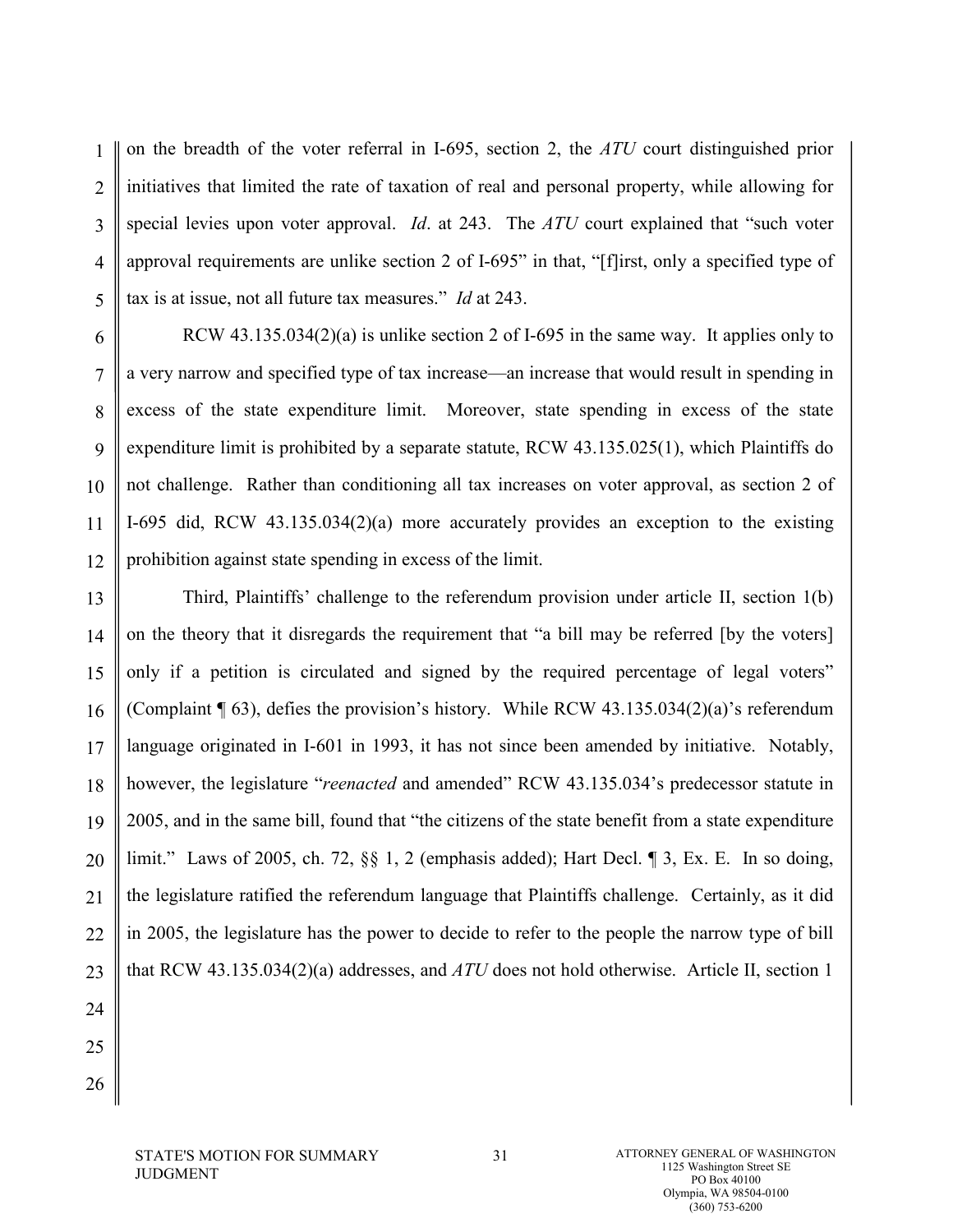1 2 expressly provides that a referendum may be ordered on any bill passed by the legislature "as other bills are enacted."[18](#page-43-0)

For these reasons, RCW 43.135.034(2)(a) comports with article II, section 1(b).

3 4

5

6

7

8

15

16

17

18

19

20

21

22

23

### **H. RCW 43.135.034(2)(a) Does Not Violate Article III, Section 12**

Plaintiffs also allege that the voter approval provision of RCW  $43.135.034(2)(a)$ violates article III, section 12, of the state constitution. Complaint ¶ 64. That section describes the governor's authority to sign or veto legislation, subject to potential legislative override. Const. art. III, § 12.

9 10 11 12 13 Plaintiffs' contention that RCW 43.135.034(2)(a) unconstitutionally deprives the governor of veto authority is contradicted by the language of the constitution itself. The state constitution provides that, "The veto power of the governor shall not extend to measures initiated by or referred to the people." Const. art. II, § 1(d). The constitution thus expressly exempts referenda from the governor's veto power under article III, section 12.

14

### **I. RCW 43.135.034 Does Not Violate Article VII, Section 1, Of The Washington Constitution By Suspending or Surrendering The Power Of Taxation**

Article VII, section 1, of the Washington Constitution begins, "The power of taxation shall never be suspended, surrendered or contracted away." Const. art. VII, § 1. Plaintiffs contend that RCW 43.135.034 violates this provision "by effectively suspending or surrendering the power of taxation." Complaint [68. RCW 43.135.034 does no such thing, but merely addresses the manner in which the taxing power is exercised.

The Washington Supreme Court has defined what it means to "surrender" or "suspend" the power of taxation. " 'Surrender' means to yield, render, or deliver up, to give up completely, resign, to relinquish." *Gruen v. Tax Comm'n*, 35 Wn.2d 1, 53, 211 P.2d 651

<sup>24</sup> 25 26 <sup>18</sup> If *ATU* were read to prohibit RCW 43.135.034(2)(a), the decision would restrict the legislative authority of the legislature and the people contrary to article II, section 1, would be incorrect and harmful, and properly would be overruled. *Hardee v. State*, 172 Wn.2d 1, 15, 256 P.3d 339 (2011) (overruling prior decision because it was "both incorrect and harmful precedent.").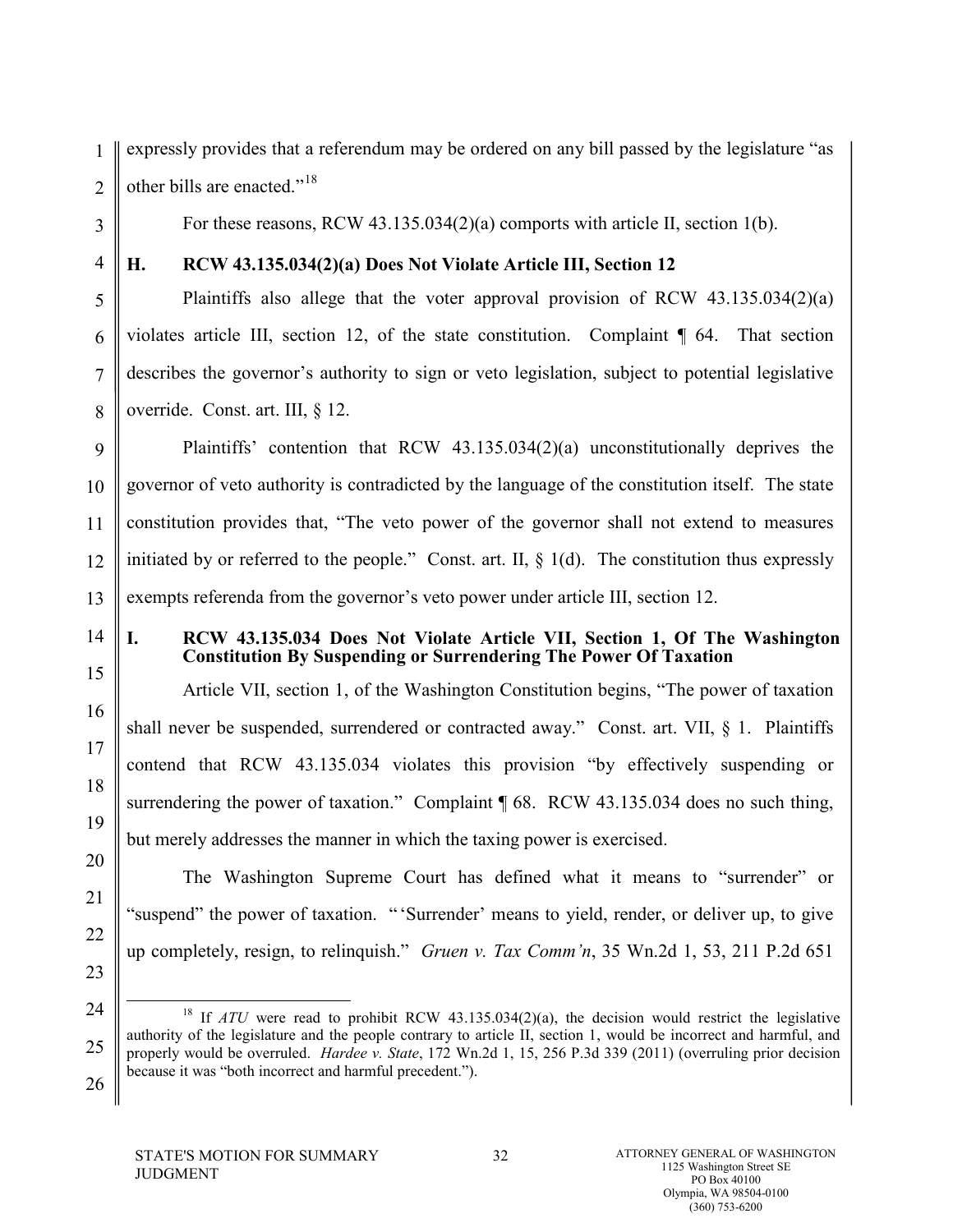1 2 3 4 5 6 (1949), *overruled on other grounds, State ex rel. Washington State Finance Committee v. Martin*, 62 Wn.2d 645, 384 P.2d 833 (1963) (citations omitted). Similarly, "[t]he word 'suspended' is defined as temporarily inactive or inoperative–that is, held in abeyance." *Id*. RCW 43.135.034 addresses the manner in which the taxing power is exercised, but nothing in it purports to relinquish that power, either permanently or temporarily. Plaintiffs' claim based on article VII, section 1, fails.

7 8

#### **J. Article I, Section 32, Of The Washington Constitution Merely States An Interpretive Principle And Does Not Establish An Independent Basis For Invalidating State Laws**

9 10 11 12 13 14 15 Plaintiffs contend, finally, that RCW 43.135.034 is unconstitutional as a violation of article I, section 32, of the Washington Constitution. That section provides that, "[a] frequent recurrence to fundamental principles is essential to the security of individual right and the perpetuity of free government." Const. art. I, § 32. It merely states an interpretative principle to guide construction of other constitutional provisions, and does not independently restrict the permissible scope of legislation. *Brower v. State*, 137 Wn.2d 44, 69, 969 P.2d 42 (1998). Consequently, this provision does not give rise to a separate cause of action.

#### 16 17 **K. The Court Should Dismiss This Action, But If the Court Concludes That Either Challenged Provision of RCW 43.135.034 Is Unconstitutional, Its Remaining Statutory Provisions Should Be Severed**

18 19 20 21 22 For the several reasons set forth in this brief, the court should enter judgment in favor of the State and dismiss Plaintiffs' challenges to the constitutionality of the supermajority vote provision of RCW 43.135.034(1) and the referendum provision of RCW 43.135.034(2). If, however, the court concludes that either or both of the challenged provisions are invalid, the remainder of the statute should be severed.

23 24 25 26 Based upon their claim that the supermajority vote provision of RCW 43.135.034(1) and the referendum provision of RCW 43.135.034(2) are invalid, Plaintiffs contend that "RCW 43.135.034 is unconstitutional in its entirety." Complaint ¶ 1. Plaintiffs' contention is unsound.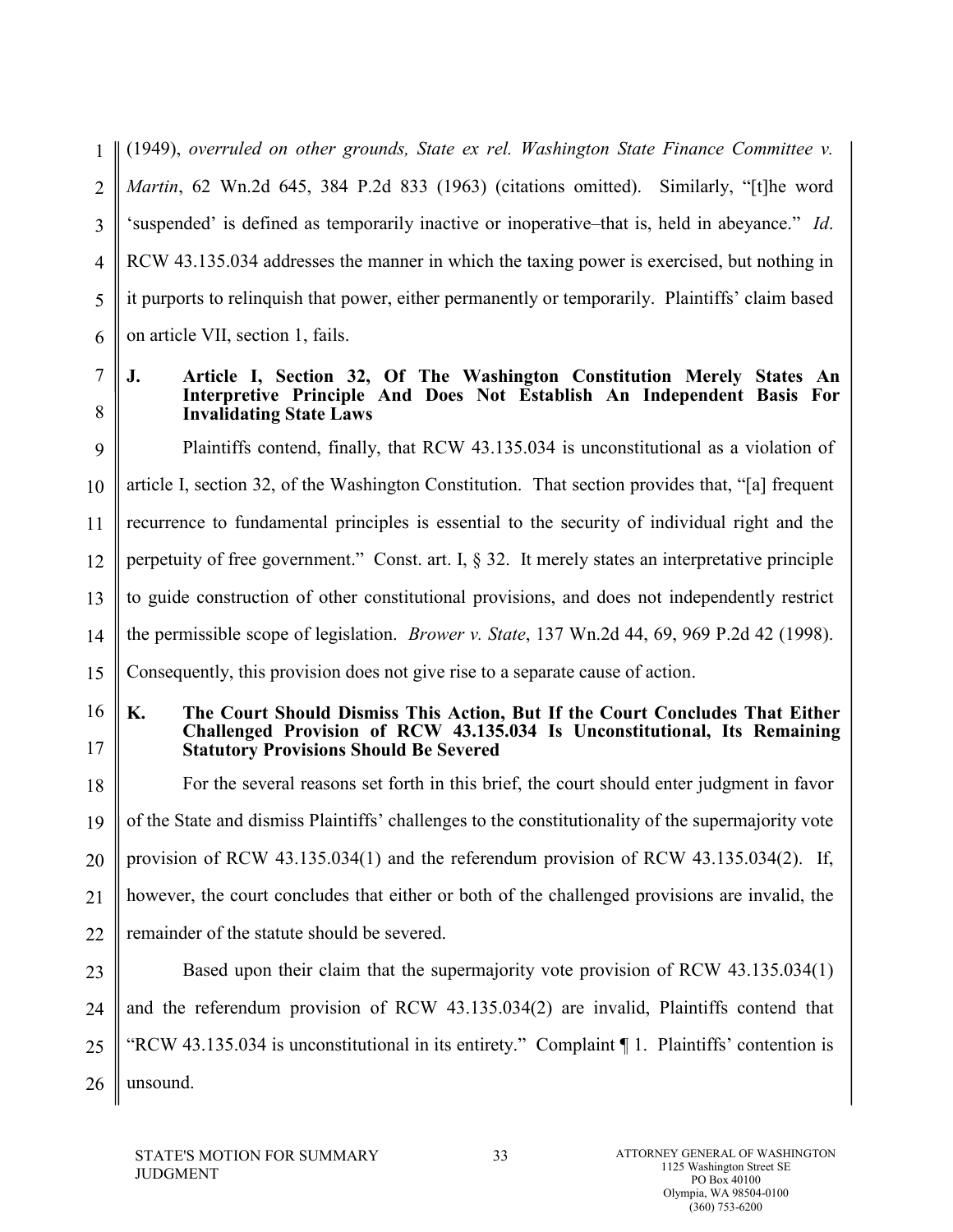1 2 3 4 5 6 7 8 9 10 11 12 13 "The basic test for severability of constitutional and unconstitutional provisions of legislation is . . . whether the constitutional and unconstitutional provisions are so connected . . . that it could not be believed that the legislature would have passed one without the other; or [whether] the part eliminated is so intimately connected with the balance of the act as to make it useless to accomplish the purposes of the legislature." *State v. Abrams*, 163 Wn.2d 277, 285-286, 178 P.3d 1021 (2008) (internal citations omitted). A severability clause "offers to the courts the necessary assurance that the remaining provisions would have been enacted without the portions which are contrary to the constitution." *Id.* at 286 (quoting *State v. Anderson*, 81 Wn.2d 234, 236, 501 P.2d 184 (1972)). Section 7 of I-1053 contains a broad severability clause. It states that "[i]f any provision of this act or its application to any person or circumstance is held invalid, the remainder of the act or the application of the provision to other persons or circumstances is not affected." Laws of 2011, ch. 1, § 7; Hart Decl. ¶ 3, Ex. K, p.140.

14 15 16 17 18 19 20 21 22 Plaintiffs' complaint does not claim that subsections (3) through (6) of RCW 43.135.034 are independently unconstitutional (indeed, the complaint does not mention them), and they concern matters other than the two-thirds supermajority vote provision of RCW 43.135.034(1), and the referendum provision of RCW 43.135.034(2).<sup>19</sup> Nor do Plaintiffs complain that the second sentence of RCW 43.135.034(1) is invalid, and it too, concerns a matter other than the two-thirds supermajority vote provision.<sup>[20](#page-43-2)</sup> In other words, the challenged provisions of RCW 43.135.034(1) and (2) are not "so intimately connected" with these provisions of the statute "as to make them useless to accomplish the purposes of the legislature." *Abrams*, 163 Wn.2d at 285.

23 24

<sup>&</sup>lt;sup>19</sup> RCW 43.135.034(3)(a) and (b), (4), and (5) concern the state expenditure limit; RCW 43.135.034(3)(c) concerns taxation of intangible personal property; and RCW 43.135.034(6) defines "raises taxes" for purposes of statutes in addition to RCW  $43.135.034(1)$  and  $(2)$ .

<span id="page-41-0"></span><sup>25</sup> <sup>20</sup> The second sentence of RCW 43.135.034(1) provides that "[p]ursuant to the referendum power set forth in Article II, section 1(b) of the state Constitution, tax increases may be referred to the voters for their approval or rejection at an election."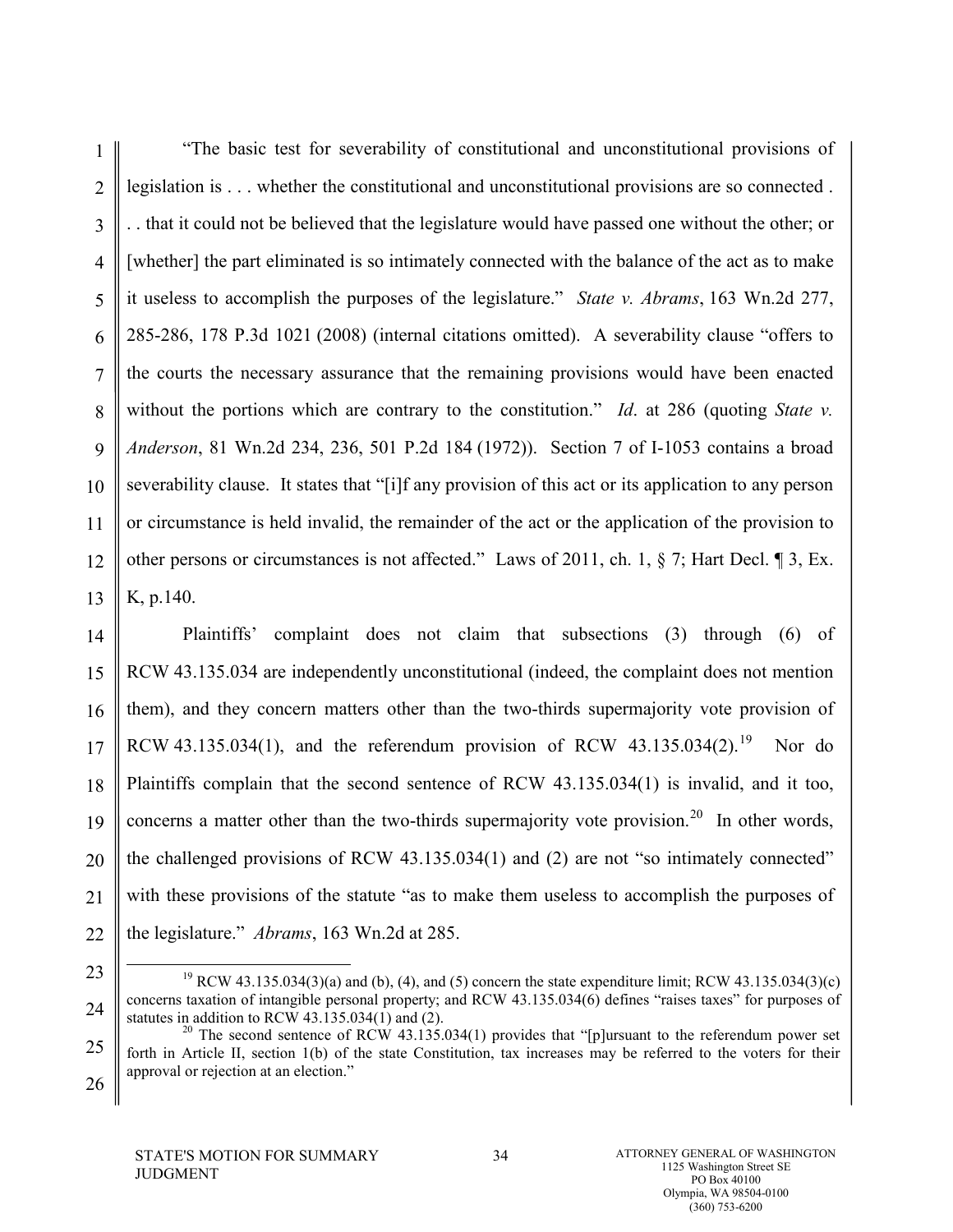1 2 3 4 5 6 7 8 Nor are the challenged provisions so connected to each other that it could not be believed the legislature or the people would have passed one without the other; or so intimately connected with the balance of the act as to make it useless to accomplish the purposes of the legislature. *Id*. More than once, the legislature has suspended the supermajority vote provision, leaving the referendum provision intact. The fact that only part of an initiative section is invalid is not a bar to severing it from the remainder of the section where it is grammatically, functionally, and volitionally severable. *McGowan v. State*, 148 Wn.2d 278, 295, 60 P.3d 67 (2002). That is the case here.

9 10 11 12 13 Accordingly, while the court should not do so, if the court determines that either the supermajority vote provision of RCW 43.135.034(1) or the referendum provision of RCW 43.135.034(2)(a) is invalid, the court should reject Plaintiffs' request to declare RCW 43.135.034 invalid in its entirety, hold only the particular offending provision(s) invalid, and sever the remaining statutory provisions.

14

DATED this 13th day of January 2012.

| 15 |                                                                            |
|----|----------------------------------------------------------------------------|
| 16 | s/ Maureen Hart<br>MAUREEN HART, WSBA No. 7831<br><b>Solicitor General</b> |
| 17 | marnieh@atg.wa.gov                                                         |
| 18 | JEFFREY T. EVEN, WSBA No. 20367<br><b>Deputy Solicitor General</b>         |
| 19 | $Jeffe(\vec{a})$ atg.wa.gov                                                |
| 20 | ALLYSON ZIPP, WSBA No. 38076<br>Deputy Solicitor General                   |
| 21 | Allysonz@atg.wa.gov                                                        |
| 22 | Attorneys for State of Washington                                          |
| 23 |                                                                            |
| 24 |                                                                            |
| 25 |                                                                            |
| 26 |                                                                            |